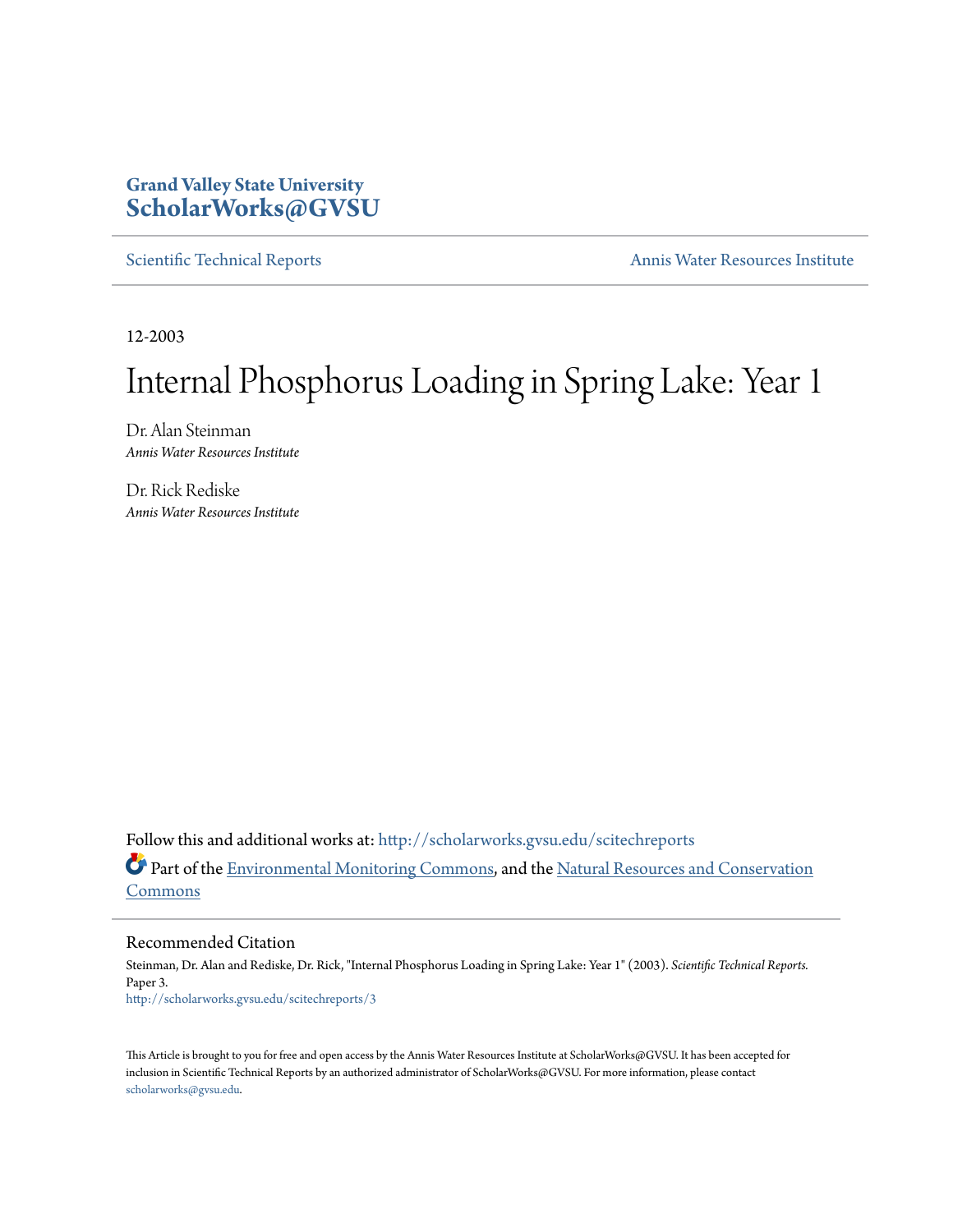# Internal Phosphorus Loading in Spring Lake: Year 1

#### **Prepared for:**

Spring Lake – Lake Board 414 Washington St., Room 107 Grand Haven, MI 49417

#### **Prepared by:**

Dr. Alan Steinman, Director and Project Manager Dr. Rick Rediske, Professor

> Annis Water Resources Institute 740 West Shoreline Drive Muskegon, MI 49441

> > **December 2003**

**AWRI Publication Number:** MR-2003-115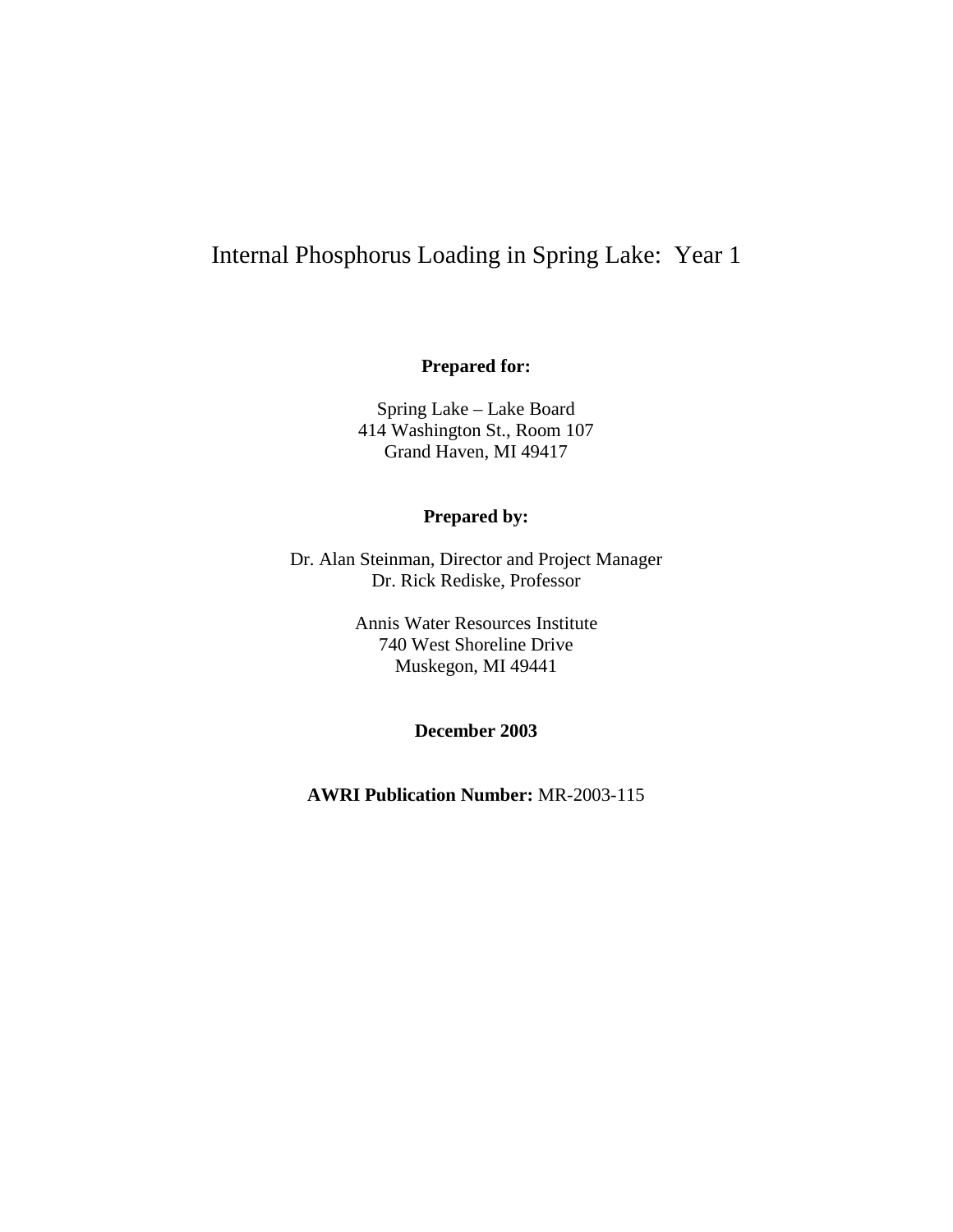# **Acknowledgments**

The authors would like to thank the members of the Spring Lake – Lake Board for providing the funding for this project. In addition, we recognize Pam Tyning and Tony Groves from Progressive AE, who provided us input on the work plan and kindly shared their data with us. Comments from Theresa Lauber were extremely helpful in putting our work in the context of her prior research on Spring Lake. Ramesh Reddy provided guidance on sediment incubation methods and phosphorus release calculations. Comments from Ramesh Reddy and Lori Nemeth improved the report.

This project would not have been possible without the help of numerous people, to whom we are very grateful. From AWRI, we are grateful to the crew of the D.J. Angus, including Captain Tony Fiore and Bob Pennell, and the field assistance of Eric and Lori Nemeth. In the laboratory, Eric Nemeth, Lori Nemeth, Jim O'Keefe, and Gail Smythe helped with experimental design, instrument construction, and sample collection and analysis. Janet Vail kindly shared with us the historical dissolved oxygen data from D.J. Angus, and Xuefeng Chu developed an algorithm to calculate percent DO for these historical data.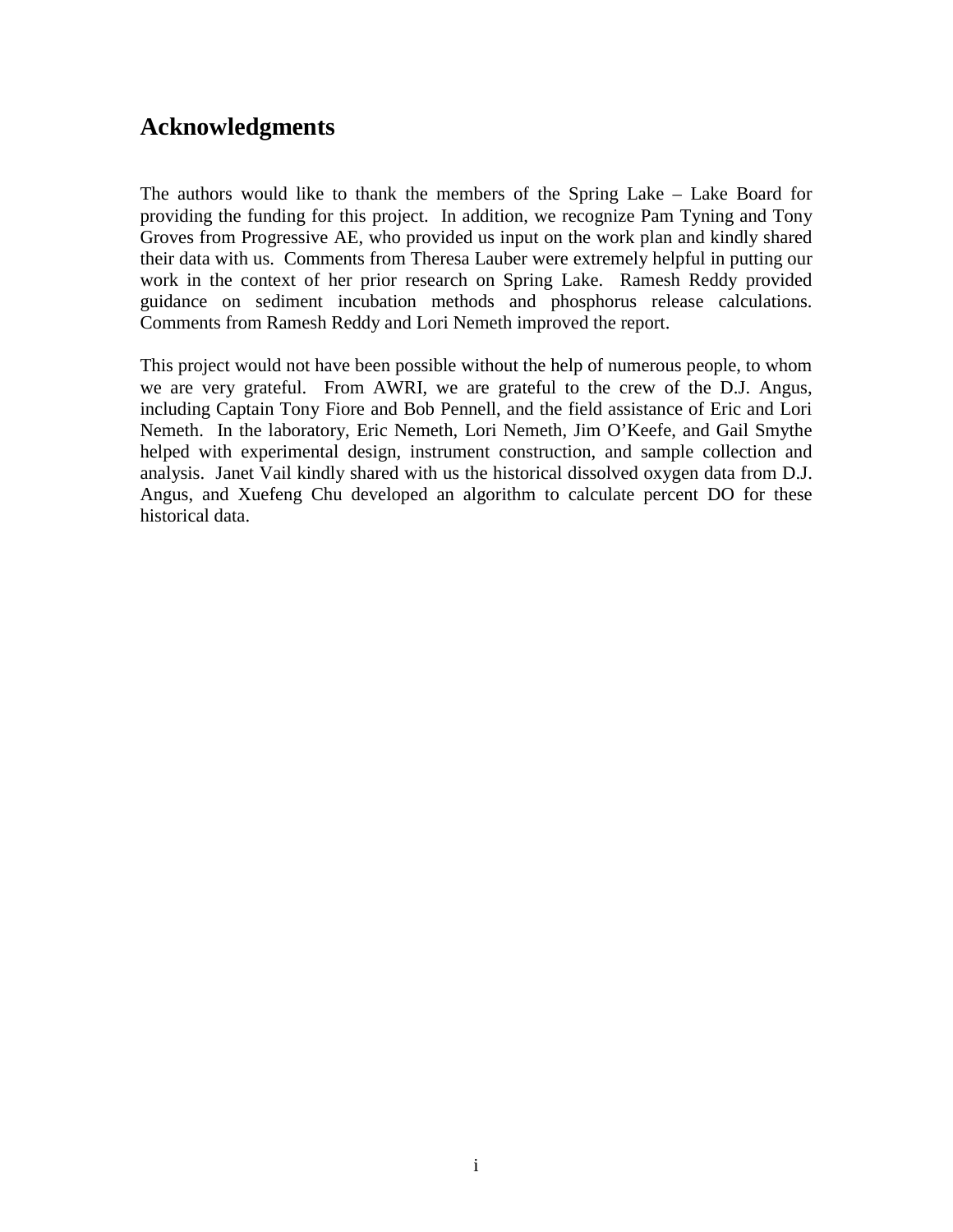# **Table of Contents**

#### EXECUTIVE SUMMARY

|     | 1.1 |  |
|-----|-----|--|
|     |     |  |
| 2.0 |     |  |
|     |     |  |
|     |     |  |
|     |     |  |
| 3.0 |     |  |
|     |     |  |
|     |     |  |
|     |     |  |
| 4.0 |     |  |
|     |     |  |
|     |     |  |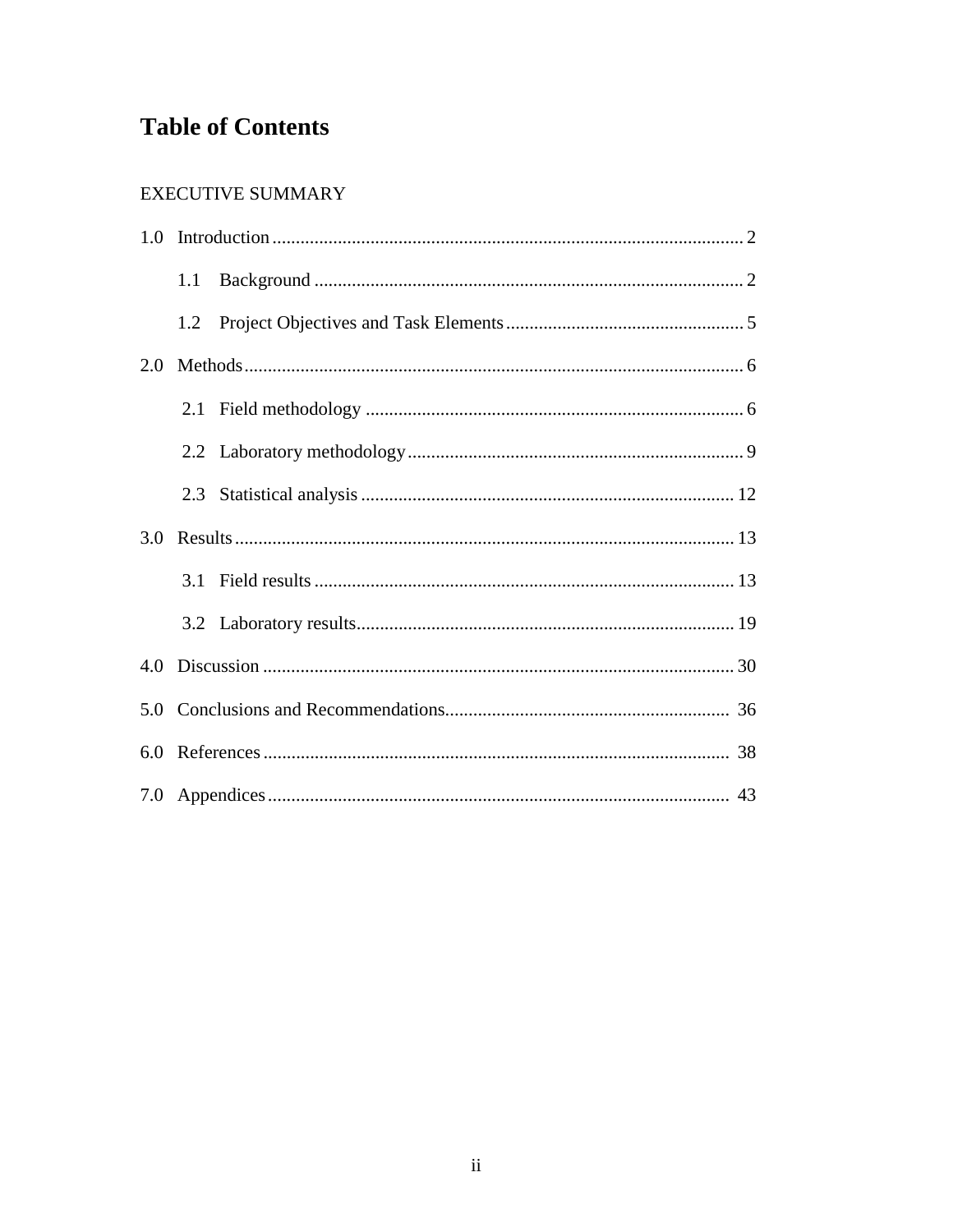# **List of Tables**

| Table 2.1.1 | Methods used for water quality analyses in Spring Lake  7                                                                                                                                                                                                                          |
|-------------|------------------------------------------------------------------------------------------------------------------------------------------------------------------------------------------------------------------------------------------------------------------------------------|
| Table 3.1.1 | Percent of time that dissolved oxygen concentrations<br>were less than 2 ppm or less than 1 ppm in Spring Lake<br>(Deep Hole). Data were collected from the D.J. Angus;<br>period of record was 1998-2002. DO concentrations<br>in the non-sampled months (Oct-March) were assumed |
| Table 3.2.1 | Low, medium, and high release rates for SRP from the                                                                                                                                                                                                                               |
| Table 3.2.2 | Low, medium, and high release rates for TP from the                                                                                                                                                                                                                                |
| Table 3.2.3 | Internal total phosphorus load estimates (tons/yr). Assumptions                                                                                                                                                                                                                    |
| Table 3.2.4 | Comparison of internal (this study and Lauber 1999) vs.<br>external (Lauber 1999) total phosphorus loading (tons/yr)<br>27                                                                                                                                                         |
| Table 4.1.  | Sediment flux rates of total phosphorus from lakes around<br>32                                                                                                                                                                                                                    |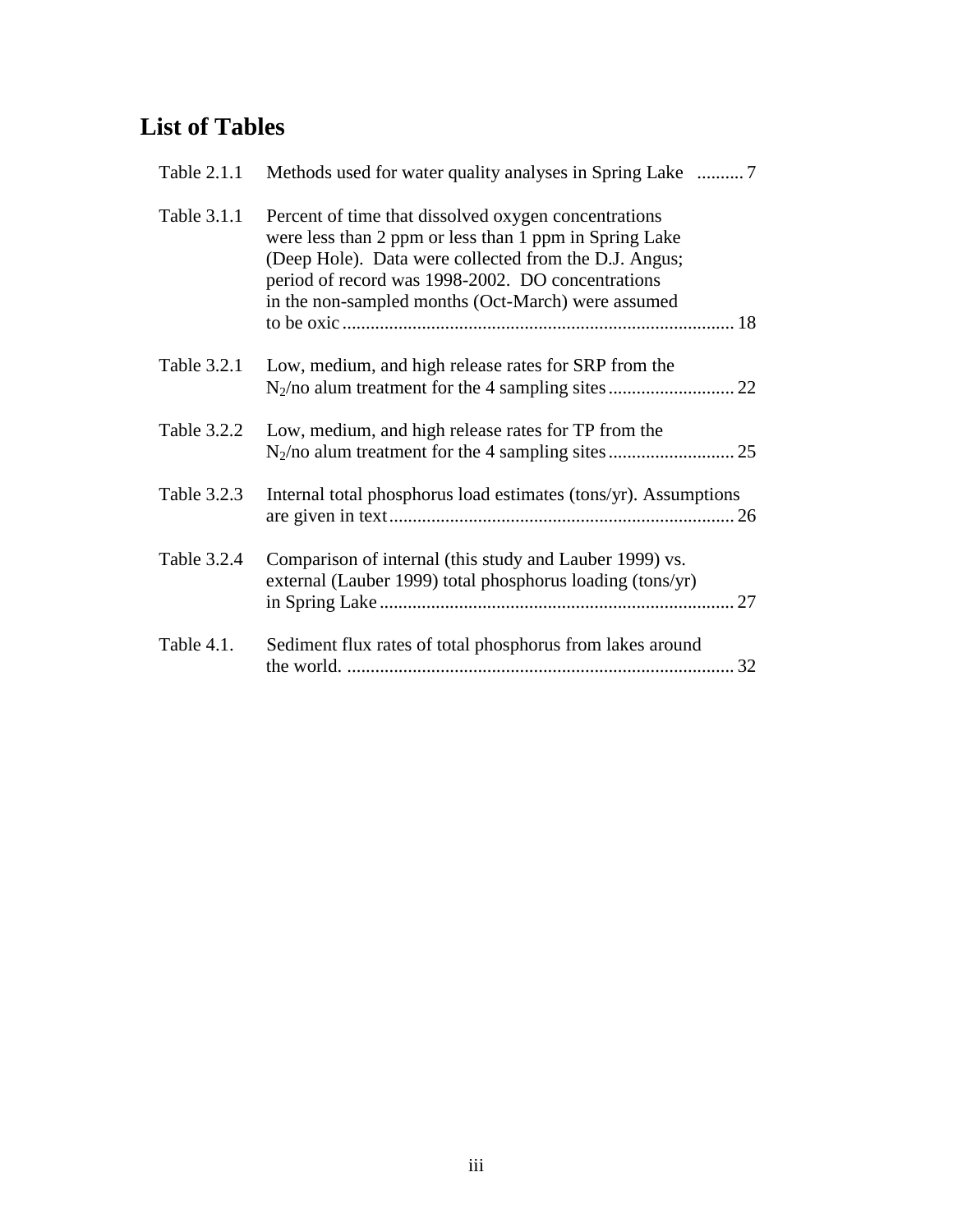# **List of Figures**

| Figure $2.1.1$ | Sampling sites for collection of cores for internal                                                                                                                                    |
|----------------|----------------------------------------------------------------------------------------------------------------------------------------------------------------------------------------|
| Figure $2.1.2$ | Photograph of stoppered tubes (tubes on right with collected cores)<br>seated in holding racks, which are placed in tubs to maintain ambient                                           |
| Figure $2.2.1$ | Schematic of experimental set-up. Core tubes consisted<br>of a 25-cm overlying water layer and a 20-cm sediment core.<br>Half of the tubes received alum (e.g. tube on left). See text |
| Figure $3.1.1$ | Temperature, dissolved oxygen, and chlorophyll <i>a</i> values<br>from Site 1 in Spring Lake, sampled on June 10, 2003  13                                                             |
| Figure 3.1.2   | Temperature, dissolved oxygen, and chlorophyll <i>a</i> values<br>from Site 2 in Spring Lake, sampled on June 11, 2003  14                                                             |
| Figure 3.1.3   | Temperature, dissolved oxygen, and chlorophyll <i>a</i> values<br>from Site 3 in Spring Lake, sampled on July 16, 2003 15                                                              |
| Figure 3.1.4   | Temperature, dissolved oxygen, and chlorophyll <i>a</i> values<br>from Site 4 in Spring Lake, sampled on July 16, 2003 16                                                              |
| Figure $3.1.5$ | Dissolved oxygen ( $mg/L = ppm$ ) concentration (blue line) from<br>the "deep hole" station in Spring Lake during the 1998 field                                                       |
| Figure 3.2.1   | SRP release rates for sediment cores from Site 1, exposed<br>to four different treatments. Data are means $(n = 3) \pm 1SD$ 20                                                         |
| Figure 3.2.2   | SRP release rates for sediment cores from Site 2, exposed<br>to four different treatments. Data are means $(n = 3) \pm 1SD$ 20                                                         |
| Figure 3.2.3   | SRP release rates for sediment cores from Site 3, exposed<br>to four different treatments. Data are means $(n = 3) \pm 1SD$ 21                                                         |
| Figure 3.2.4   | SRP release rates for sediment cores from Site 4, exposed<br>to four different treatments. Data are means $(n = 3) \pm 1SD$ 21                                                         |
| Figure 3.2.5   | TP release rates for sediment cores from Site 1, exposed<br>to four different treatments. Data are means $(n = 3) \pm 1SD$ 23                                                          |
| Figure 3.2.6   | TP release rates for sediment cores from Site 2, exposed                                                                                                                               |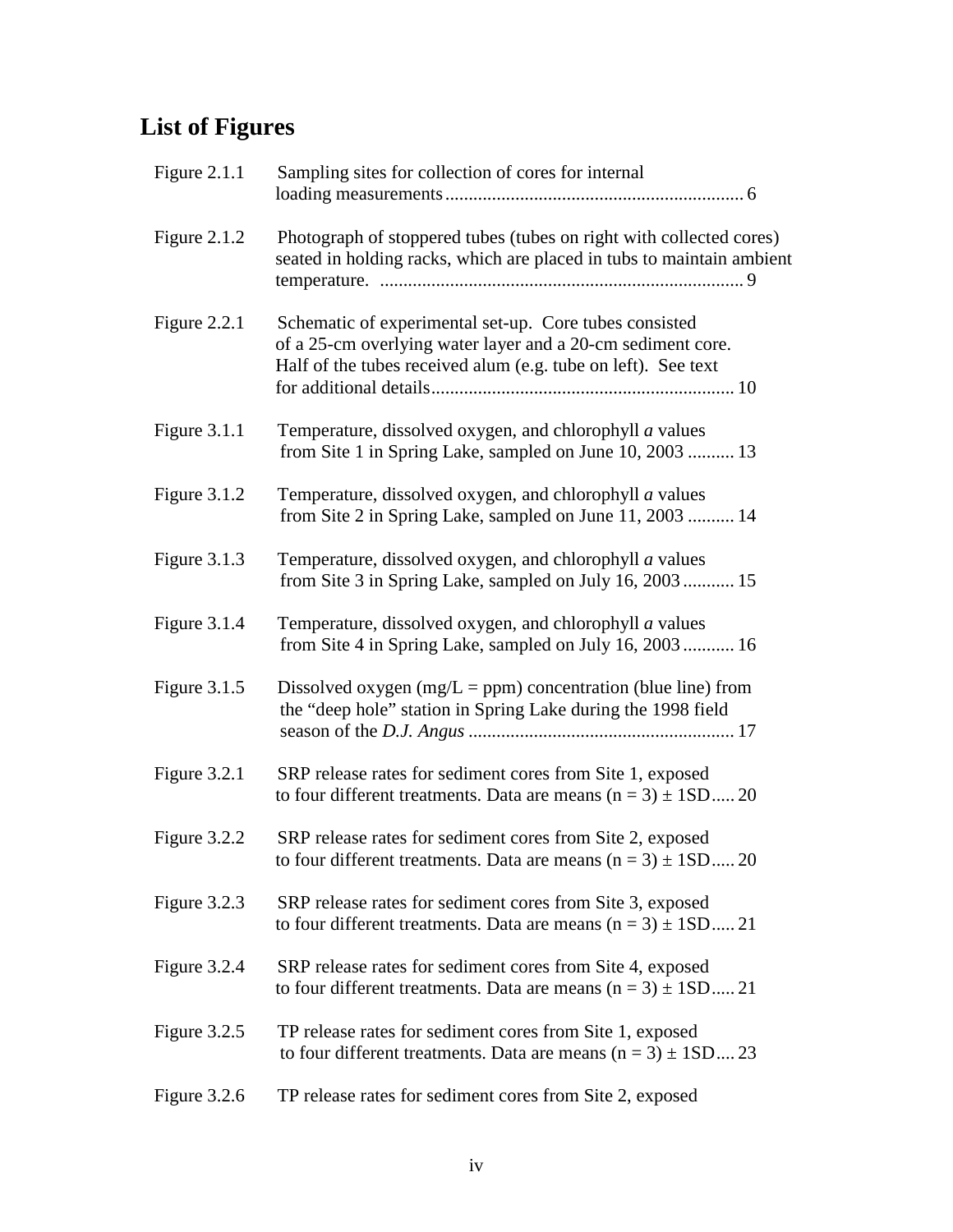| Figure 3.2.7    | to four different treatments. Data are means $(n = 3) \pm 1SD$ 23<br>TP release rates for sediment cores from Site 3, exposed<br>to four different treatments. Data are means $(n = 3) \pm 1SD$ 24 |
|-----------------|----------------------------------------------------------------------------------------------------------------------------------------------------------------------------------------------------|
| Figure 3.2.8    | TP release rates for sediment cores from Site 4, exposed<br>to four different treatments. Data are means $(n = 3) \pm 1SD$ 24                                                                      |
| Figure 3.2.9    | Concentration of NaOH-extractable phosphorus (Fe/Al-bound)<br>in Spring Lake Sediments. Data are means $(n = 3) \pm 1$ SD.<br>(Sites 1-4; O=oxygen, N=nitrogen, T=alum, C=control) 28              |
| Figure $3.2.10$ | Concentration of HCl-Extractable phosphorus (Ca/Mg-bound)<br>in Spring Lake Sediments. Data are means $(n = 3) \pm 1$ SD.<br>(Sites 1-4; O=oxygen, N=nitrogen, T=alum, C=control) 29               |
| Figure 3.2.11   | The NaOH-extractable/HCl-extractable bound phosphorus<br>ratio in Spring Lake Sediments. Data are means $(n = 3) \pm 1$ SD.<br>(Sites 1-4; O=oxygen, N=nitrogen, T=alum, C=control) 29             |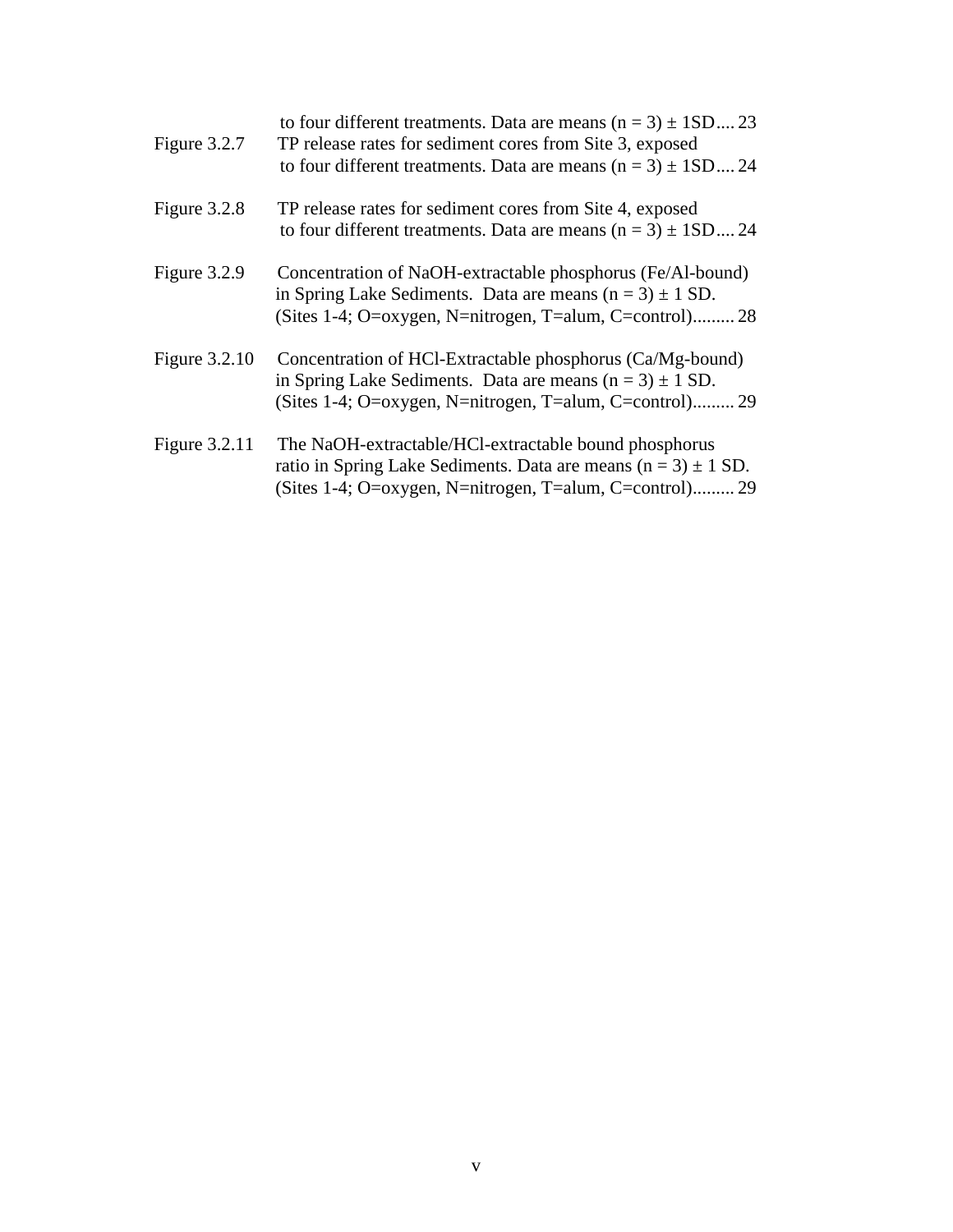### **Executive Summary**

The rate of phosphorus release from sediments, and the degree to which alum reduces phosphorus release from sediments, was investigated in Spring Lake during the summer of 2003. Triplicate cores were sampled from 4 sites in the lake, and exposed to one of four treatments in the laboratory: 1) oxygen/alum; 2) oxygen/ no alum; 3) nitrogen/alum; or 4) nitrogen/no alum. Both soluble reactive phosphorus (SRP) and total phosphorus (TP) release rates were virtually undetectable in the alum treatments (both with and without oxygen). Low, but detectable, release rates were measured in the oxygen/no alum treatment. The highest release rates were measured in the nitrogen/no alum treatments; these rates translated to an internal load that ranged between 2.8 (low range) to 7.7 (high range) tons/year when extrapolated to a whole-lake basis. Internal phosphorus loads were approximately double that of previously estimated external phosphorus loads, and accounted for between 56 and 66% of the total phosphorus load to Spring Lake.

Uncertainties in our estimates are discussed, including spatial heterogeneity of sediment type, calculation of percent anoxia in Spring Lake, extrapolation of laboratory release rates to the whole lake, and external load estimates. We conclude that internal loading is a significant source of phosphorus to Spring Lake, and that alum is a potentially effective means of reducing this source. However, it is unknown how long an alum treatment would remain effective in this system. We recommend: 1) additional laboratory studies to obtain an estimate of how long an alum treatment would remain effective; 2) a pilot field study; and 3) continued efforts to reduce external loading to Spring Lake.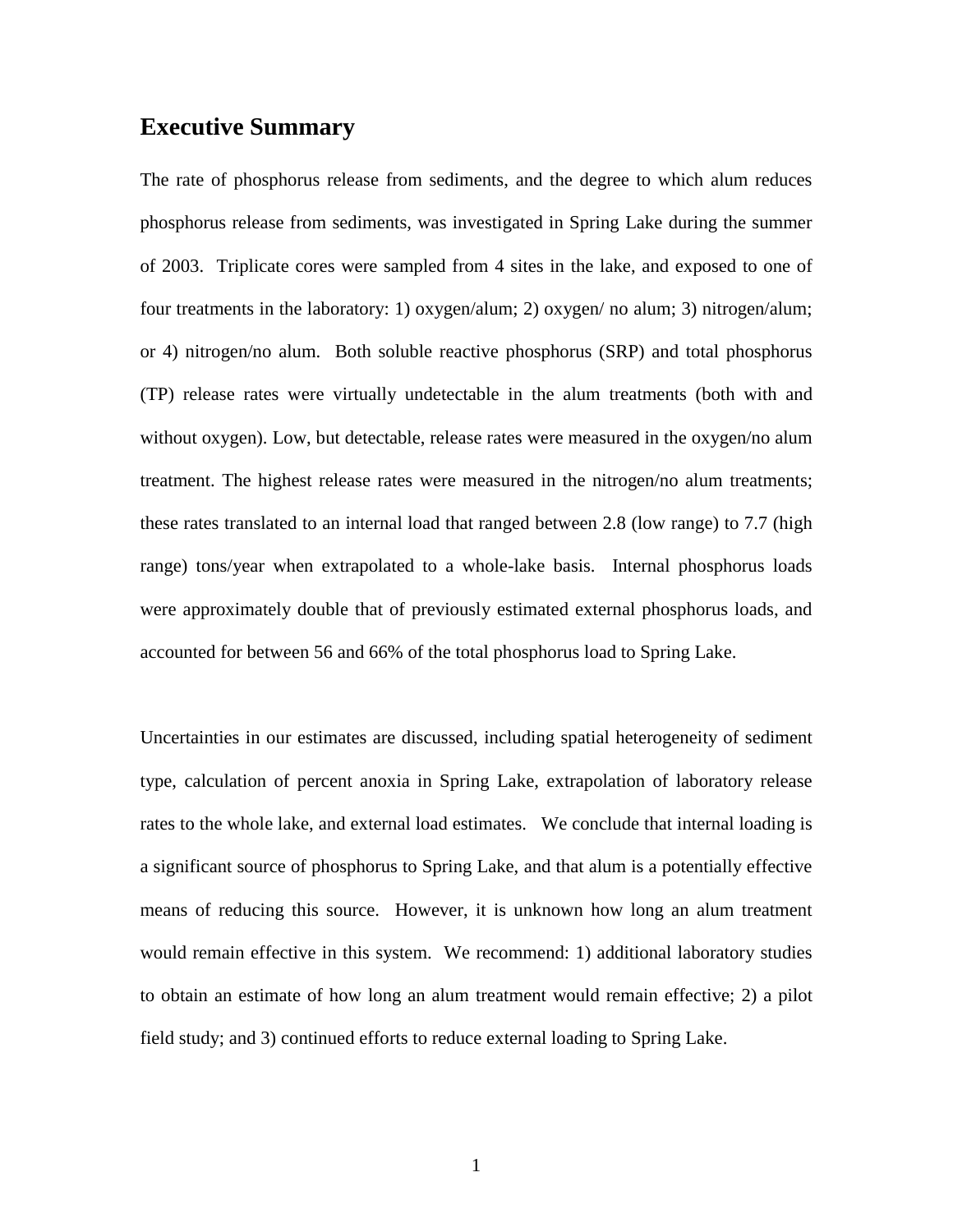#### **1.0 Introduction**

#### **1.1 Background**

Internal loading of phosphorus refers to the release of phosphorus from lake sediments. This phosphorus pool accumulates when external loading of phosphorus (from the watershed and atmosphere) is high. Internal loading is a frequent phenomenon in shallow, eutrophic lakes throughout the world, and may prevent lake water quality from recovering even after external loads are reduced (Sas 1989). Phosphorus release can occur via two different mechanisms (Selig 2003):

- release at the sediment-water interface during periods of anoxia or hypoxia (no or very low levels of dissolved oxygen), and the subsequent diffusion of dissolved phosphate into the water column
- resuspension of bottom sediment, whereby phosphate in the pore water can be released into the water column or phosphorus adsorbed to sediment particles can desorb into the water column

Mineral associations play an important role in the release of phosphorus during anoxic conditions. Phosphorus associated with iron minerals can become soluble in the absence of oxygen while the fraction associated with calcium-based minerals may remain stable (Mortimer 1971). Phosphorus release rates have been found to be closely correlated to the iron-bound fraction in sediment (Petticrew and Arocena 2001).

Historically, field measurements of phosphorus concentration in watersheds have concentrated on the "external" loading of phosphorus. This is the contribution of phosphorus from point and nonpoint sources currently flowing into a waterbody. The contribution of phosphorus being released from the sediments, or the internal load, often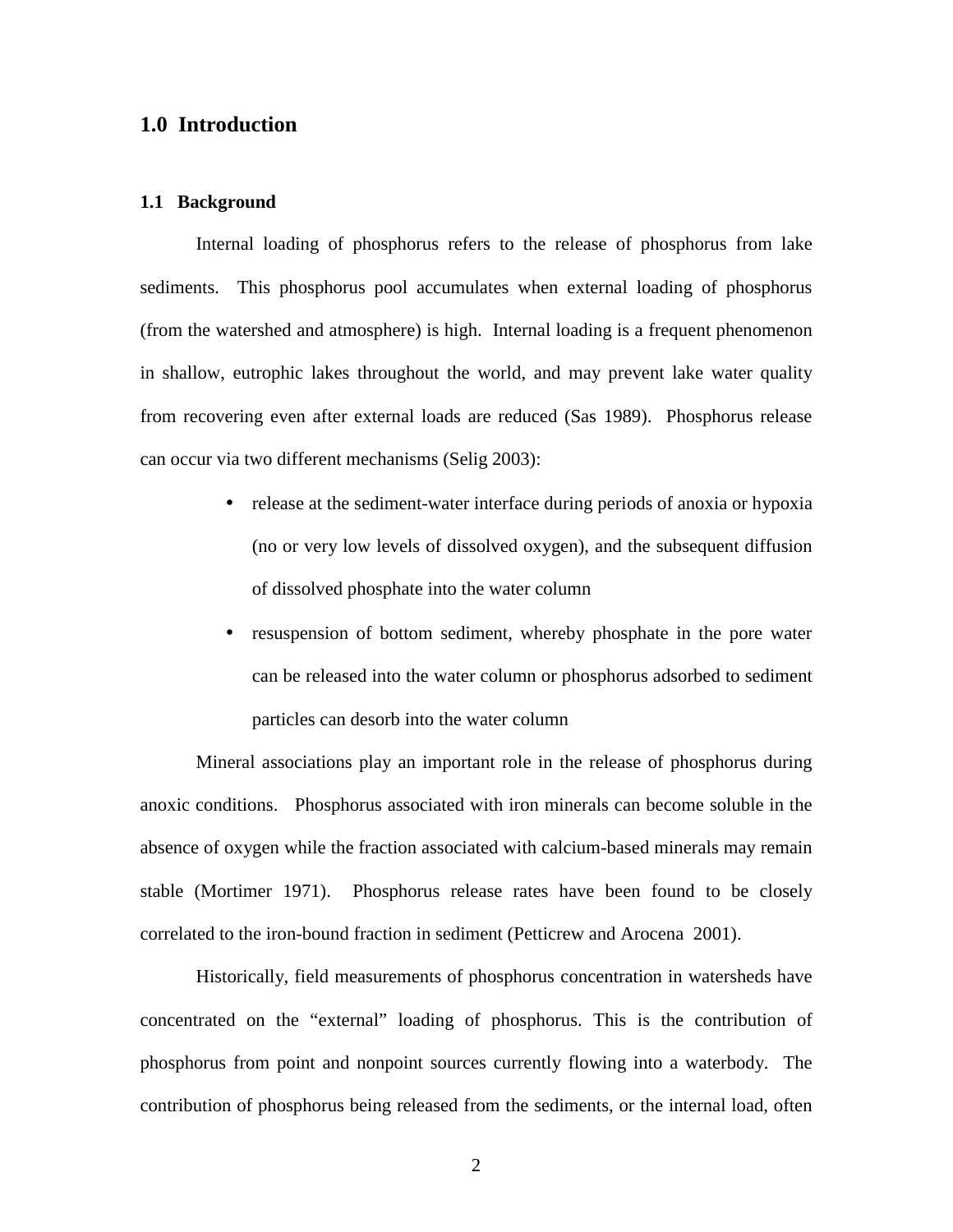is overlooked. However, in highly eutrophic lakes, internal loading can account for a substantial amount of the total phosphorus load. Indeed, many studies have shown that reductions in external loading, to levels where water quality improvement should be detected, do not have the desired effect because of the counteracting release of phosphorus from sediments (Bjork 1985, Graneli 1999, Steinman et al. 1999).

Although many sediment management technologies exist to deal with internal loading, the most common ones include chemical treatment, oxidation, and dredging (Cooke et al. 1993). Chemical applications are intended to bind the phosphorus, and usually include aluminum sulfate (alum), lime, or iron (Cooke et al. 1993). Alum is particularly effective due its dual mode of action for phosphorus removal. Alum reacts with soluble phosphorus to form an insoluble precipitate (Stumm and Morgan 1996) as follows:

 $\text{Al}_2(\text{SO}_4)_3 \cdot 14\text{H}_2\text{O} + 2\text{PO}_4^{3} \rightarrow 2\text{AlPO}_4 + 3\text{SO}_4^{2} + 14\text{H}_2\text{O}$   $(\text{K}_{\text{sp}} = 6.3 \text{ X } 10^{-19})$ In addition, alum will form an insoluble aluminum hydroxide floc at pH 6 to 8, which has a high capacity to adsorb large amounts of inorganic phosphorus (Kennedy and Cooke 1982). By these two mechanisms, an alum application can irreversibly bind phosphorus and inhibit diffusive flux from sediments.

Previous studies showed that on average, alum application reduces internal loading by approximately 70% and its effectiveness lasts about 8-10 years (Welch and Cooke 1995). However, these numbers vary based on phosphorus concentrations, limnological conditions, and sediment characteristics.

Recent research (Moore et al. 1998, Steinman et al. 1999) on two hypereutrophic lakes in Florida indicated that there could be a significant contribution of bioavailable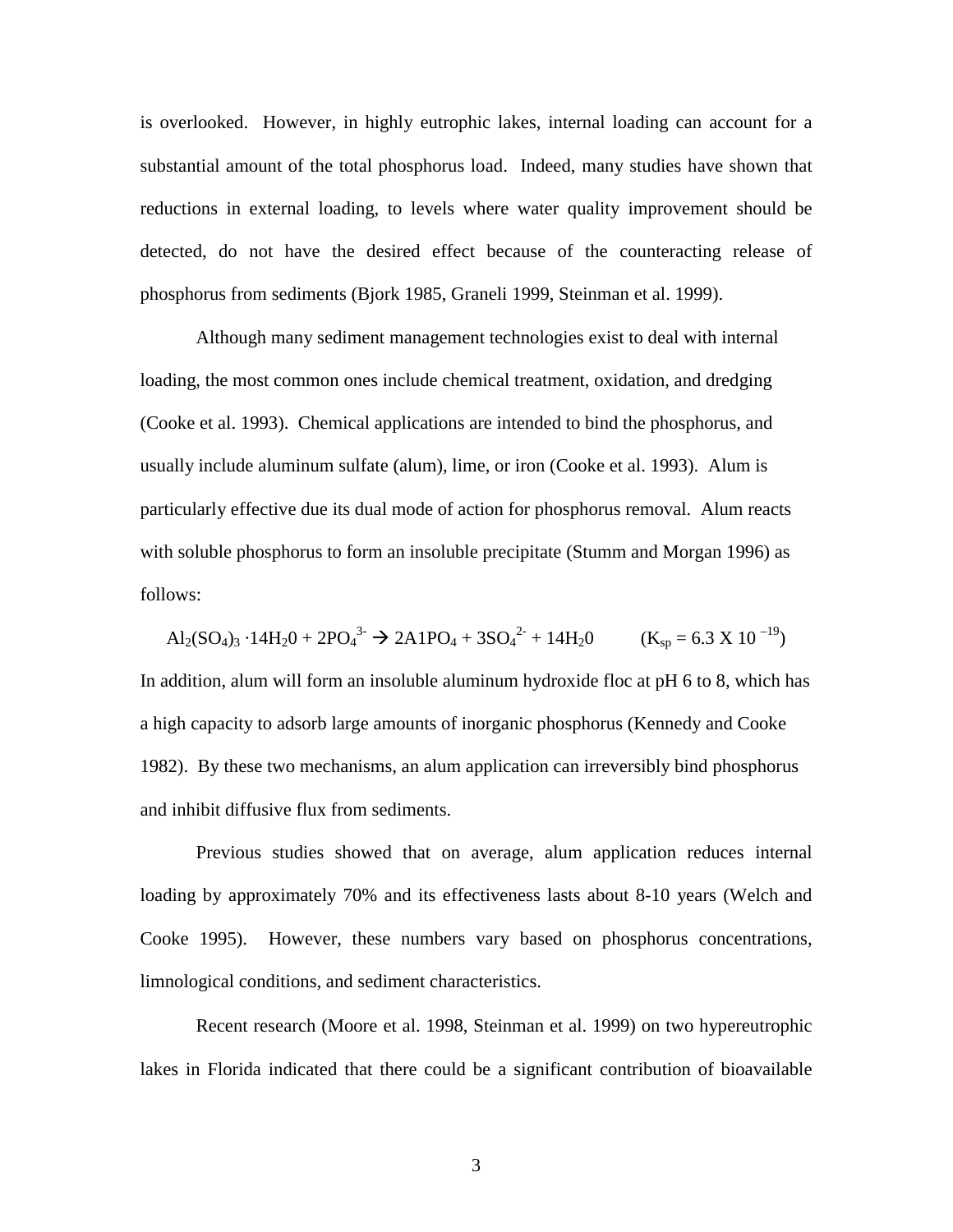phosphorus in the lakes arising from internal loading. The source of phosphorus in these cases was the top layer of sediment. If phosphorus is not tightly bound to sediment, it becomes available to the surface waters upon resuspension of the sediment or simply by gradient flux under the correct conditions of temperature, pH, dissolved oxygen, and ambient surface water phosphorus concentration. If there is a similar significant internal loading source of phosphorus in Spring Lake, reductions in external P loads alone likely will be insufficient to reduce phosphorus levels in the lake water, at least for the foreseeable future. Although there is general consensus that internal load will eventually decline following external load reduction, the time required may be long and rates may actually increase temporarily (Ahlgren 1988, Sas 1989, Chapra and Canale 1991, Søndergaard et al. 1993, Welch and Cooke 1995).

Spring Lake faces some of the most critical water quality challenges in west Michigan. Total phosphorus concentrations (TP) in Spring Lake are usually far in excess of water quality standards. For example, the USEPA has set a TP water quality goal of 15 ppb for the west Michigan ecoregion (USEPA 2000).However, during ice-free periods from 1999 through 2002, TP concentrations in Spring Lake averaged 100 ppb, and ranged from 6 to 631 ppb (Progressive AE 2002), far in excess of USEPA standards. The goal of this project is to measure whether internal loading of phosphorus from the sediment to surface water is a significant source of phosphorus to Spring Lake. In order to accomplish this goal, internal loading of phosphorus was measured from 4 sites in Spring Lake during the summer of 2003.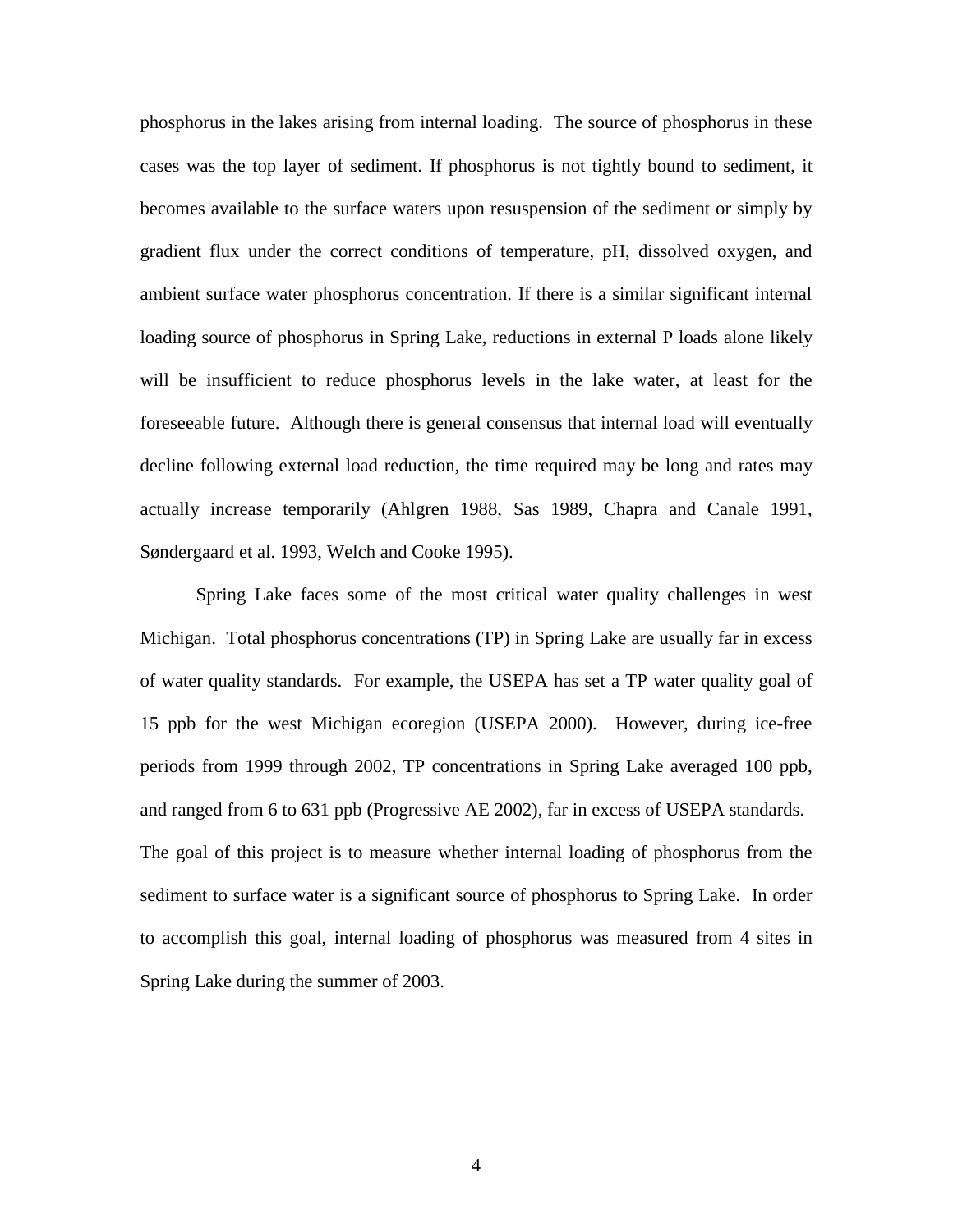### **1.2 Project Objectives and Task Elements**

 The objective of this project was to assess the importance of internal phosphorus loading to Spring Lake. This involved four distinct task elements:

- Selection of sampling sites for coring
- Collection of cores and measurement of limnological characteristics
- Sampling and calculation of nutrient load estimates
- Provide recommendations for remediation alternatives in Spring Lake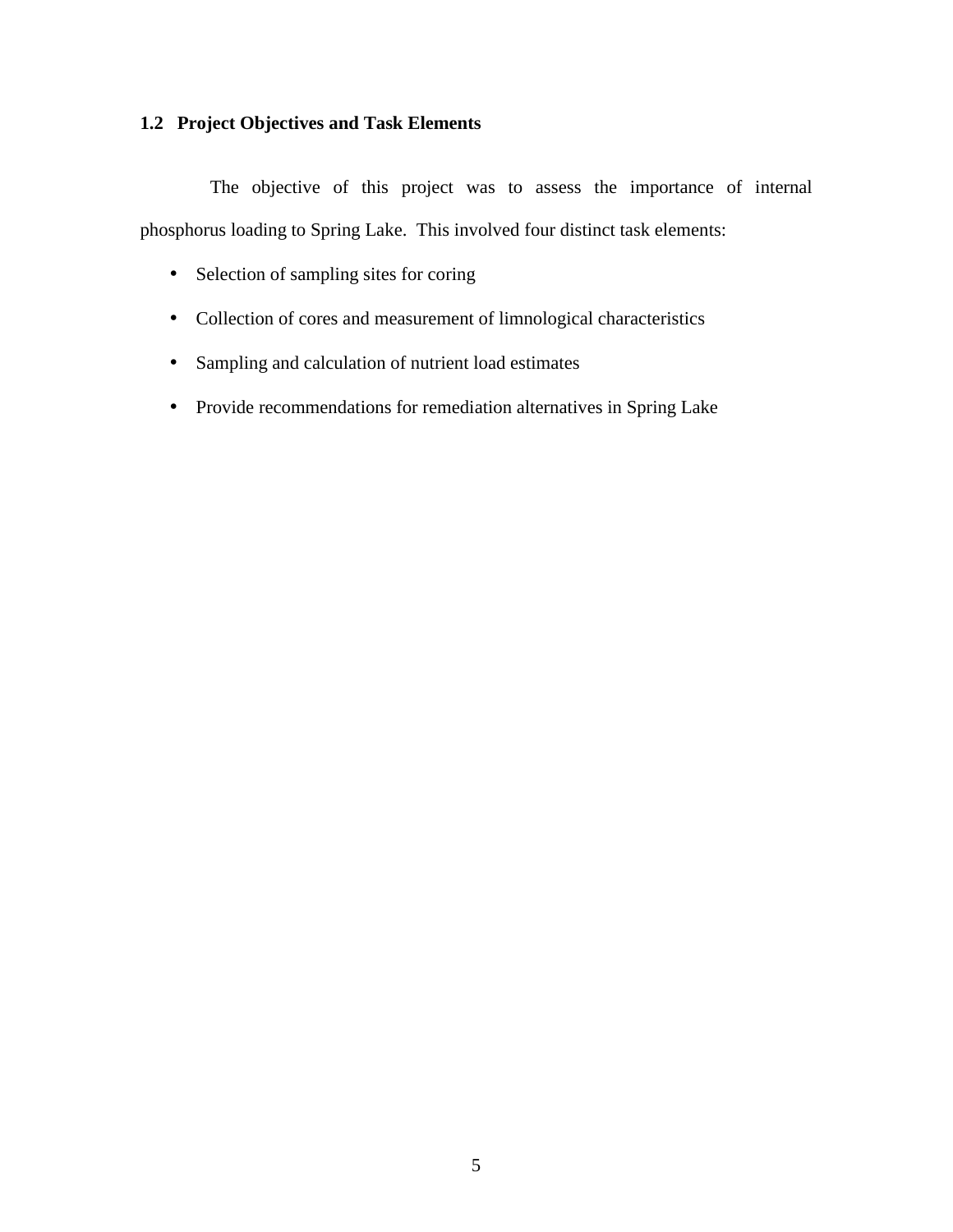### **2.0 Methods**

#### **2.1 Field methodology**

Cores were collected from four sites in Spring Lake (Fig. 2.1.1); sites were selected to cover different geographic regions in the lake, and also to be as close as possible to previous sampling locations (wherever practical) in order to take advantage of historical information.



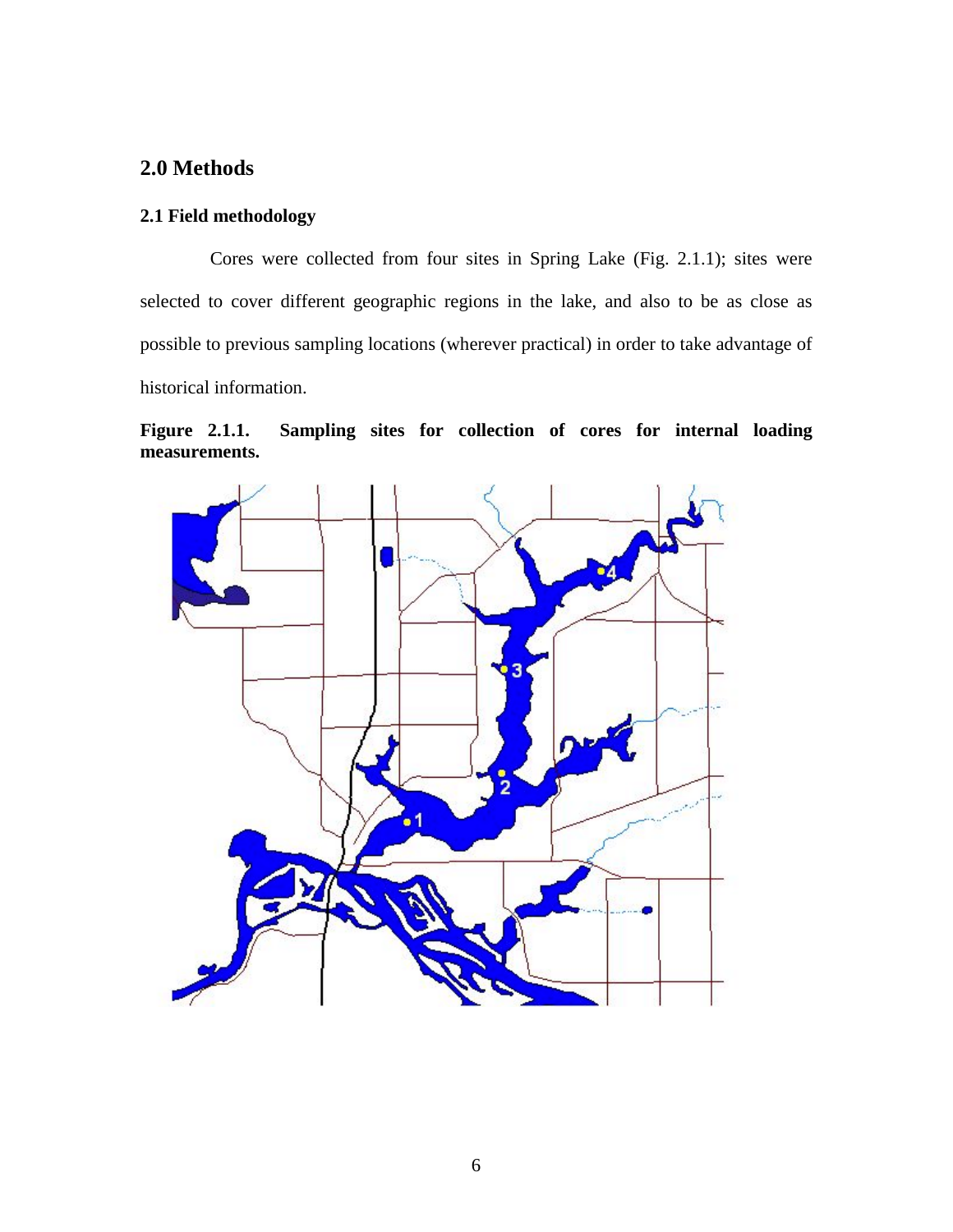Site 1 is at the southern end of Spring Lake just downstream of where Smith Bayou enters the mainstem of Spring Lake (Fig. 2.1.1). Site 2 is upstream of the confluence of Petty's Bayou and the mainstem of the lake. Site 3 is in Dunlevy Bay. Site 4 is at the northern end of Spring Lake. Sites 1, 2, and 4 corresponded to Stations 2, 3, and 7, respectively, in Progressive AE's 2002 report.

 Sites 1 and 2 were sampled on June 10 and 11, 2003 and sites 3 and 4 were sampled on July 16, 2003. At each site, vertical profiles of dissolved oxygen, pH, temperature, specific conductance, chlorophyll *a*, and total dissolved solids were measured using a Hydrolab DataSonde 4a (Table 2.1.1). A secchi disk was used to measure water clarity and a Li-Cor quantum sensor and data logger were used to measure incident and underwater irradiance. Water samples for nutrient analysis were collected with a van Dorn bottle and maintained at 4°C until delivery to the laboratory. Nutrient analyses were performed on a BRAN+LUEBBE Autoanalyzer following standard methods (USEPA 1983).

| <b>Parameter</b>     | <b>Preparation</b> | <b>Preservation</b>            | <b>Holding</b> | Reference* or      |
|----------------------|--------------------|--------------------------------|----------------|--------------------|
|                      |                    |                                | <b>Time</b>    | method             |
|                      |                    |                                | (d)            |                    |
| DO, alkalinity, pH,  | None               | None                           | none           | Hydrolab DataSonde |
| temp, specific       |                    |                                |                | 4a                 |
| conductance, chl. a, |                    |                                |                |                    |
| <b>TDS</b>           |                    |                                |                |                    |
| Light transmittance  | None               | None                           | none           | Li-Cor quantum     |
|                      |                    |                                |                | sensor and Secchi  |
|                      |                    |                                |                | disk               |
| <b>SRP</b>           | $0.45 \mu m$       | Freeze $-10$ <sup>o</sup> C    | 28             | $365.4*$           |
|                      | filter in field    |                                |                |                    |
| TP                   |                    | H <sub>2</sub> SO <sub>4</sub> | 28             | $365.4*$           |
|                      |                    | Cool to $4^{\circ}$ C          |                |                    |

**Table 2.1.1. Methods used for water quality analyses in Spring Lake.** 

\* USEPA (1983)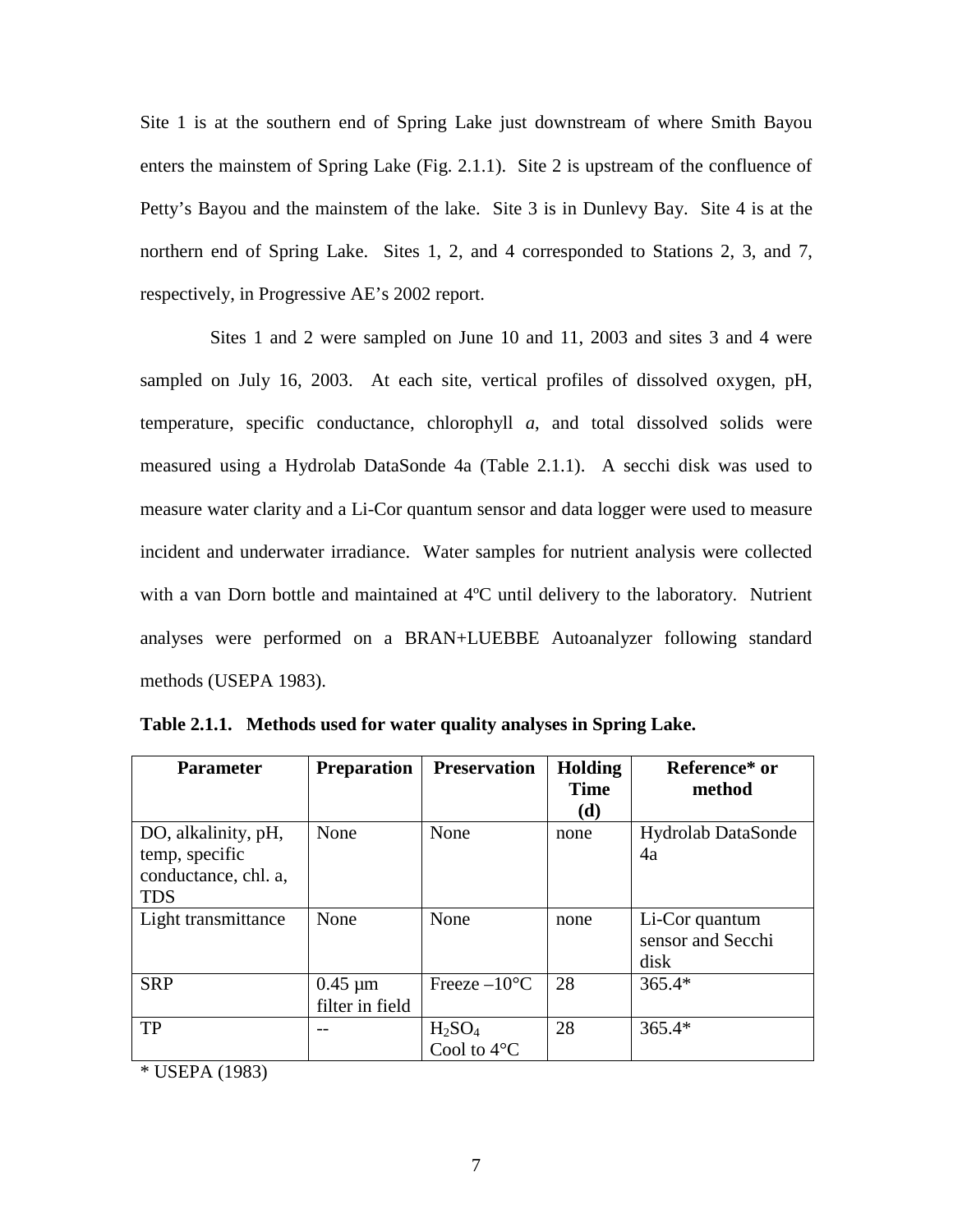Sediment samples from Spring Lake were collected using a piston corer (Fisher et al. 1992). Twelve cores were collected from each site. The coring device was constructed with a graduated 0.6 m long polycarbonate core tube (7 cm i.d.), aluminum drive rods, and a PVC attachment assembly for coupling. The piston was advanced 10 cm prior to deployment to maintain a water layer on top of the core during collection. The corer was vertically positioned at the sediment/water interface and pushed downward with the piston cable remaining stationary. After collection, the core was brought to the surface and sealed with a rubber stopper prior to removal from the water, resulting in intact sediment cores that were approximately 20 cm in length, with a 25-cm overlying water column. The piston was then bolted to the top of the core tube to keep it stationary during transit. Core tubes were placed in a vertical rack and maintained at ambient temperature until being transported back to the laboratory (Fig. 2.1.2).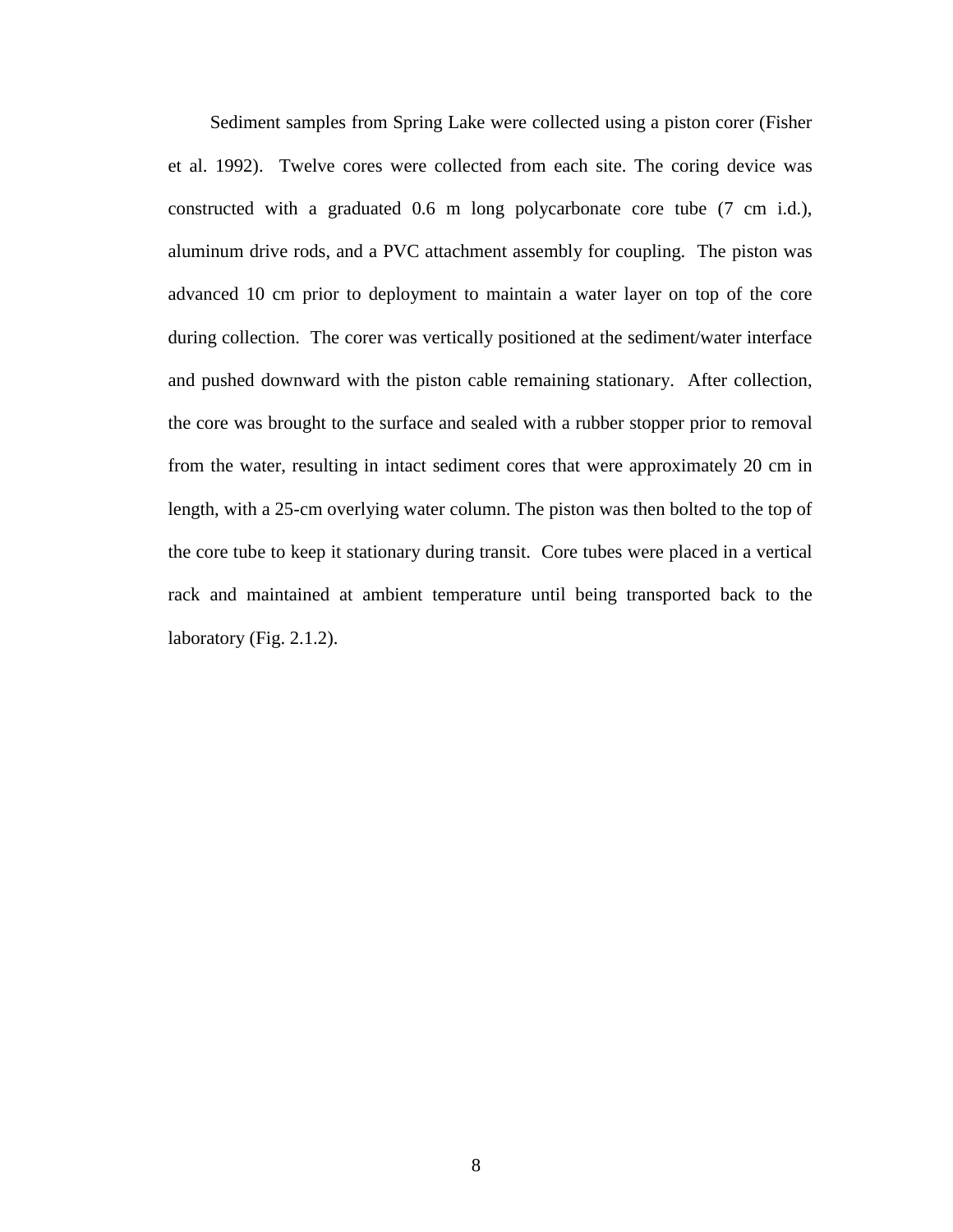**Fig. 2.1.2. Photograph of stoppered tubes (tubes on right with collected cores) seated in holding racks, which are placed in tubs to maintain ambient temperature.** 



#### **2.2. Laboratory Methodology**

 The 24 cores (twelve per site) collected on each sampling trip were placed into a Revco environmental growth chamber, with the temperature maintained to match ambient conditions in the field. Cores were exposed to one of four treatments (three replicates per treatment per site):

- oxygen (aerobic) with alum
- oxygen (aerobic) without alum
- nitrogen (anaerobic) with alum
- nitrogen (anaerobic) without alum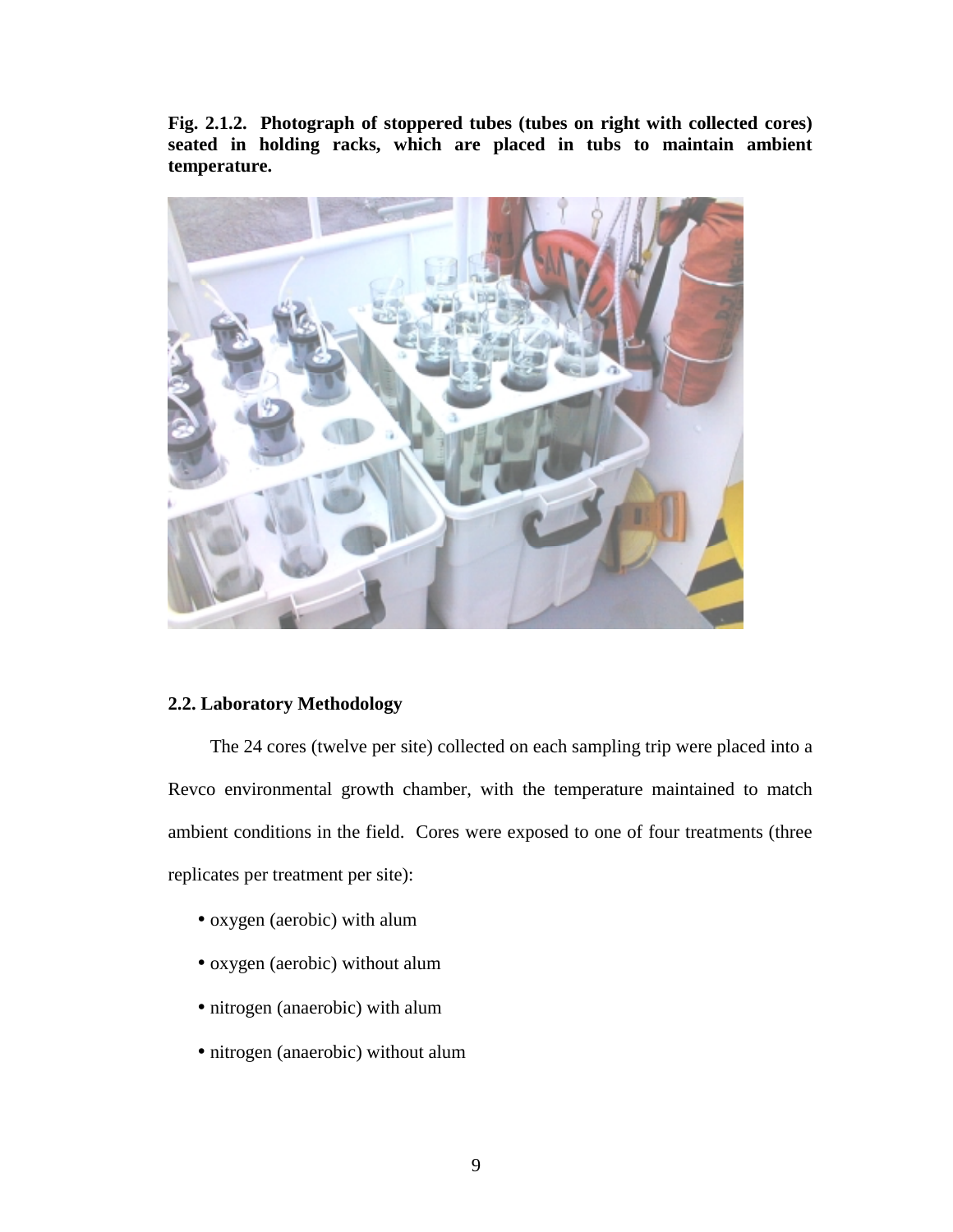Nitrogen (with 330 ppm  $CO<sub>2</sub>$ ) or oxygen was bubbled into the water column of each tube to create aerobic or anaerobic conditions, respectively. Approximately 545 mg of alum (as aluminum sulfate solution) was placed in half of the oxygen and half of the nitrogen treatments and allowed to settle, forming a floc at the water-sediment surface (Fig. 2.2.1). This was considered time zero. Alum was obtained from General Chemical Corporation (River Rouge, MI).

**Figure 2.2.1. Schematic of experimental set-up. Core tubes consisted of a 25-cm overlying water layer and a 20-cm sediment core. Half of the tubes received alum (e.g. left tube). See text for additional details.** 



 Internal load estimates were made using the methodology outlined in Moore et al. (1998), with minor modifications. Briefly, a 30 mL water sample was removed by syringe through the sampling port of each tube core at 2 h, 4 h, 8 h, 16 h, 1 d, 2 d, 4 d, 8d, 12 d, 16 d, 20 d, and 28 d (day 28 only for Sites 3 and 4) after time zero, and replaced with an equal volume of filtered lake water. A 20 mL subsample was immediately refrigerated for analysis of TP, and within 2-12 h of collection a 10 mL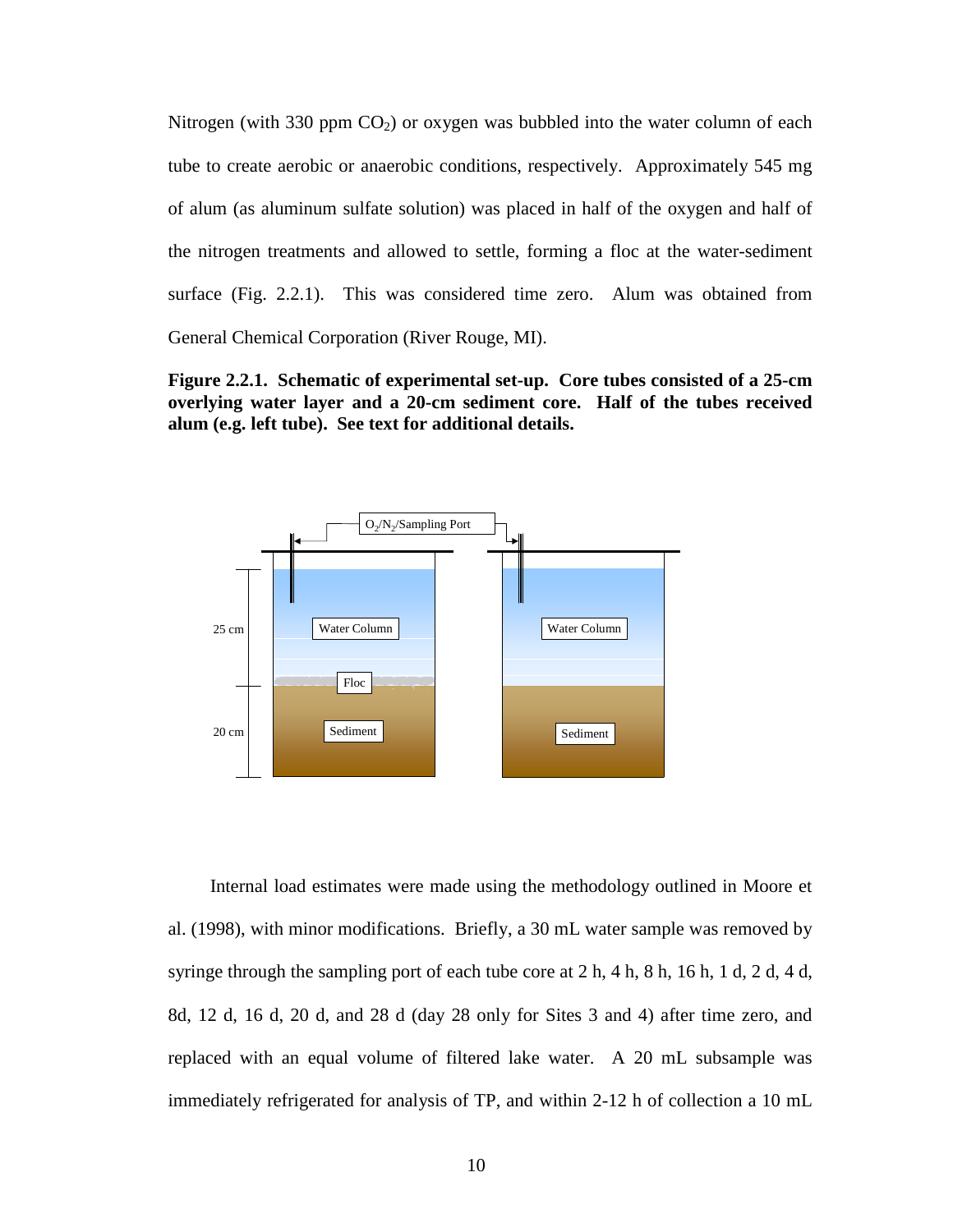subsample was filtered through a 0.45 µm membrane filter and immediately frozen for future SRP analysis using the methods described above (Table 2.1.1).

 Flux calculations were based on the increase in water column TP and SRP. Calculations were based on three different time periods to reflect: 1) the maximum release rates (linear portion of the curve); 2) moderate release rates; and 3) minimum release rates. These different rates allowed us to capture the full range of potential internal loading rates, and gain a better understanding of the possible uncertainties in estimating internal loading in Spring Lake. Phosphorus flux was calculated using the following equation:

$$
P_{\text{flux}} = (C_0 - C_t) * V/A,\tag{1}
$$

where,  $P_{\text{flux}}$  is the net P flux or retention per unit surface area of sediments,  $C_0$  is the P concentration in the water column at time  $0$ ,  $C_t$  is the P concentration in the water column at time t,  $V$  is the volume of water in the water column, and  $A$  is the surface area of the sediments.

 Following the incubations, cores were centrifuged to remove excess porewater and sequentially fractionated (Moore and Reddy 1994) to determine the fraction of phosphorus bound to iron and calcium minerals in the sediments. Residual sediment was shaken for 17 h with 0.1M NaOH, centrifuged, filtered, and analyzed for SRP. This fraction is referred to Al- and Fe-bound phosphorus and represents a mineral association that can become soluble under anoxic conditions. After this extraction, the sediment was extracted for 24 h with 0.5M HCl, centrifuged, filtered, and analyzed for SRP. This fraction is referred to as Ca- and Mg-bound phosphorus and represents a stable mineral association.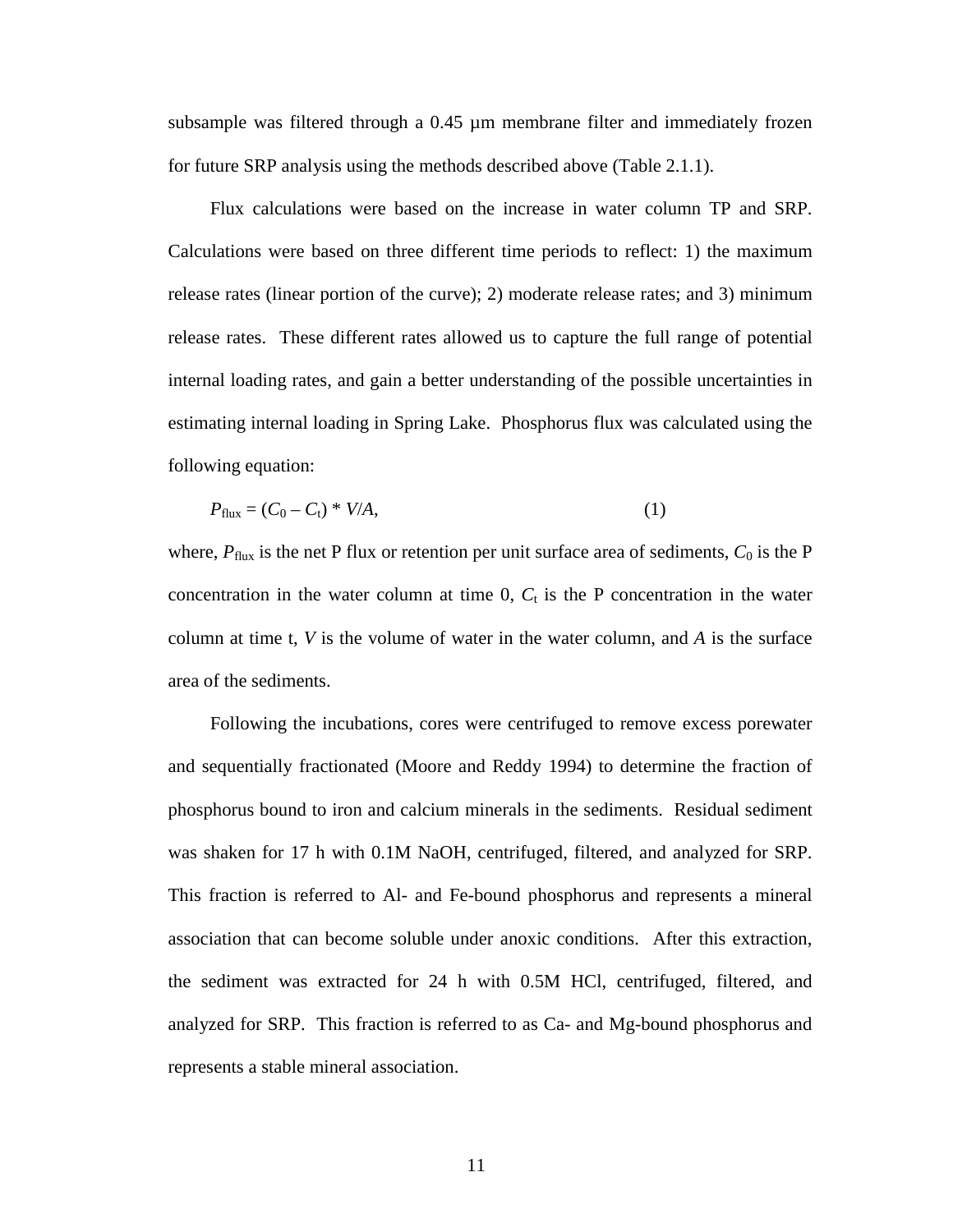#### **2.3. Statistical Analysis**

 Phosphorus release rates were calculated for individual cores and treatments compared  $(n = 3)$  within each site using analysis of variance. Data were not transformed prior to analysis. Tukey's post-hoc multiple comparison test was used to determine if mean release rates from individual treatments were significantly different from one another. P concentrations of the chemically-fractionated sediment cores also were analyzed by one-way analysis of variance to detect statistically significant differences among sites and treatment conditions. All statistical analyses were conducted using SAS (version 8).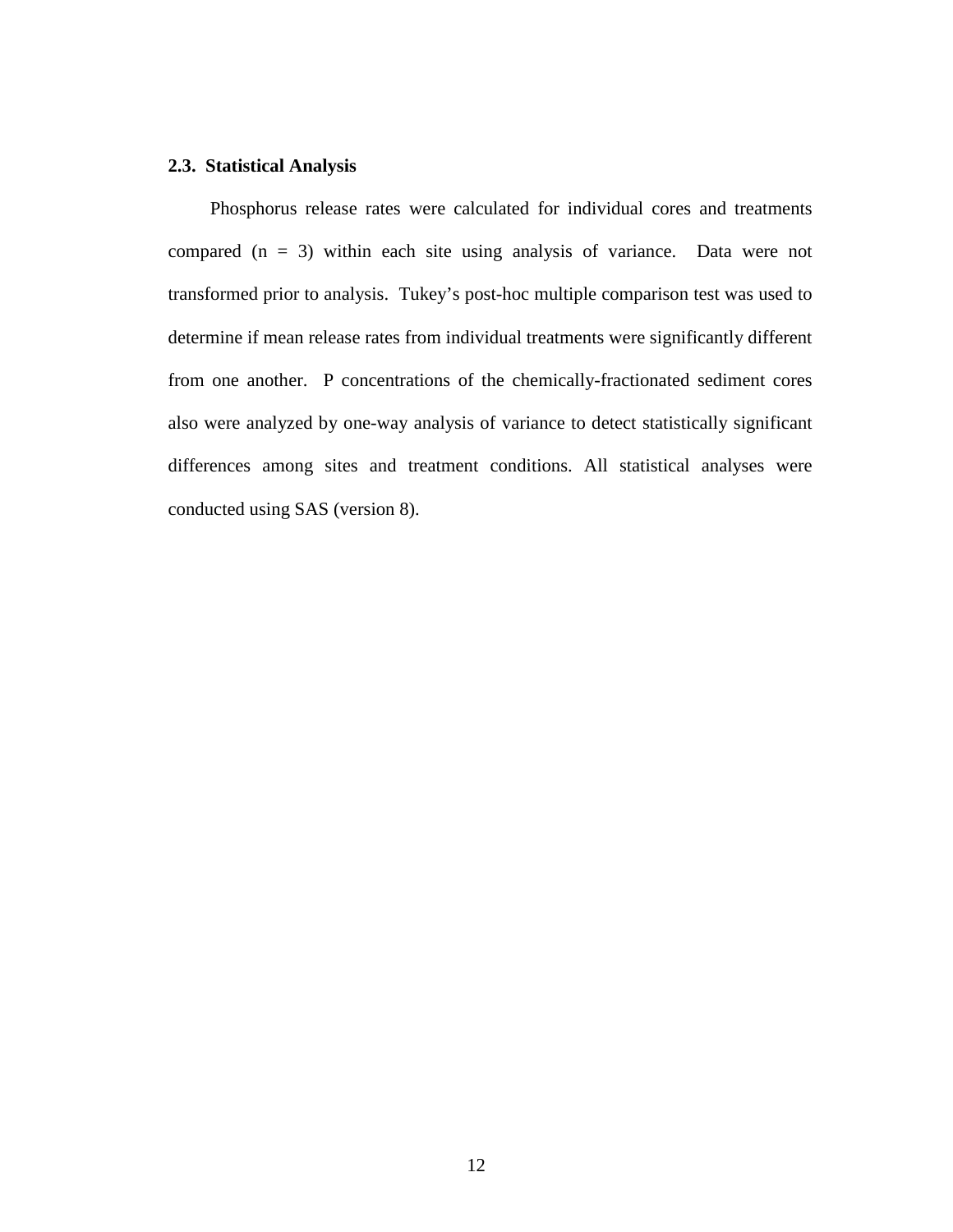#### **3.1 Field results**

**Site 1:** This site was relatively deep (8.23 m) with a Secchi depth of 1.25 m. Temperature was relatively constant through the water column, whereas dissolved oxygen concentration dropped from 11.31 ppm at the surface to 6.0 ppm at the bottom (Fig. 3.1.1). Chlorophyll a values exhibited a subsurface maximum at 2m (28.3 ppb) and declined to 6.2 ppb at the bottom (Fig. 3.1.1).

**Figure 3.1.1. Temperature, dissolved oxygen, and chlorophyll a values from Site 1 in Spring Lake, sampled on June 10, 2003.** 

**Site 1**

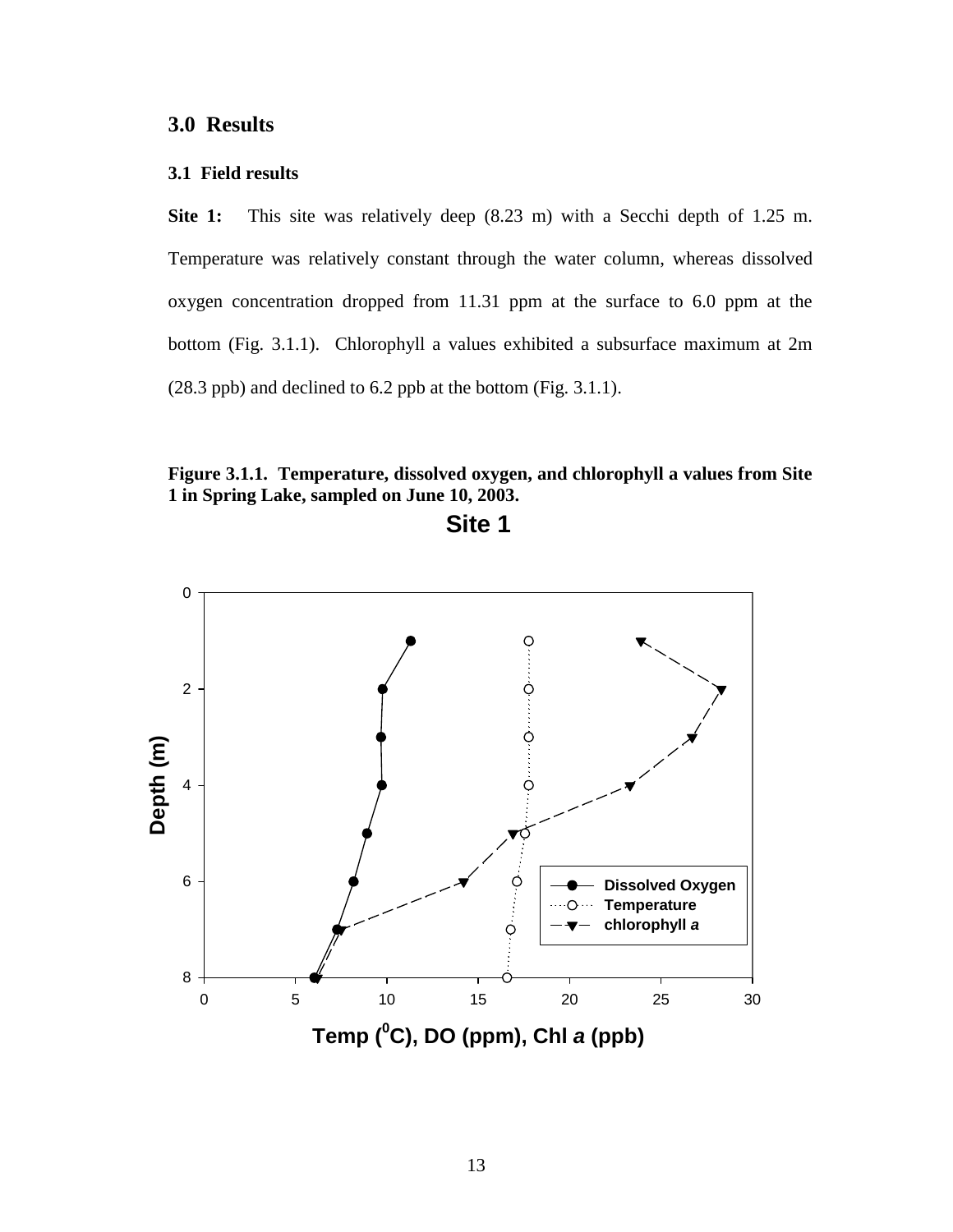**Site 2:** This site was the deepest (10.06 m) with a Secchi depth of 1.0 m. As with Site 1, temperature was relatively constant through the water column; however, this site exhibited anoxia at the bottom (Fig. 3.1.2). Chlorophyll *a* exhibited a subsurface maximum at 4 m (29.7 ppb) and declined to 3.3 ppb at the bottom (Fig. 3.1.2).

**Figure 3.1.2. Temperature, dissolved oxygen, and chlorophyll a values from Site 2 in Spring Lake, sampled on June 11, 2003.** 



**Site 2**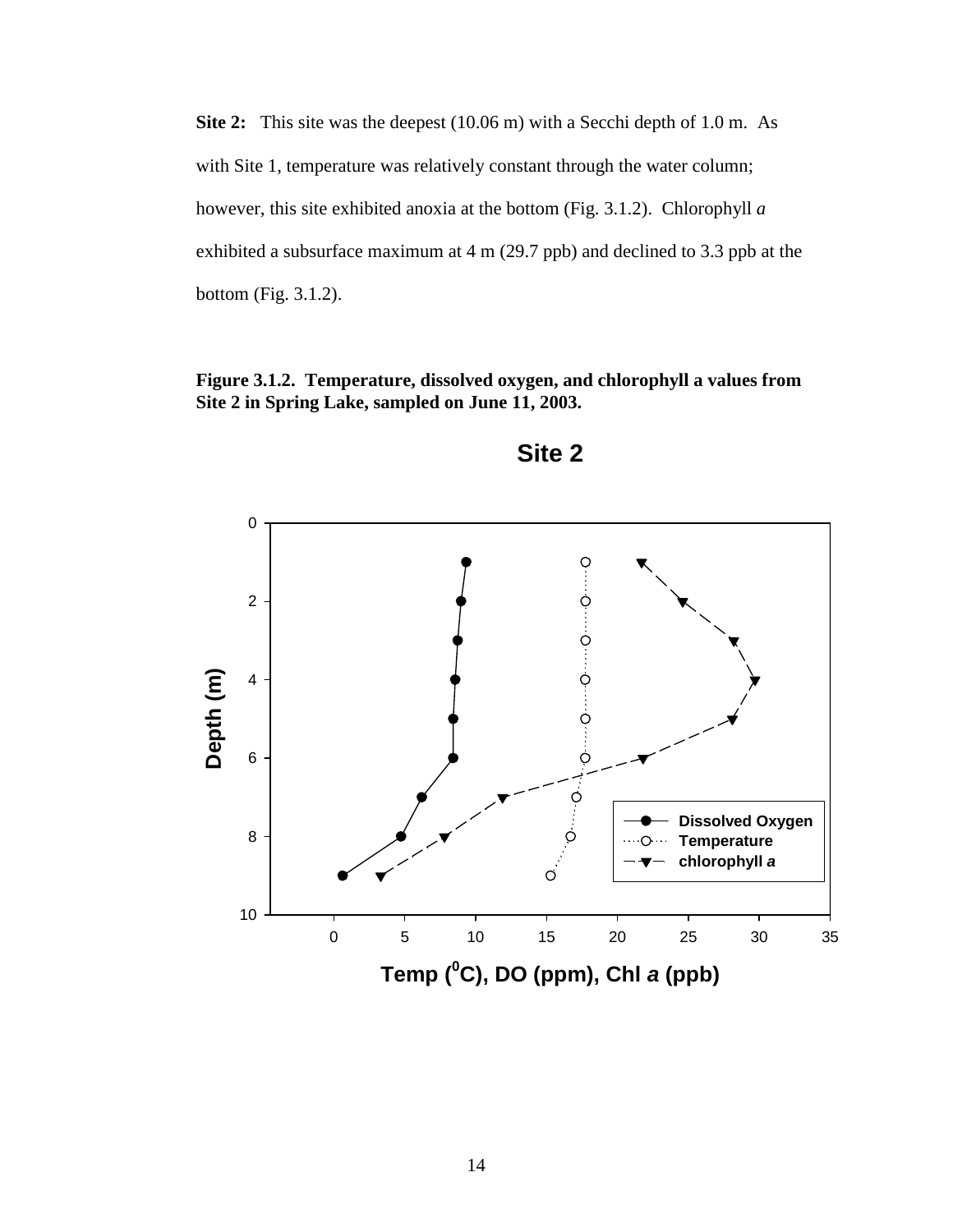**Site 3:** Depth at this site was 6.71 m with a Secchi depth of 1.0 m. Temperature showed a slight decline near the bottom; both dissolved oxygen and chlorophyll *a* showed a similar pattern with relatively constant concentrations throughout most of the water column until a depth of 5 m, where both values declined considerably near the bottom sediments (Fig. 3.1.3).

**Figure 3.1.3. Temperature, dissolved oxygen, and chlorophyll a values from Site 3 in Spring Lake, sampled on July 16, 2003.** 



**Site 3**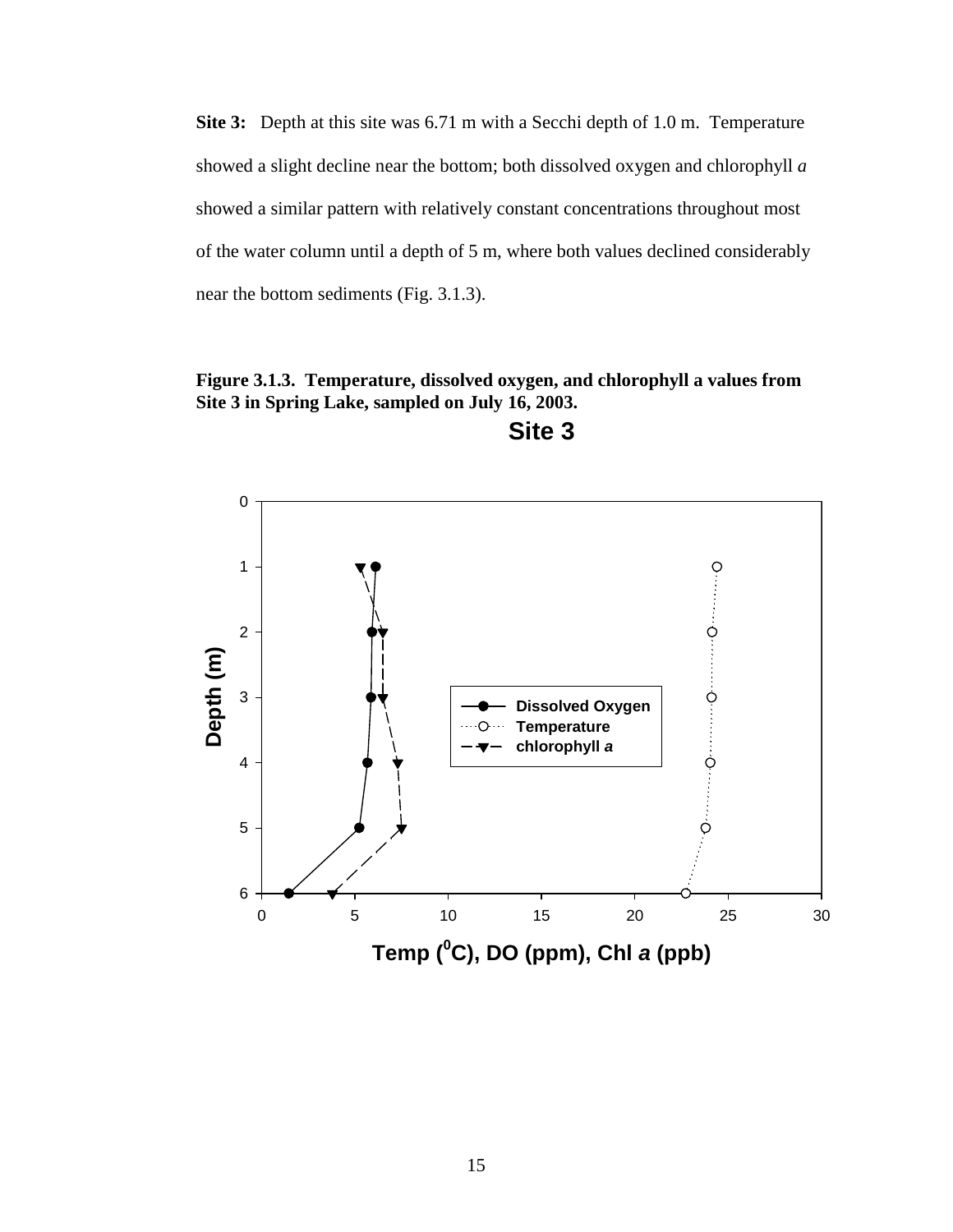**Site 4:** Depth at this site was only 4.88 m and clarity was relatively poor (secchi depth: 0.75 m). Temperature showed a slight decline near the bottom; dissolved oxygen remained between 4.2 and 5.4 ppm throughout the water column, whereas chlorophyll *a* had a subsurface maximum at 2 m (7.8 ppb) and was lower near the surface than near the bottom (Fig. 3.1.4).

**Figure 3.1.4. Temperature, dissolved oxygen, and chlorophyll a values from Site 4 in Spring Lake, sampled on July 16, 2003.** 



**Site 4**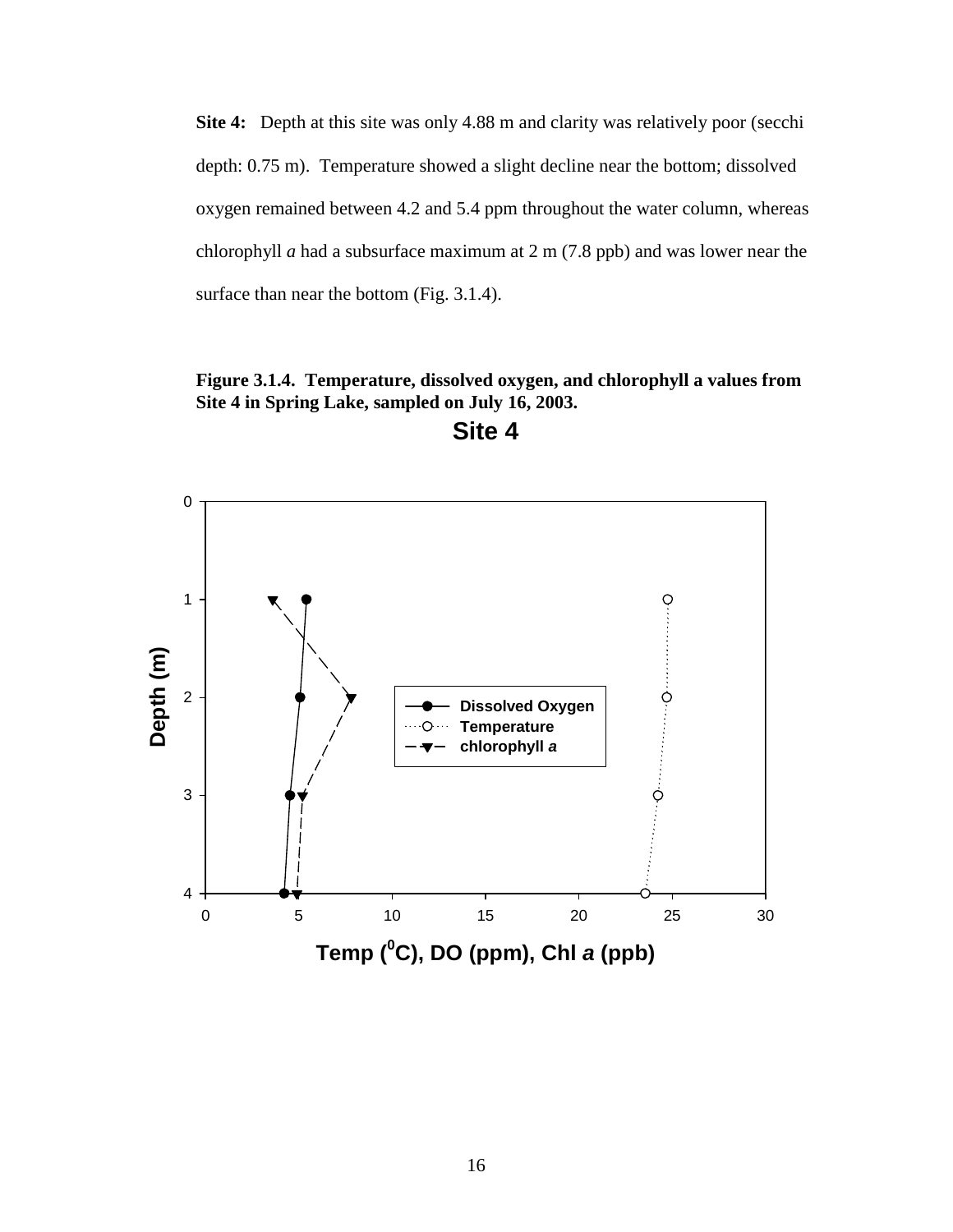**Overall patterns:** Water temperatures were lower and chlorophyll concentrations were higher in June (Sites 1 and 2) than July (Sites 3 and 4). The lower temperatures reflect the earlier sampling date in the year, whereas the lower chlorophyll values in July are likely a function of sampling soon after an algicide application in Spring Lake. Distinct anoxic conditions were noted only at Site 2; it is possible that shallower sites experience anoxia less frequently than deeper sites due to greater mixing of the water column but even shallow sites can experience anoxic conditions.

 Anoxic or hypoxic conditions are frequently observed in Spring Lake. Water samples have been taken from onboard the *D.J. Angus*, a research vessel owned and operated by AWRI, over the previous decade. A representative graph of these data from 1998 is shown in Fig. 3.1.5.

#### **Figure 3.1.5. Dissolved oxygen (mg/L = ppm) concentration (blue line) from the "deep hole" station in Spring Lake during the 1998 field season of the** *D.J. Angus***.**



Data collected from cruises onboard the *D.J. Angus* from 1998 through 2002 were analyzed; a total of 864 sampling events were tallied (Table 3.1.1).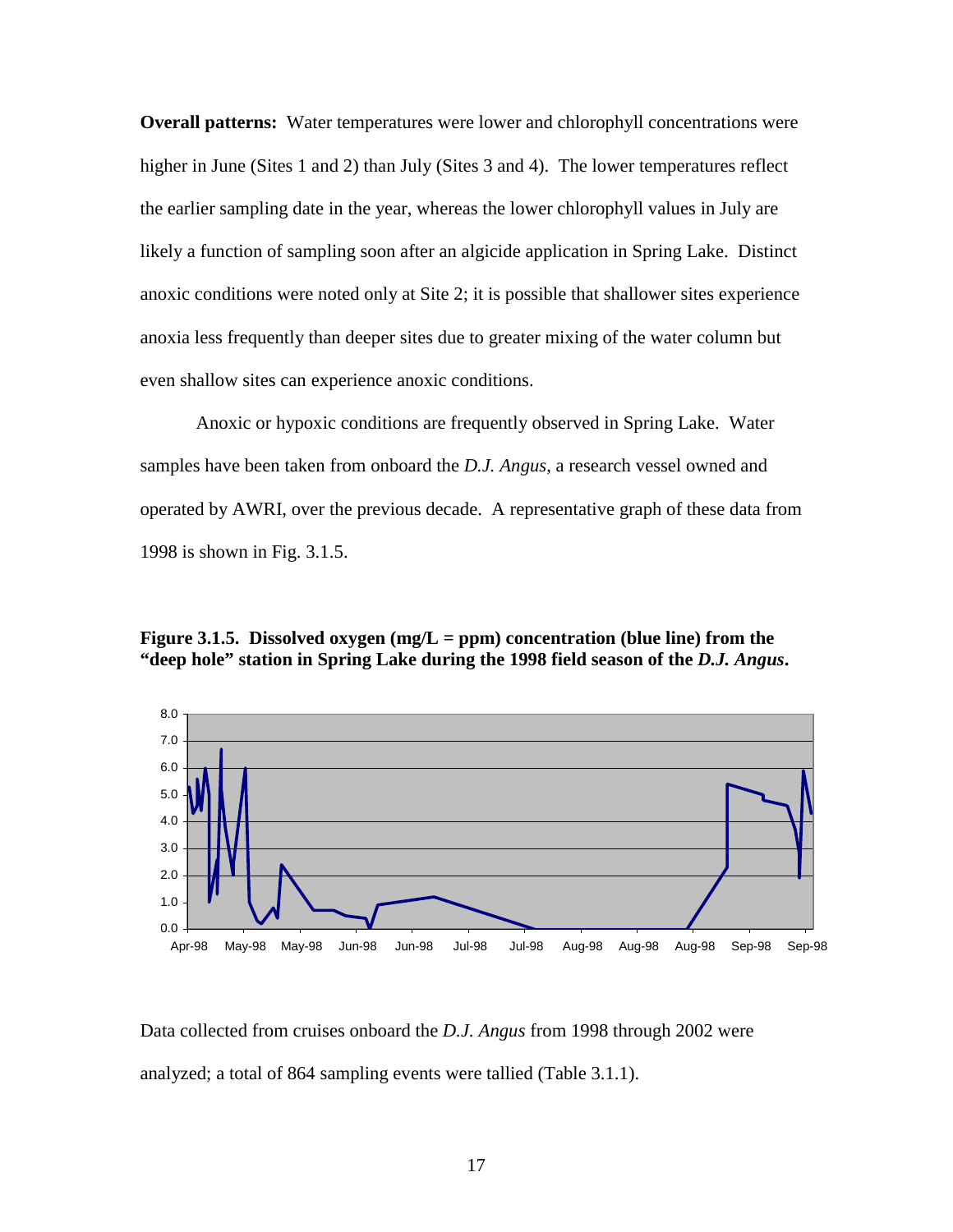**Table 3.1.1. Percent of time that dissolved oxygen concentrations were less than 2 ppm or less than 1 ppm in Spring Lake (deep hole). Data were collected from the D.J. Angus; period of record was 1998 – 2002. DO concentrations in the nonsampled months (Oct – March) were assumed to be oxic.** 

|                       | <b>Percent of Time</b> |           |  |
|-----------------------|------------------------|-----------|--|
| Year                  | $< 2$ ppm              | $< 1$ ppm |  |
| 1998                  | 30.96                  | 24.66     |  |
| 1999                  | 23.29                  | 17.81     |  |
| 2000                  | 10.14                  | 3.56      |  |
| 2001                  | 20.82                  | 14.25     |  |
| 2002                  | 25.48                  | 24.38     |  |
| Total $(1998 - 2002)$ | 22.10                  | 16.9      |  |

These data provide a general idea of anoxic frequency in Spring Lake, but they must be treated with caution. First, they were collected from only one, relatively deep station; as a consequence, they likely overestimate the percent of time low-DO concentrations exist in the lake, especially at shallower stations. Second, they are snapshots, taken only during daytime cruises. If Spring Lake exhibits diel cycles in anoxia, with low-DO conditions more likely at night, these data will not capture this phenomenon and therefore underestimate anoxic conditions. Finally, data were collected only from late April through early October; although we assume oxic conditions during the remainder of the year due to greater mixing of the water column and reduced respiration in the benthos, this assumption remains unvalidated. If anoxic or hypoxic conditions do develop during these months, we have again underestimated the amount of low-DO conditions in Spring Lake. Although these data are imperfect, they do provide a relatively comprehensive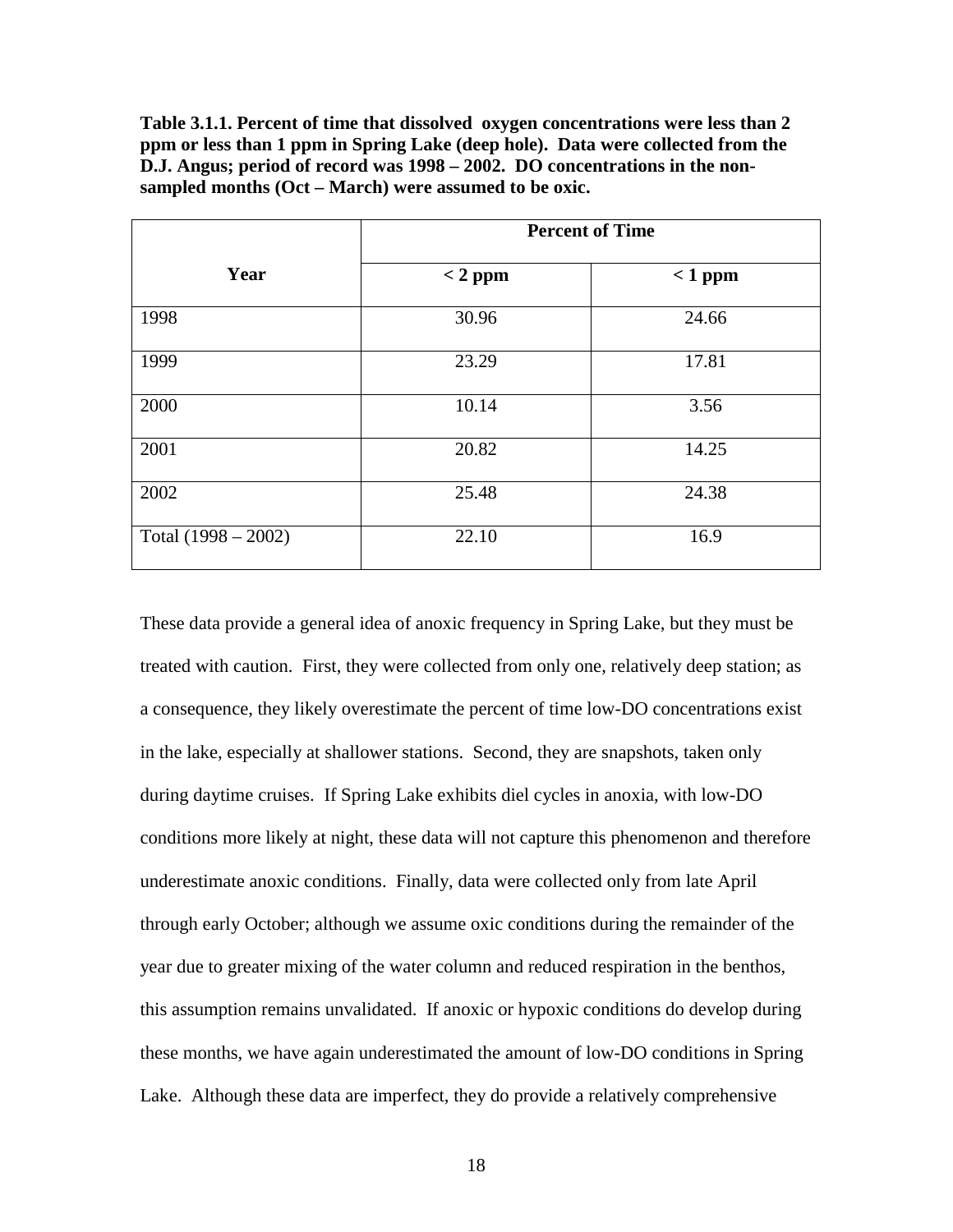data set, and allow us to make some first-order estimates about phosphorus release from the sediments in Spring Lake (Section 3.2).

 Additional field data were collected from each station, to help characterize the limnological conditions at each site. These data are included in Appendix A.

#### **3.2. Laboratory results**

**Soluble Reactive Phosphorus (SRP).** SRP release rates were very low in both alum treatments (with and without oxygen) and also low in the  $O_2$  no alum treatment, but were distinct and measurable in the N<sub>2</sub>/no alum treatment (Figs. 3.1.1 – 3.1.4). Because release rates varied over the 20 or 28-d experimental period, it was possible to calculate low, moderate, and high rates from each site, depending on the selected start and end times. For example, in the  $N_2$ /no alum treatment for Site 1 (Fig. 3.2.1), the selection of days 12 (start) to 20 (end) resulted in the calculation of the maximum SRP release rate (linear phase), whereas selection of days 2 to 20 or days 0 to 20 resulted in the calculation of the medium or low release rates, respectively (Fig. 3.2.1). A similar approach was used for all sites, and for both SRP and total phosphorus (TP).

Within a site, release rates ranged from approximately 2.5-fold (Site 4) to approximately 15-fold (Sites 2 and 3; Table 3.2.1). "Low" release rates ranged from about 1 to 5 mg P/m<sup>2</sup>/d, whereas high release rates ranged from about 12 to 32 mg  $P/m^2/d$ . The high release rates were greater at Sites 1 and 2 than at Sites 3 and 4 (Table 3.2.1). Statistical analysis of moderate release rates revealed that at all sites, the SRP release rate from the  $N_2/n_0$  alum was significantly greater than all other treatments, and there was no significant difference among the other three treatments (Appendix B).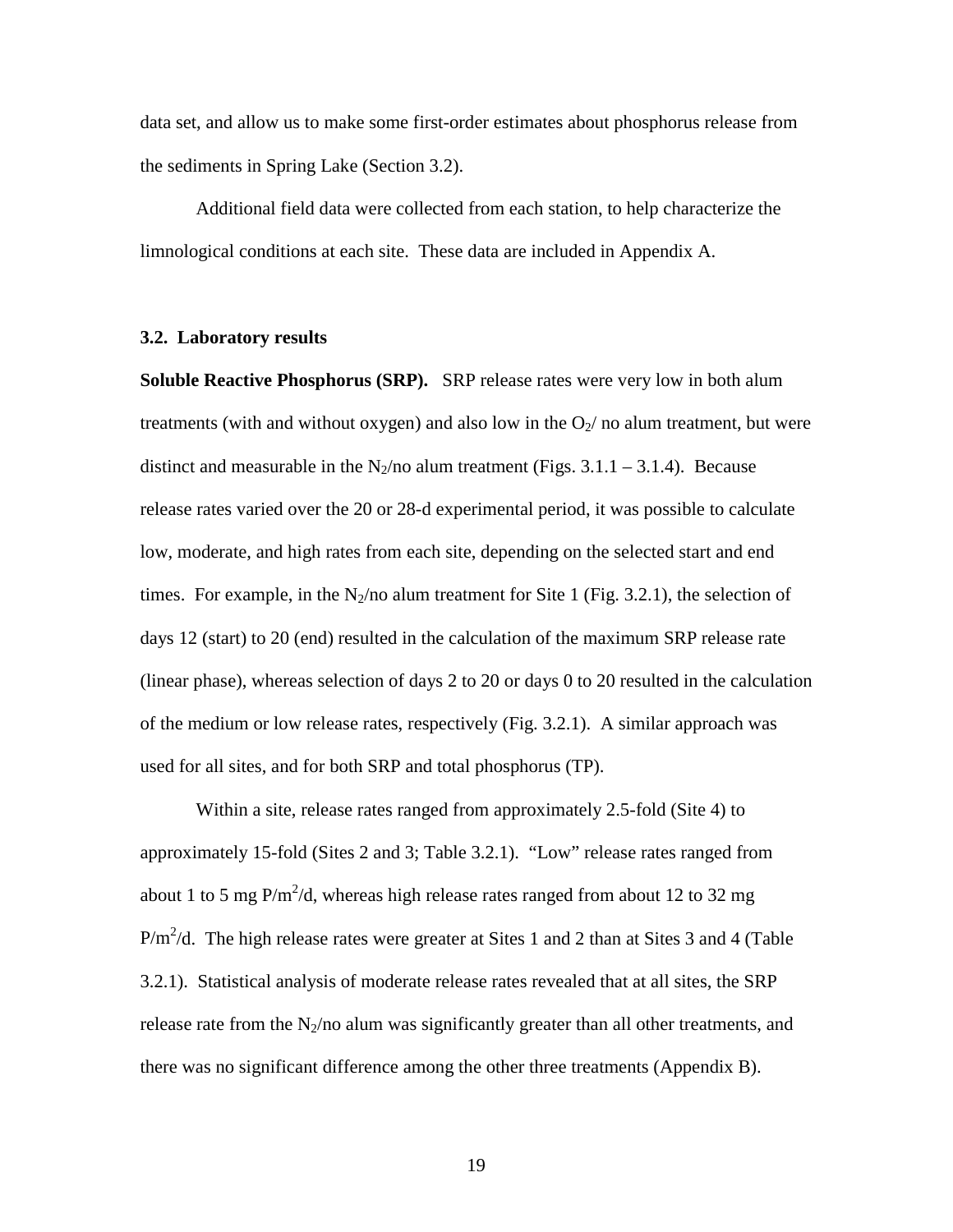**Figure 3.2.1. SRP release rates for sediment cores from Site 1, exposed to four**  different treatments. Data are means  $(n = 3) \pm 1$  SD.



**Figure 3.2.2. SRP release rates for sediment cores from Site 2, exposed to four**  different treatments. Data are means  $(n = 3) \pm 1$  SD.

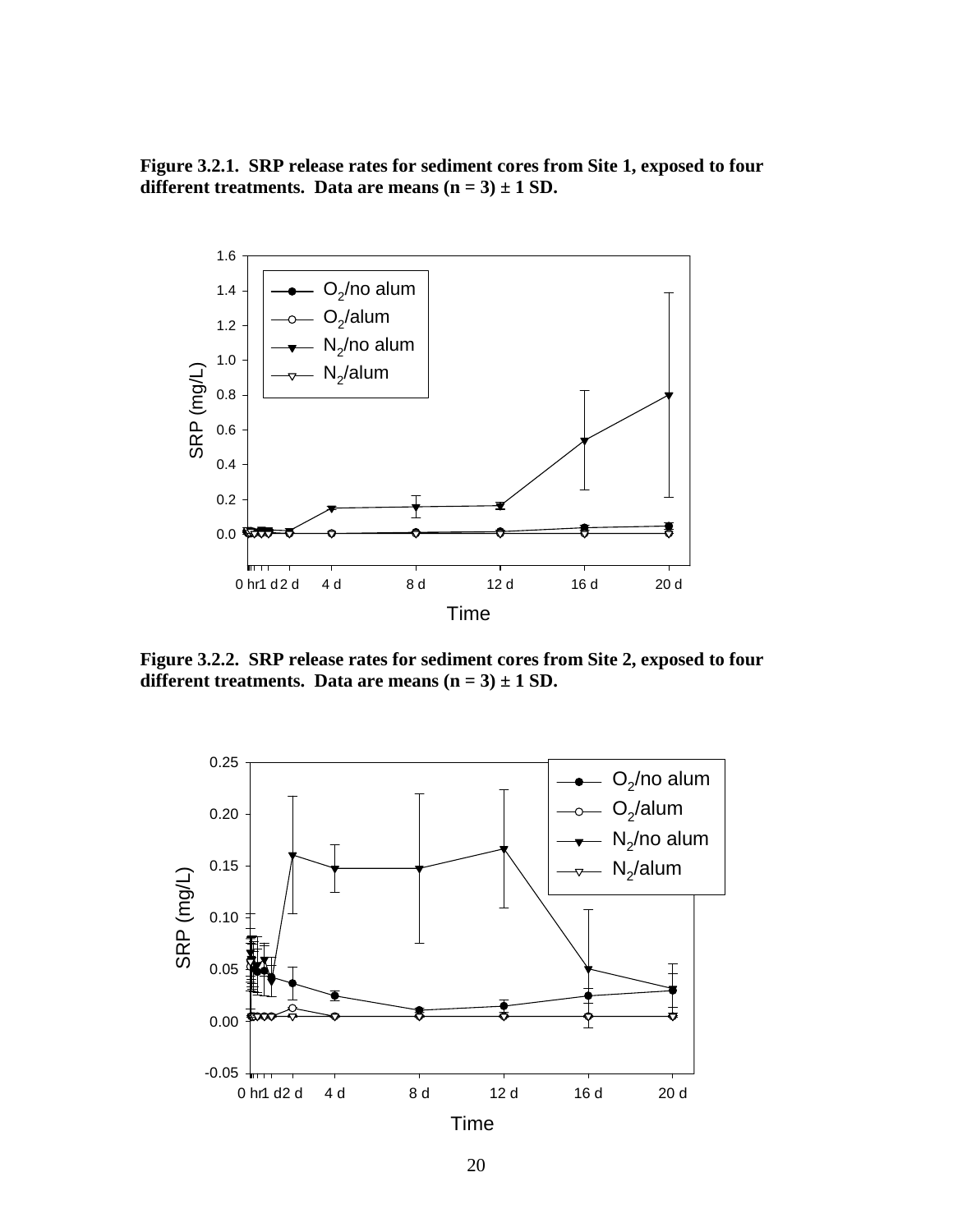**Figure 3.2.3. SRP release rates for sediment cores from Site 3, exposed to four**  different treatments. Data are means  $(n = 3) \pm 1$  SD.



**Figure 3.2.4. SRP release rates for sediment cores from Site 4, exposed to four**  different treatments. Data are means  $(n = 3) \pm 1$  SD.

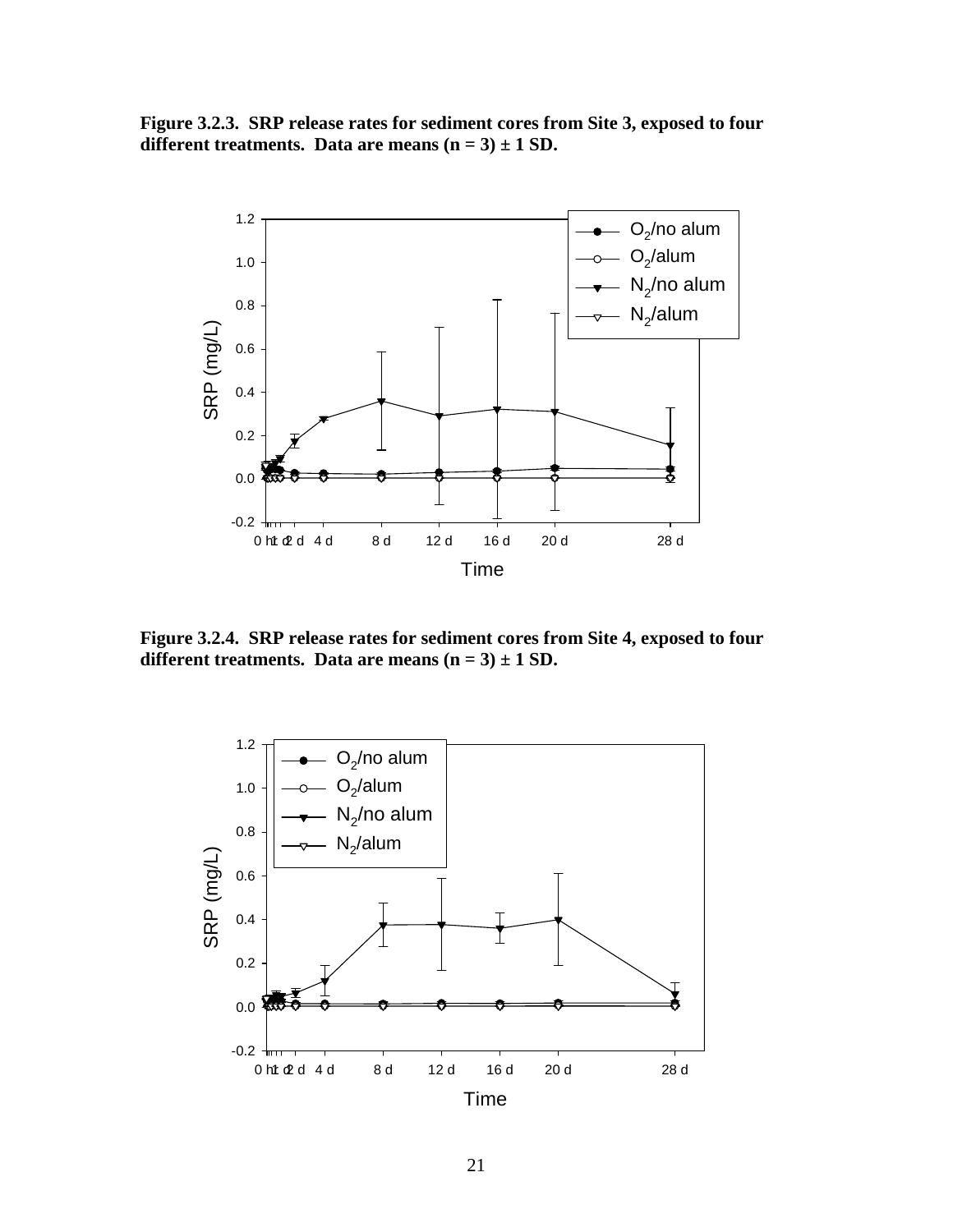Table 3.2.1. Low, medium, and high release rates for SRP from the N<sub>2</sub>/no alum **treatment for the 4 sampling sites.** 

| <b>Site</b><br>Category |                     | Days used in  | <b>SRP</b> release rate |
|-------------------------|---------------------|---------------|-------------------------|
|                         |                     | calculation   | $(mg P/m^2/d)$          |
| Site 1                  | Low release rate    | Days $0 - 4$  | 3.55                    |
|                         | Medium release rate | Days $2-20$   | 12.09                   |
|                         | High release rate   | Days $12-20$  | 23.95                   |
| Site 2                  | Low release rate    | Days $0 - 12$ | 2.19                    |
|                         | Medium release rate | Days $1 - 12$ | 3.06                    |
|                         | High release rate   | Days $1-2$    | 32.11                   |
| Site 3                  | Low release rate    | Days $0-28$   | 0.97                    |
|                         | Medium release rate | Days $0 - 8$  | 10.10                   |
|                         | High release rate   | Days $0-4$    | 14.80                   |
| Site 4                  | Low release rate    | Days $0 - 20$ | 4.72                    |
|                         | Medium release rate | Days $1-20$   | 4.86                    |
|                         | High release rate   | Days $1-8$    | 12.29                   |

**Total Phosphorus.** TP release rates exhibited similar patterns to those of SRP, being very low in both alum treatments (with and without oxygen), low in the  $O_2$ /no alum treatment, and statistically greater in the N<sub>2</sub>/alum treatment (Figs.  $3.2.5 - 3.2.8$ ). Within a site, release rates ranged from 1.1-fold (Site 4) to 16.1-fold (Site 2; Table 3.2.2). "Low" release rates ranged from about 1.6 to 14.8 mg  $P/m^2/d$ , whereas high release rates ranged from about 12 to 34 mg  $P/m^2/d$ . The high release rates were greater at Sites 1 and 2 than at Sites 3 and 4 (Table 3.2.2), similar to the pattern detected for SRP.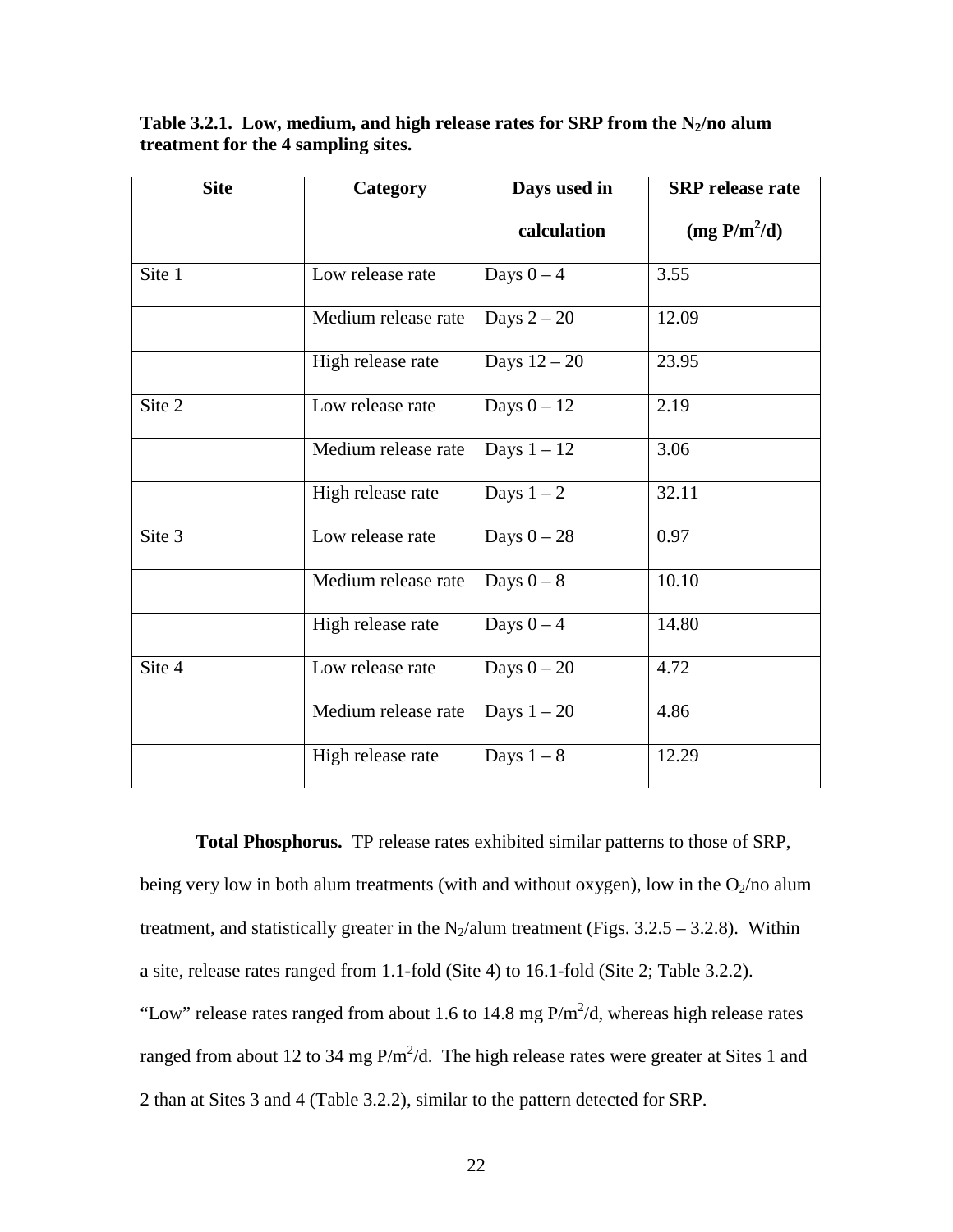**Figure 3.2.5. TP release rates for sediment cores from Site 1, exposed to four**  different treatments. Data are means  $(n = 3) \pm 1$  SD.



**Figure 3.2.6. TP release rates for sediment cores from Site 2, exposed to four**  different treatments. Data are means  $(n = 3) \pm 1$  SD.

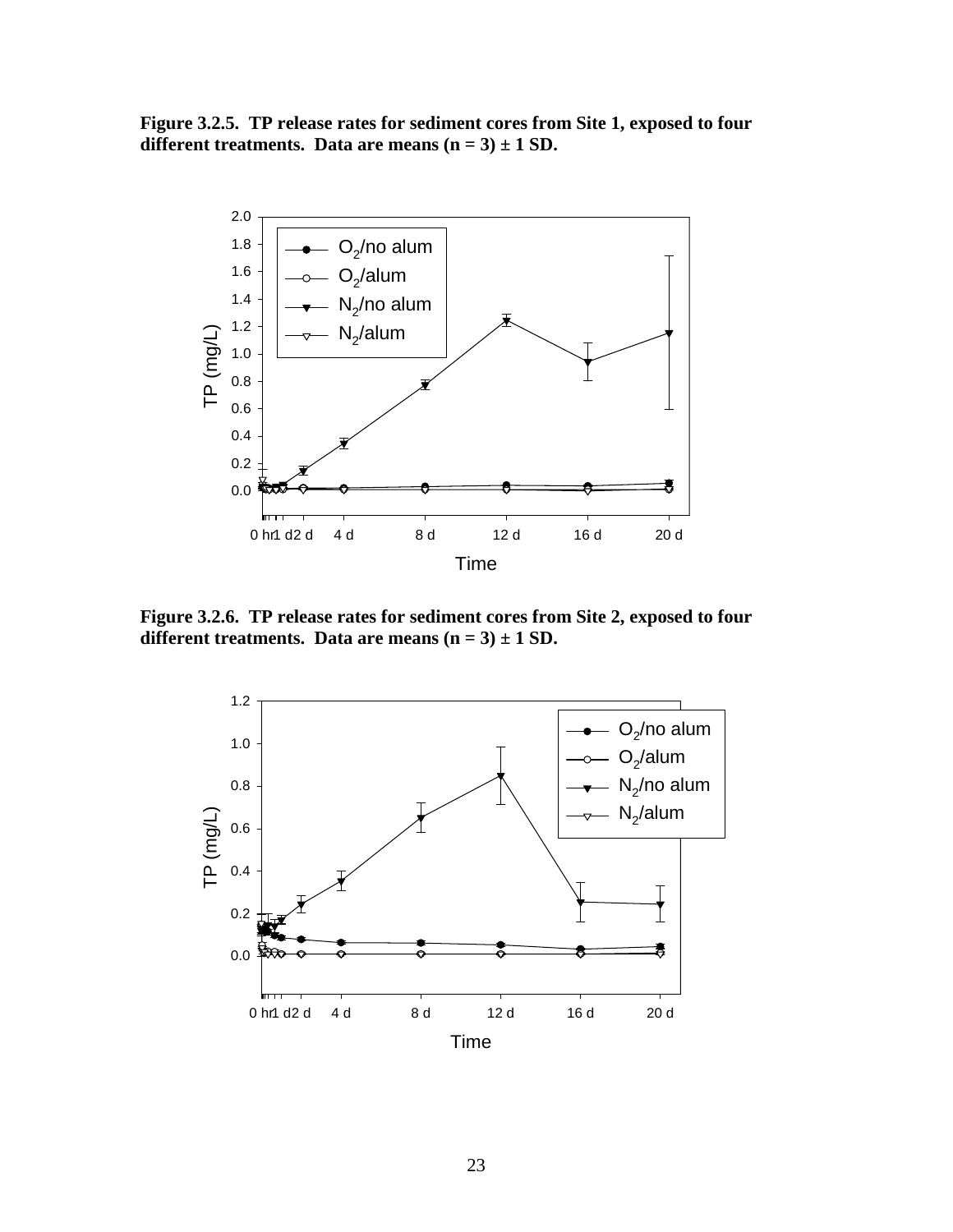**Figure 3.2.7. TP release rates for sediment cores from Site 3, exposed to four**  different treatments. Data are means  $(n = 3) \pm 1$  SD.



**Figure 3.2.8. TP release rates for sediment cores from Site 4, exposed to four**  different treatments. Data are means  $(n = 3) \pm 1$  SD.

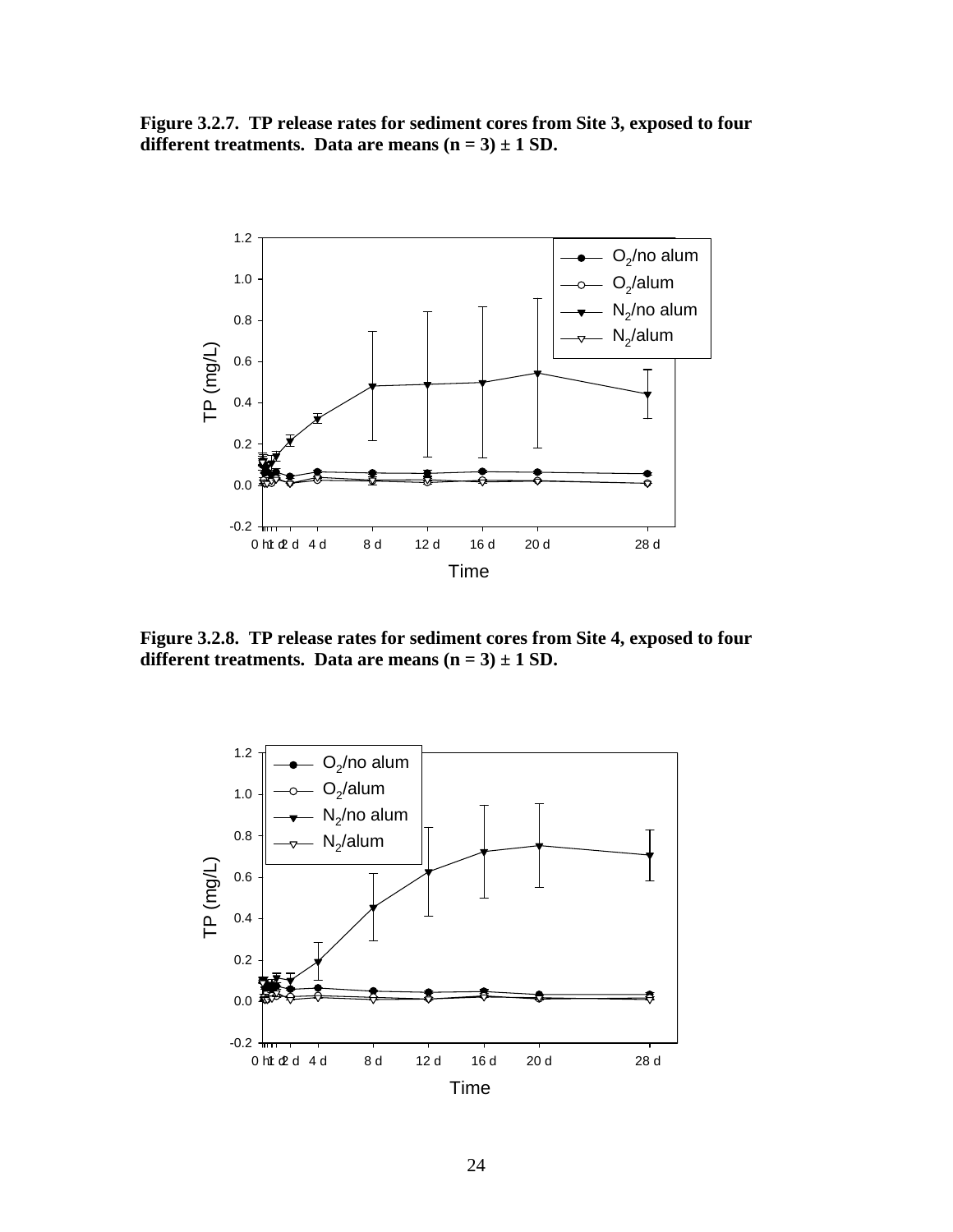Table 3.2.2. Low, medium, and high release rates for TP from the N<sub>2</sub>/no alum **treatment for the 4 sampling sites.** 

| <b>Site</b> | Category            | Days used in    | TP release rate |
|-------------|---------------------|-----------------|-----------------|
|             |                     | calculation     | $(mg P/m^2/d)$  |
| Site 1      | Low release rate    | Days $0-20$     | 14.82           |
|             | Medium release rate | Days $0 - 12$   | 26.71           |
|             | High release rate   | Days $4-12$     | 33.76           |
| Site 2      | Low release rate    | Days $0 - 20$   | 1.64            |
|             | Medium release rate | Days $0 - 12$   | 16.03           |
|             | High release rate   | Days $4-12$     | 26.43           |
| Site 3      | Low release rate    | Days $0-28$     | 4.16            |
|             | Medium release rate | Hr $4 - Day 16$ | 6.92            |
|             | High release rate   | Hr $4 - Day 8$  | 12.99           |
| Site 4      | Low release rate    | Days $0 - 16$   | 10.16           |
|             | Medium release rate | $-$             | $-$             |
|             | High release rate   | Days $2-16$     | 11.67           |

**Internal Load Calculations.** Internal phosphorus loads from the  $N_2$ /no alum treatment were estimated using Equation 1 and based on a number of assumptions: 1) release rates from sediments in the core tubes were representative of sediments and conditions in Spring Lake; 2) the measured P release rates applied whenever DO concentrations were < 1 ppm; and 3) the percent of the year that the Deep Hole station in Spring Lake had DO concentrations < 1 ppm, based on data from the *D.J. Angus*, was applicable to 2003 and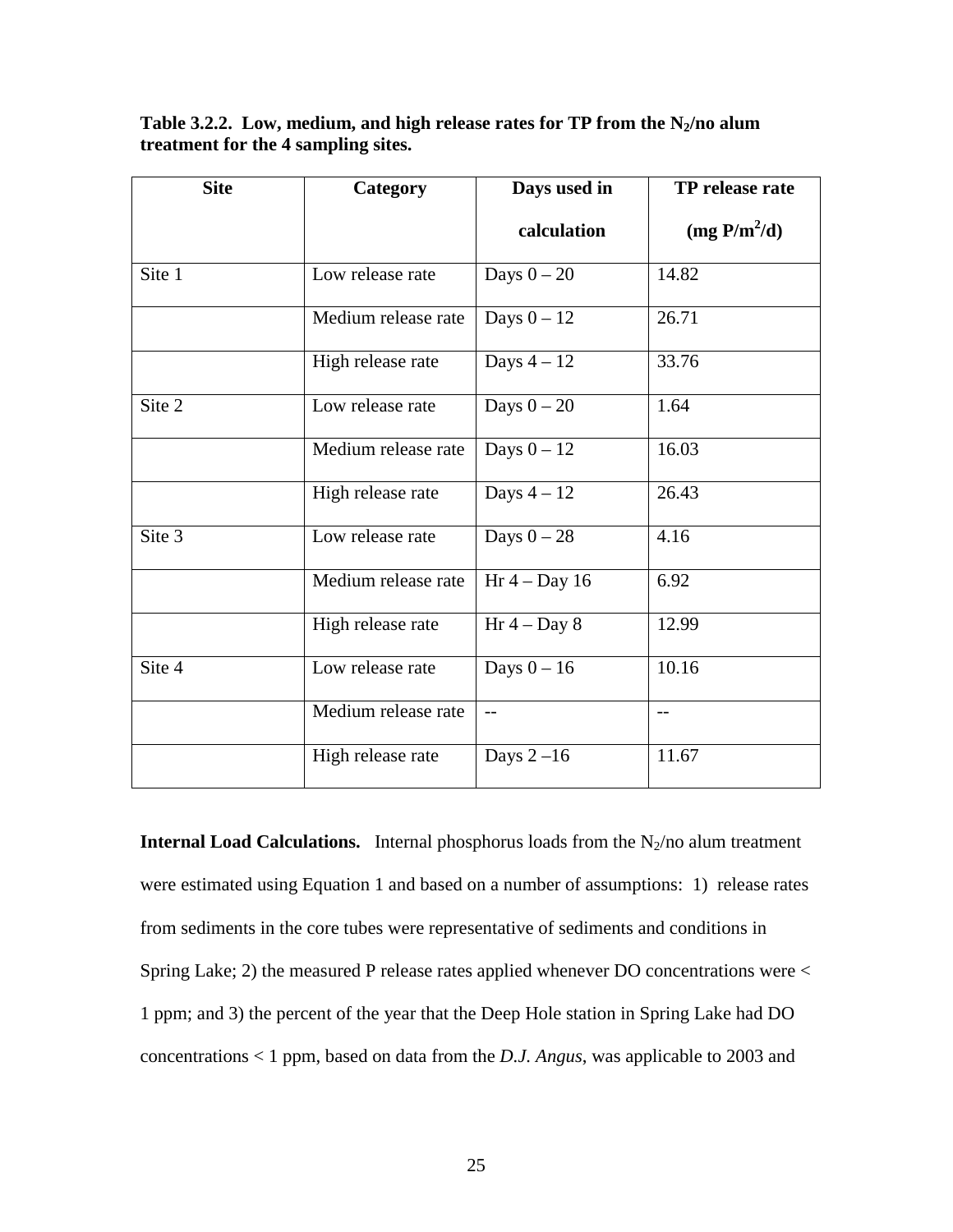other sites in Spring Lake. The validity of these assumptions, and the inherent uncertainty in these estimates, are examined in the Discussion.

 Internal phosphorus loads varied approximately 3-fold from the mean low range to the mean high range (Table 3.2.3). Hence, the portion of the curve used to estimate P release rates clearly has a significant impact on calculating the internal load in Spring Lake. Overall, the estimated internal phosphorus load to Spring Lake ranges from a low of 0.6 tons/yr at Site 2 to a high of 12.4 tons/yr at Site 1 (Table 3.2.3).

**Table 3.2.3. Internal total phosphorus load estimates (tons/yr). Assumptions are given in text.** 

| Category      | <b>Internal TP Load (tons/yr)</b> |        |        |        |
|---------------|-----------------------------------|--------|--------|--------|
|               | Site 1                            | Site 2 | Site 3 | Site 4 |
| Low           | 5.28                              | 0.59   | 1.49   | 3.64   |
| <b>Medium</b> | 9.55                              | 5.74   | 2.47   |        |
| High          | 12.39                             | 9.45   | 4.64   | 4.18   |

**Internal vs. External Phosphorus Loads.** External total phosphorus load (i.e. coming from the atmosphere or watershed) data for Spring Lake were available (Lauber 1999). Lauber's calculations included loading estimates from tributaries, atmosphere, stormwater, septic systems, waterfowl, and lawn fertilizer. She also indirectly estimated internal phosphorus loading based on the rate of change in TP concentrations in Spring Lake's hypolimnion (Lauber 1999; Table 3.2.4).

 The external loading estimates by Lauber also include a range of values to reflect the inherent uncertainty of these calculations. Error estimates from her water budgets were used to generate seasonal low and high estimates (Lauber 1999). Internal load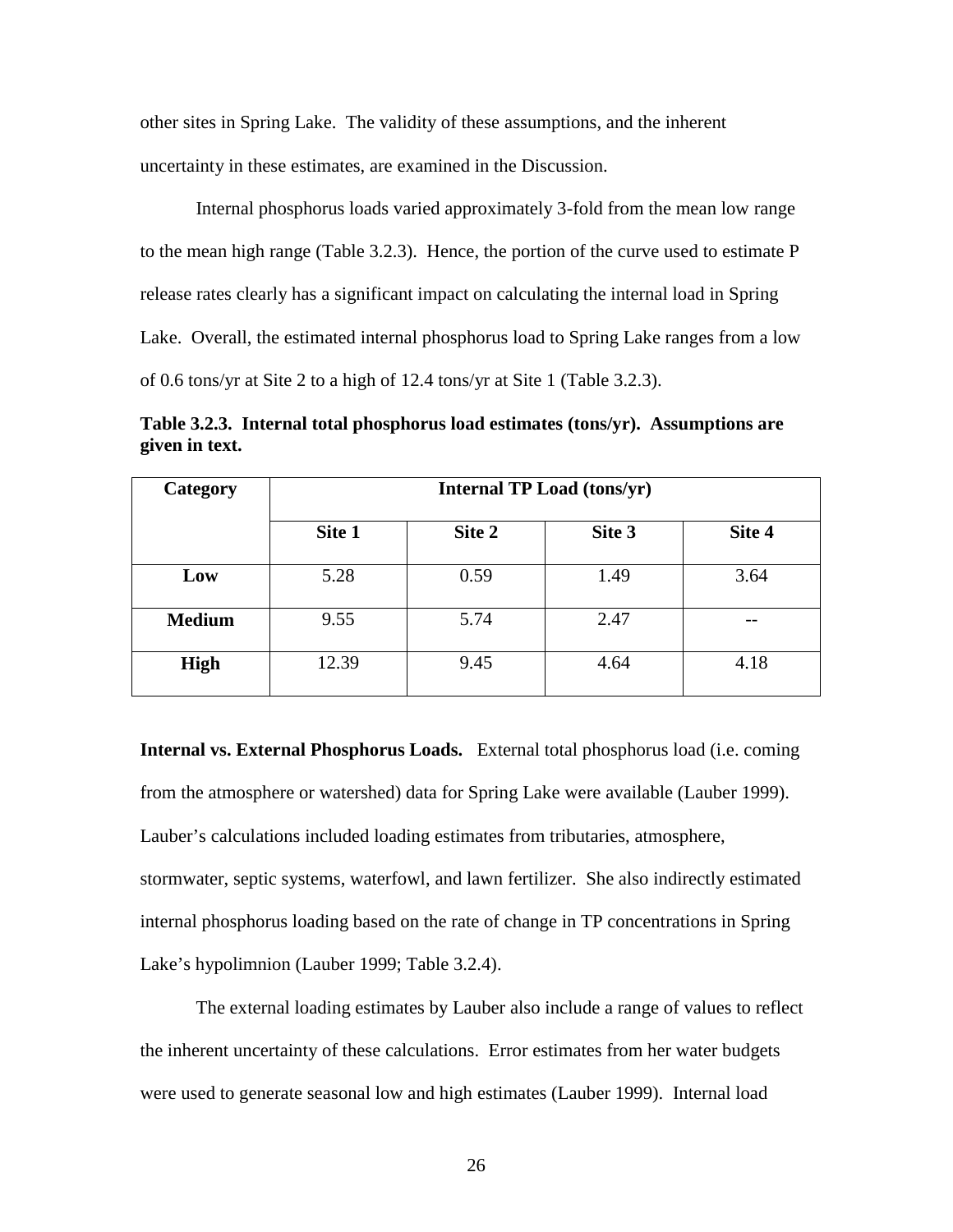(based on estimates from the current study) accounted for 56% (low), 66% (medium), or 62% (high) of the total phosphorus load to Spring Lake (Table 3.2.4). The indirect estimates of internal load (Lauber 1999), based on changes measured from whole-lake samples, were well within the range of the direct measurements made as part of this study (i.e. 57% of total load). This provides additional confirmation that these internal load calculations are realistic estimates.

| Category                   | <b>External load</b> | <b>Internal load</b> | <b>Mean internal load</b> |
|----------------------------|----------------------|----------------------|---------------------------|
|                            | (Lauber 1999)        | (Lauber 1999)        | (all sites; this study)   |
| Low                        | 2.2                  |                      | 2.8(56%)                  |
| <b>Medium</b> (this study) | 3.1                  | 4.1                  | 5.9(66%)                  |
| or Average                 |                      |                      |                           |
| (Lauber)                   |                      |                      |                           |
| High                       | 4.7                  |                      | 7.7(62%)                  |

**Table 3.2.4. Comparison of internal (this study and Lauber 1999) vs external (Lauber 1999) total phosphorus loading (tons/yr) in Spring Lake.** 

**Sediment Fractionation Data.** NaOH-extractable SRP represents Fe/Al-bound phosphorus, whereas HCl-extractable SRP corresponds to Ca/Mg-bound phosphorus. The results of the sequential extractions for phosphorus are displayed in Figs. 3.2.9 and 3.2.10, respectively. Phosphorus concentrations associated with iron/aluminum (NaOH extractable) ranged from 123  $\mu$ g/g to 200  $\mu$ g/g (Fig. 3.2.9). Sampling location had no statistically significant effect on the amounts of NaOH-extractable phosphorus ( $p > 0.05$ ). In addition, no statistically significant differences between NaOH-extractable phosphorus and treatments (aerobic vs anaerobic, and alum vs control) were observed ( $p > 0.05$ ).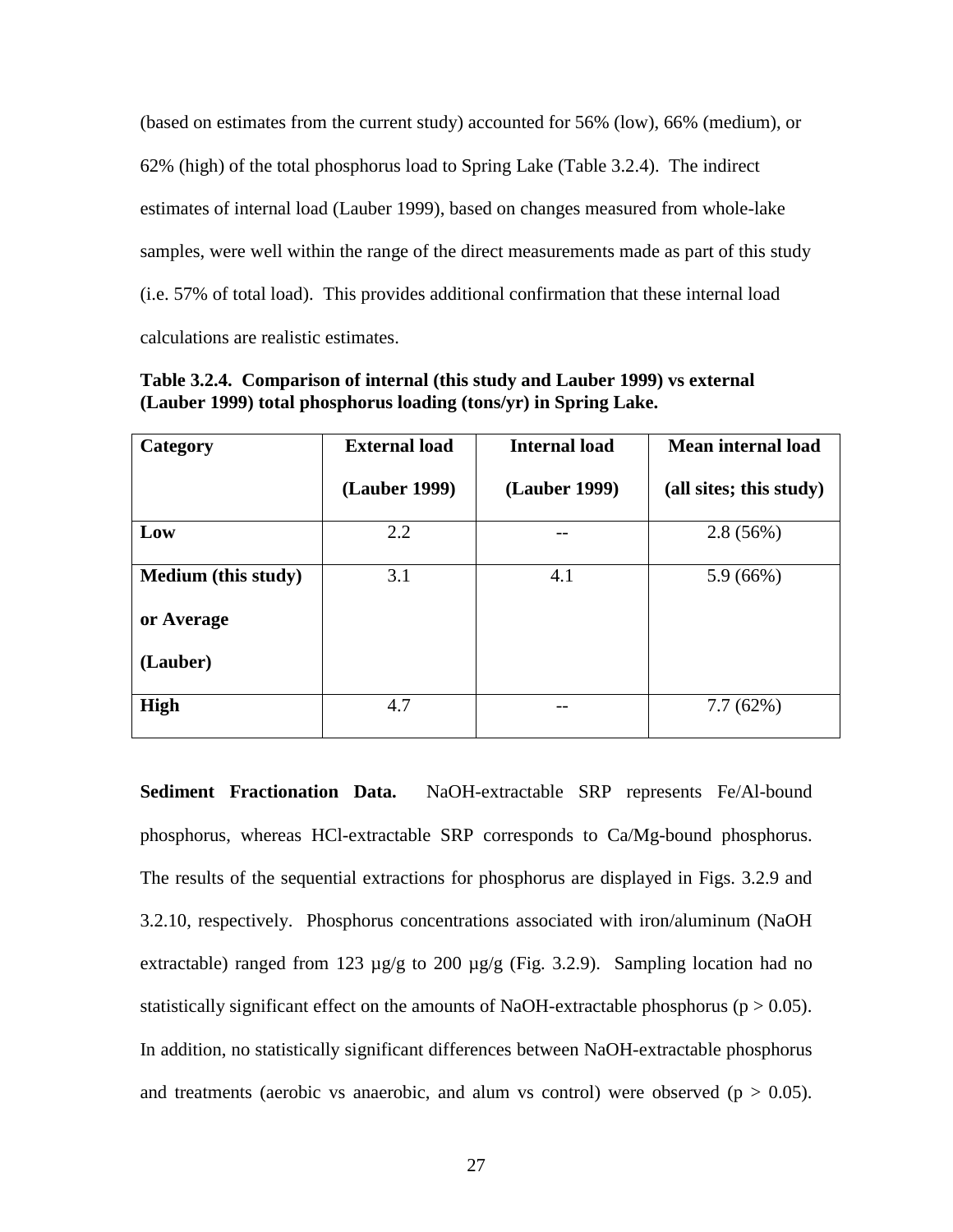With the exception of Station 3, the HCl-extractable phosphorus concentrations were higher than NaOH-extractable P concentrations, and ranged from 126  $\mu$ g/g to 513  $\mu$ g/g (Fig. 3.2.10). A statistically significant difference between sites was noted ( $p = 0.01$ ) for the calcium/aluminum-bound fraction, with Stations 3 and 4 being significantly lower than Stations 1 and 2. As with the NaOH-extractable fraction, a statistically significant difference between HCl-extractable phosphorus was not observed with respect to treatment. The ratio of NaOH-extractable to HCl-extractable phosphorus for the Spring Lake sediments was not statistically significant different with respect to aerobic vs anaerobic conditions and alum treatment vs control treatments (Fig. 3.2.11).

**Figure 3.2.9. Concentration of NaOH-extractable phosphorus (Fe/Al-bound) in Spring Lake Sediments. Data are means**  $(n = 3) \pm 1$  **SD. (Sites 1-4. O=oxygen. N=nitrogen, T=alum, C=control.)** 

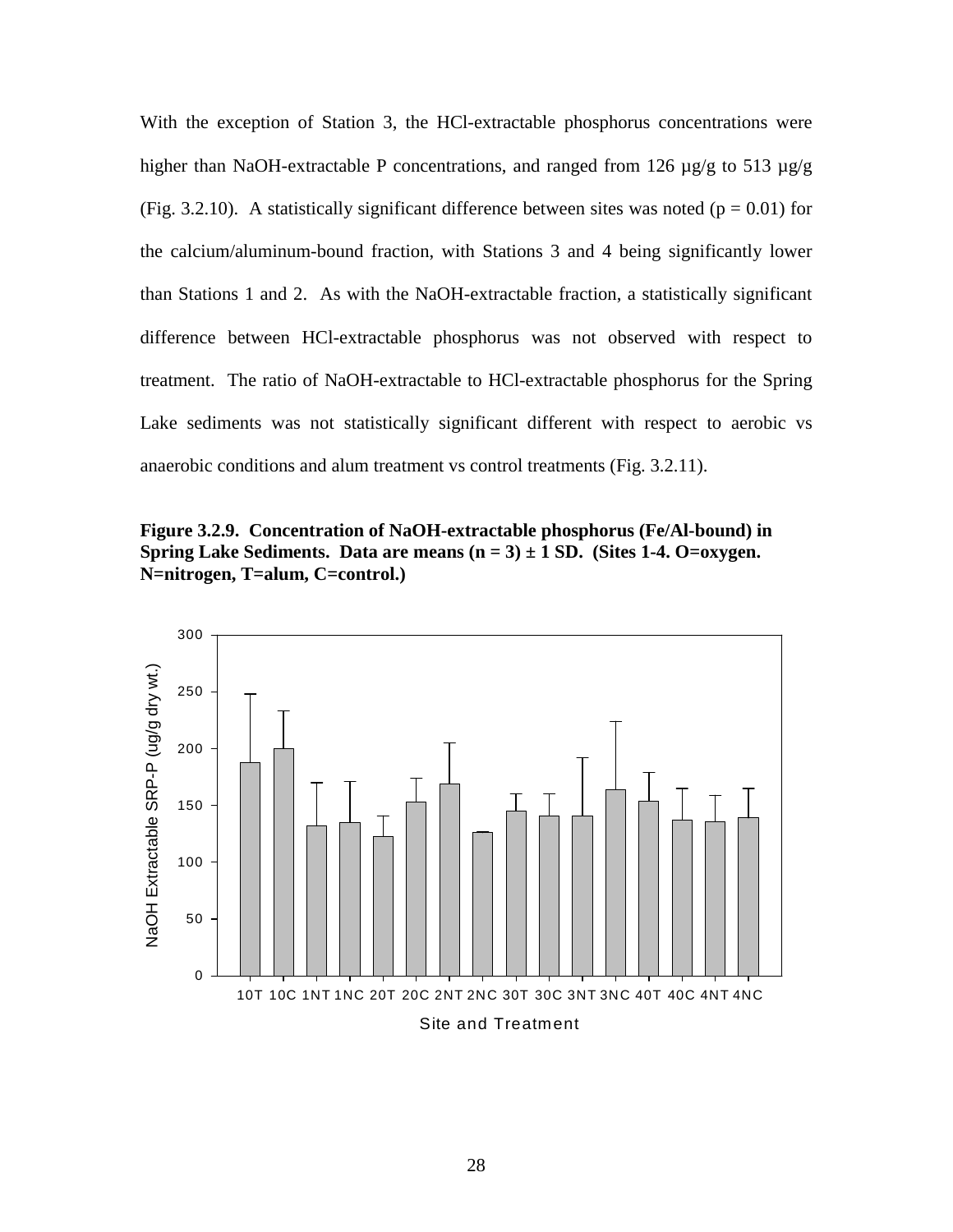**Figure 3.2.10. Concentration of HCl-extractable (Ca/Mg-bound phosphorus) in Spring Lake Sediments. Data are means**  $(n = 3) \pm 1$  **SD. (Sites 1-4. O=oxygen. N=nitrogen, T=alum, C=control.)** 



**Figure 3.2.11. The NaOH-extractable/ HCl-extractable phosphorus ratio in Spring**  Lake Sediments. Data are means (n = 3)  $\pm$  1 SD. (Sites 1-4. O=oxygen. N=nitrogen, **T=alum, C=control.)** 

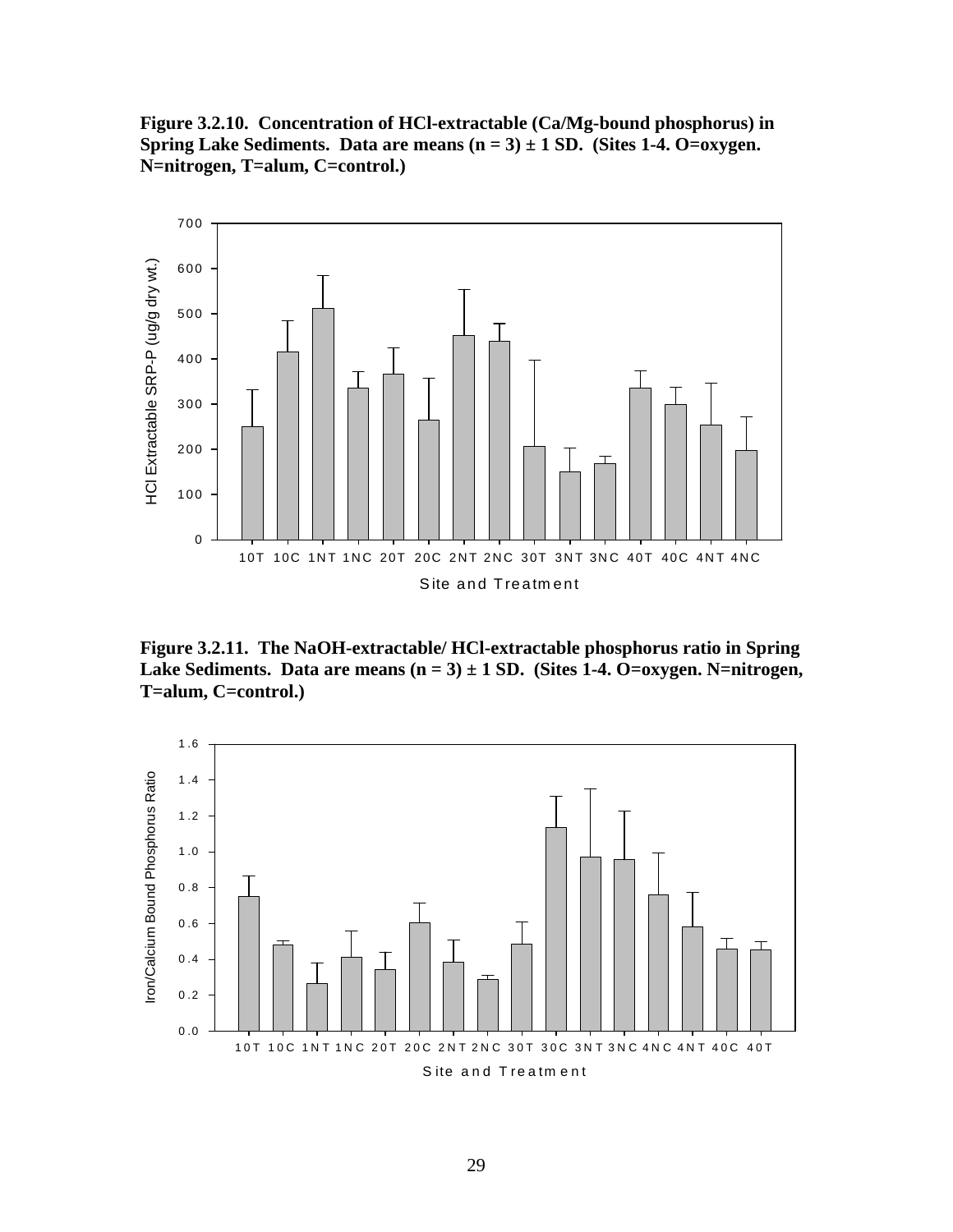#### **4.0 Discussion**

Internal loading can be a significant source of nutrients in shallow, eutrophic lakes, and result in serious impairment to water quality (Welch and Cooke 1995, Steinman et al. 1999, Søndergaard et al. 2001). This process has both ecological and societal implications; internal loading rates can be sufficiently great that reductions in external loading fail to improve water quality. If these reductions in external loading require the investment of tax dollars and created expectations of success, the resulting disappointment (or worse) from stakeholders at the failure to improve lake conditions can set back future restoration activities and harm the reputation and credibility of natural resource managers.

The data from this study clearly indicate that internal phosphorus loading is a significant source of P in Spring Lake, potentially accounting for somewhere between 56 to 66% of the total P load to the system. Given that the data in this study may play a role in deciding whether or not alum is applied to Spring Lake, it is critical that the assumptions built into these calculations are evaluated.

First, are the external load estimates (Lauber 1999) accurate? It is likely that these loads are underestimates because tributaries were not sampled during all the storm events, when much of the phosphorus attached to particles enters the lake. However, this is offset by the fact that tributaries accounted for a relatively low percent of external load in the summer when algal blooms are most severe. As a consequence, we conclude that these external load data are reasonable estimates.

Second, are the release rates from sediments in the core tubes representative of sediments and conditions throughout Spring Lake? Given the very small sediment area

30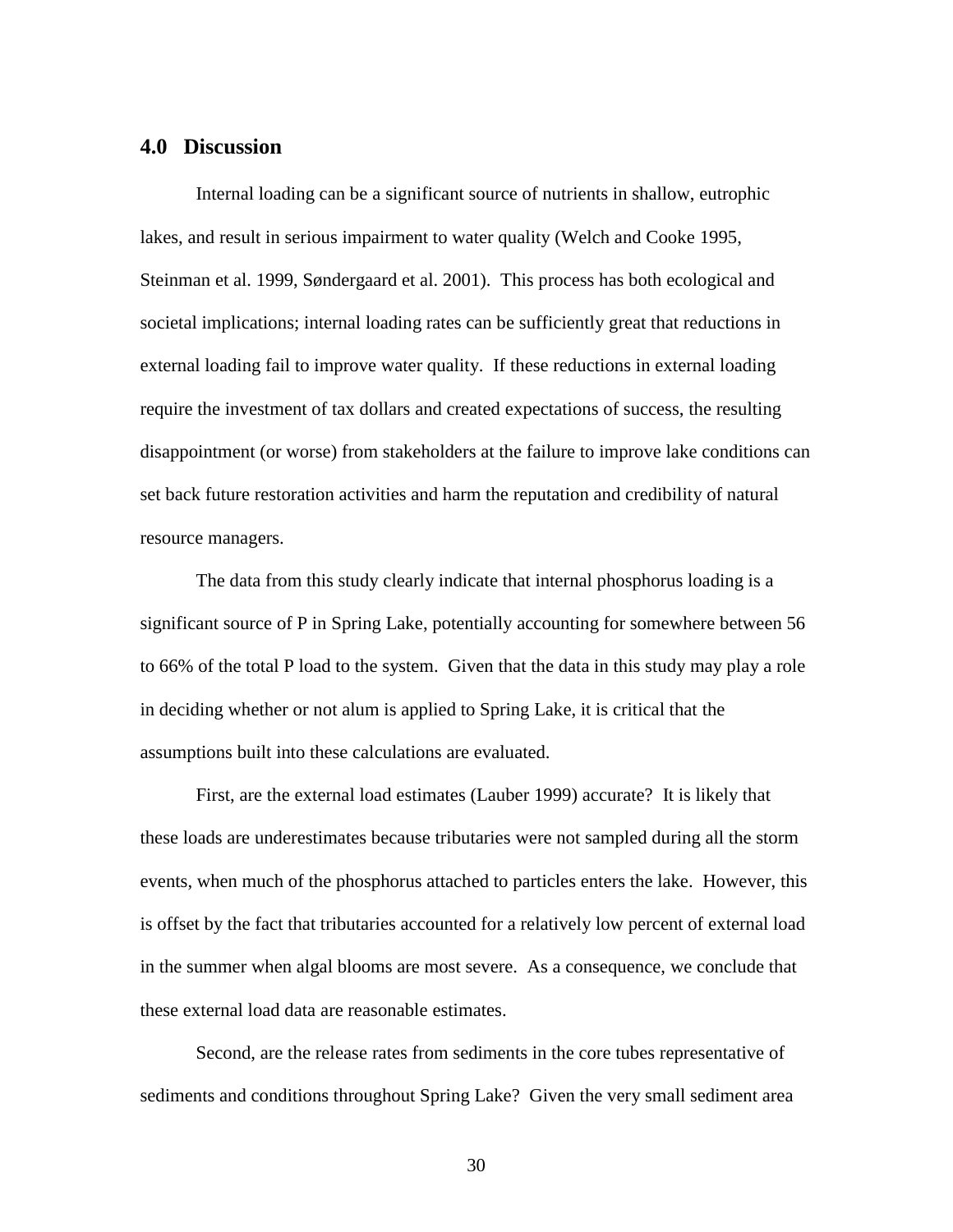covered by our cores relative to the entire lake, it is highly likely that not all sediment types were addressed in this study. We attempted to cover as much of the geographic range in Spring Lake as possible, but if we missed a large area that has high (or low) release rates, our data may be biased. In addition, it is likely that the laboratory set-up represented an optimal situation for release of phosphorus (constant anaerobic conditions), which would result in an overestimate of internal loading. It is encouraging that Lauber's estimates of release rates, generated independently and by an entirely different approach, were similar to ours, and suggests our internal loading estimates are good first-order approximations.

Third, how appropriate is the  $\lt 1$  ppm threshold for P release? Under aerobic conditions, the basic premise is that oxidized iron will remain bound to phosphorus in the sediments but when conditions become anaerobic, the reduced form of iron becomes more soluble, and the P is released (Mortimer 1941, 1942). In addition, biological processes (e.g., bacterial activity, mineralization processes, and bioturbation), chemical parameters (e.g., pH, alkalinity, and nitrate), and physical factors (e.g., resuspension and sediment mixing) also will influence phosphorus release rates (Boström et al. 1982, Søndergaard et al. 1992, and Petterson 1998). We used a 1 ppm threshold for DO; although there is no one universal threshold, reducing conditions are incipient at this point, and it was a value that we could measure accurately. Finally, were the extrapolations of anoxia to other years and other sites in Spring Lake appropriate? It is likely that the DO values at "Deep Hole" were lower, on average, than other sites in Spring Lake due to its greater depth, which would result in an overestimate of anaerobic conditions (and internal loading). However, this overestimate is offset, at least to some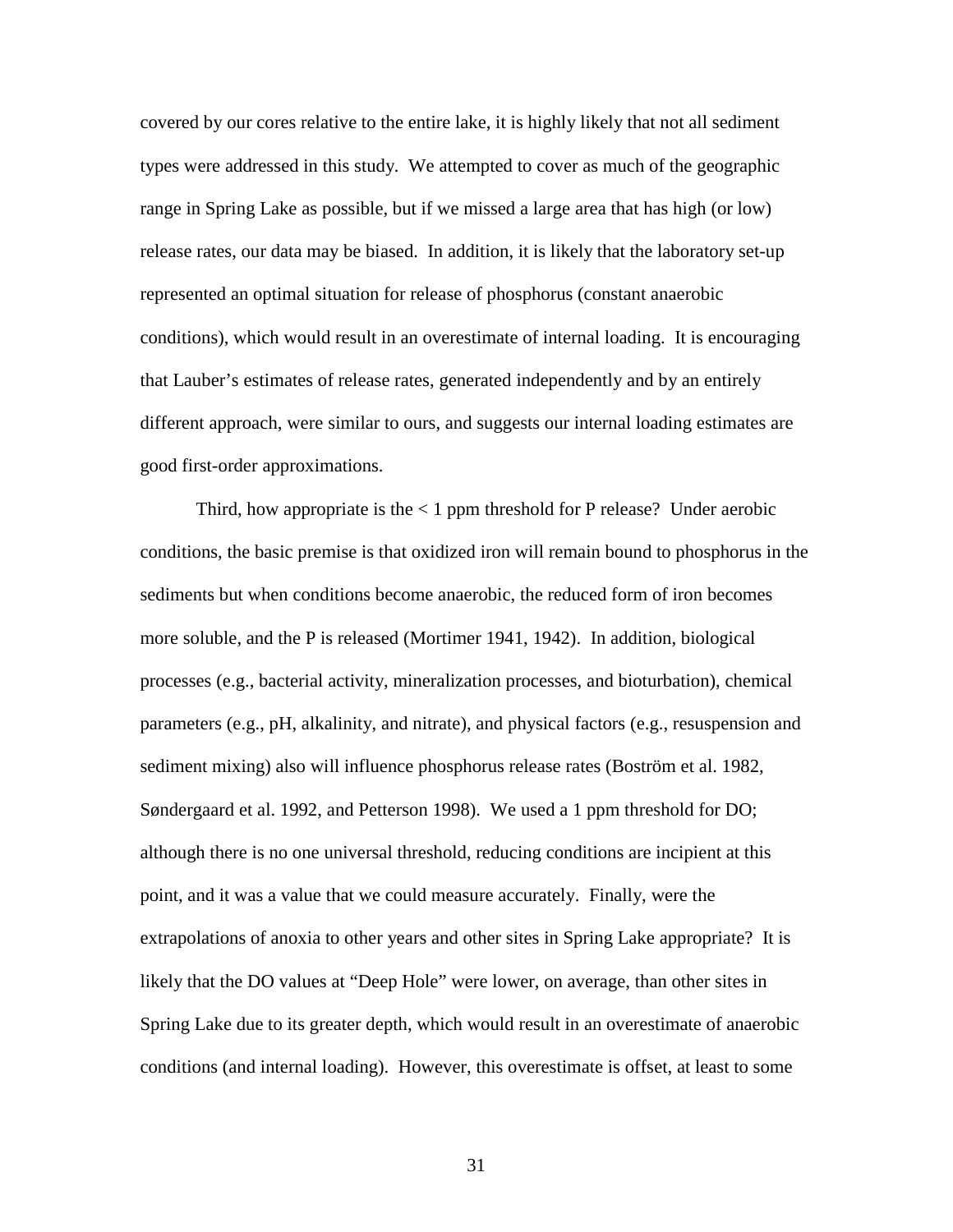degree, by the likelihood that anoxic conditions occurred, at least occasionally, between October and April (thereby releasing P), when we assumed only oxic conditions. Even taking these factors into account, it is clear that internal loading is a significant contributor of total phosphorus to Spring Lake.

The P release rates from Spring Lake were greater than typically measured for eutrophic lakes (2 to 5 mg/m<sup>2</sup>/d; Welch and Cooke 1995), and even approached some of the highest recorded release rates (30 to 60 mg/m<sup>2</sup>/d; Nurnberg 1988). P release data from a number of shallow, eutrophic lakes were compiled in order to put the Spring Lake data into a broader context (Table 4.1). It is evident that internal loading rates in Spring Lake are reflective of rates measured in other problematic lakes around the world. If we apply the high release rates estimates for Spring Lake, then internal loading rates in Spring Lake approach some of the highest measured rates.

| Lake                  | <b>Mean Depth (m)</b> | P release rate $(mg/m^2/d)$ |
|-----------------------|-----------------------|-----------------------------|
| Arreso $(DK)$         | 2.9                   | 40                          |
| Neagh $(UK)$          | 8.9                   | 4.4                         |
| Alderfen Broad (UK)   | 0.6                   | 3.5                         |
| Klamath (OR, USA)     | 2.4                   | 6.0                         |
| Long (WA, USA)        | 2.0                   | 2.6                         |
| Spring Lake (MI, USA) | 6.0                   | $1.6 - 33.8$                |

Management strategies to control internal loading usually include sediment removal and chemical applications, such as aluminum, iron, or calcium salts (Cooke et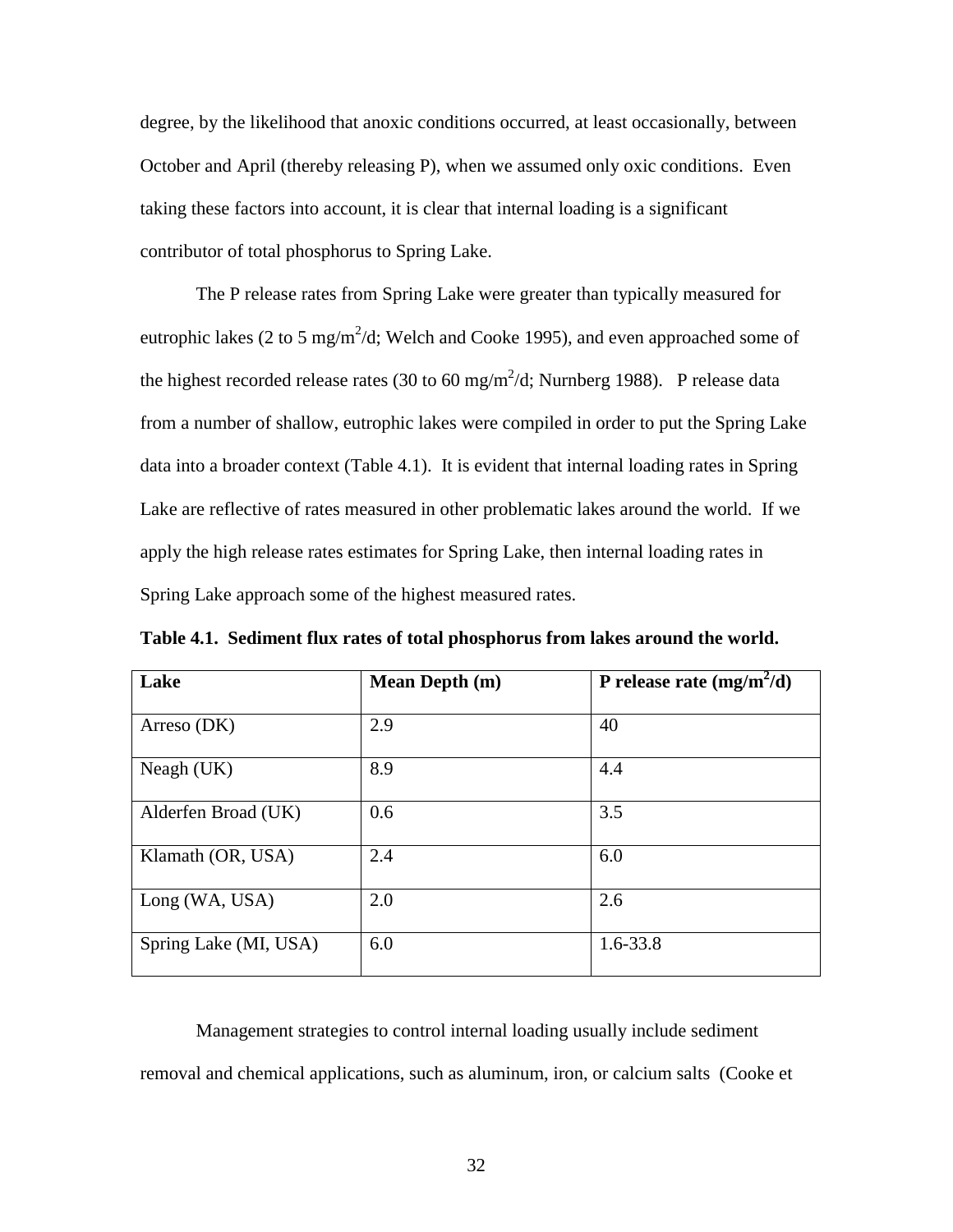al. 1993). The main concerns associated with sediment removal (i.e. dredging) include: 1) liberation of nutrients and toxic materials associated with sediment resuspension, dredge agitation, and wind action; 2) finding appropriate disposal sites for dredged material; and 3) cost (Cooke et al. 1993). The main concerns associated with alum application include: 1) potential toxicity, especially under acidified conditions; 2) increased clarity of the water column, with a subsequent increase in submerged macrophyte growth; and 3) long-term effectiveness of treatment.

 The data from this study clearly showed that alum application was very effective at reducing internal P loading rates in our sediment cores. Irrespective of location or oxic state of the treatment, both SRP and TP release rates were virtually negligible when alum was applied. An in-lake alum treatment works primarily by generating an  $Al(OH)_{3}$ blanket that covers the sediments, which sorbs and precipitates the phosphorus that otherwise would diffuse out of the sediments and into the water column (Cooke et al. 1993). The treatment also removes particulate organic and inorganic phosphorus-matter from the water column. It is critical that the integrity of the aluminum hydroxide be maintained for the treatment to remain effective.

Cost comparisons between sediment removal and chemical applications should be done with extreme caution due to the assumptions involved (cf. Peterson 1982). Prior analyses have shown that "end-of-treatment" costs (i.e. what it actually costs to complete a project) are approximately 30 times greater for dredging (\$17,894/ha in 1991 dollars) compared to chemical application (\$564/ha; Cooke et al. 1993). However, this difference goes down in size when the treatment costs are amortized over the effective life expectancy of a project; the amortized cost of a dredging project was \$229/ha (1991

33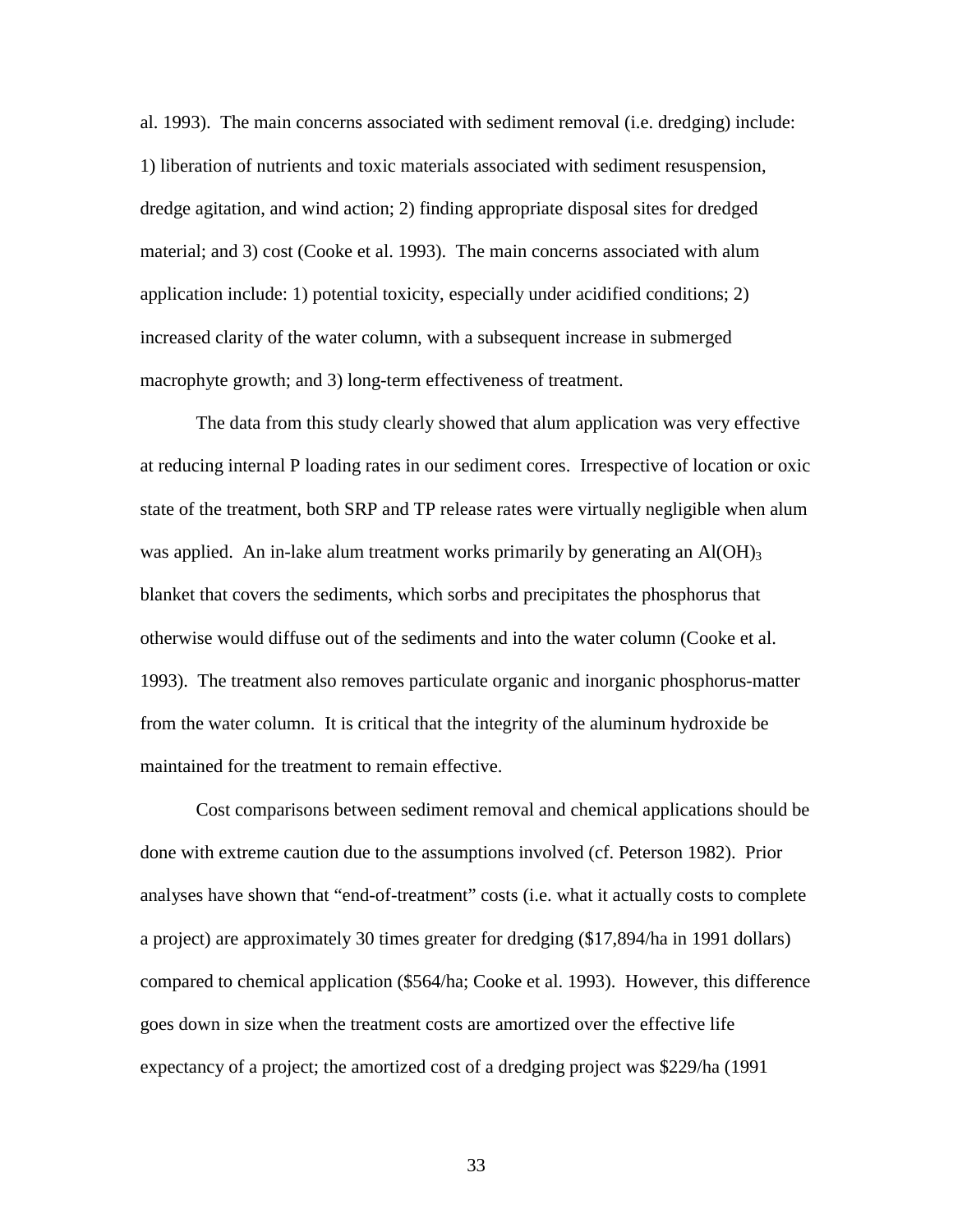dollars) compared to the amortized cost of a nutrient inactivation project (\$26.56/ha; Cooke et al. 1993).

In general, P release rates were higher at Sites 1 and 2 than at Sites 3 and 4. The Fe-bound phosphorus sediment fractions were similar among all sites, although the Cabound P sediment fraction was higher at Sites 1 and 2, but this should not account for higher P release rates. Previous studies have reported a reduction in the iron-bound P fraction due to the reaction with the alum layer (Kennedy and Cooke 1982, Cooke et al. 1993). These studies used 5 cm sample of the sediment core while this investigation utilized a 10 cm aliquot. It is possible that the inclusion of sediments from the deeper section introduced sufficient additional phosphorus to mask chemical changes from the alum treatment or the differences in redox conditions.

In summary, the findings from the current study: 1) confirm internal loading as an important source of phosphorus to the lake; and 2) show that alum application can be an effective method to control this internal load, at least based on these laboratory experiments. While an alum treatment is likely to have short-term benefits, an important management question remains: how long would an alum treatment be effective in Spring Lake?

 The current study was not designed to address the question of long-term effectiveness of an alum treatment. However, prior studies have shown that effectiveness usually varies between 3 to 15 years, and is dependent on many factors, including:

(1) the morphometry of the lake, which influences the likelihood that the alum will be resuspended by wind-wave action, and no longer covers the sediments uniformly (Welch and Cooke 1995)

34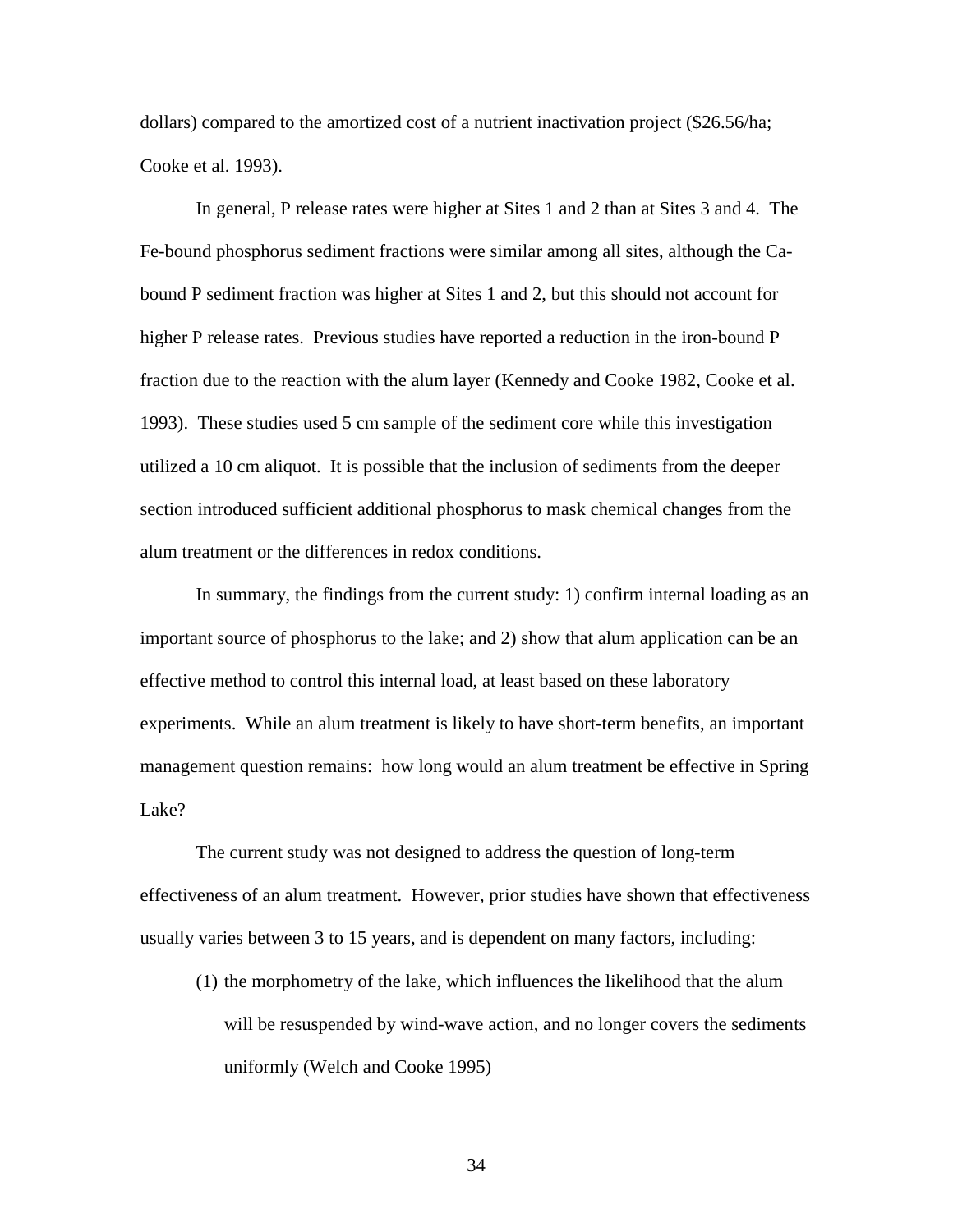- (2) the amount of alum added to the sediment, to ensure there is sufficient aluminum to bind to the P, but not add more than necessary because of financial or environmental concerns (Rydin and Welch 1998, Lewandowski et al. 2003)
- (3) activity from bottom-swelling animals (i.e. bioturbation) in the sediments can enhance P flux from the sediments due to particle mixing and alteration of the redox conditions (Van Rees et al. 1996, Matisoff and Wang 1998). In addition, bioturbation can redistribute and bury the alum, reducing its efficacy
- (4) presence of macrophytes, either by intercepting the alum floc and preventing a uniform cover over the sediment or by P release from tissue during plant senescence (Welch and Schrieve 1994)
- (5) Water column pH, as circumneutral waters (pH 6-8) are optimal for creating an alum floc (Rydin and Welch 1998, Lewandowski et al. 2003)
- (6) Rate of sedimentation in the water column because new organic matter that settles on top of the alum can reduce its ability to bind P (Lewandowski et al. 2003)
- (7) The influence of internal loading from shallow areas not treated by alum. Significant internal loading has been reported in shallow lakes and areas where frequent mixing occurs (Nixdorf and Deneke 1995, Søndergaard et al. 1999)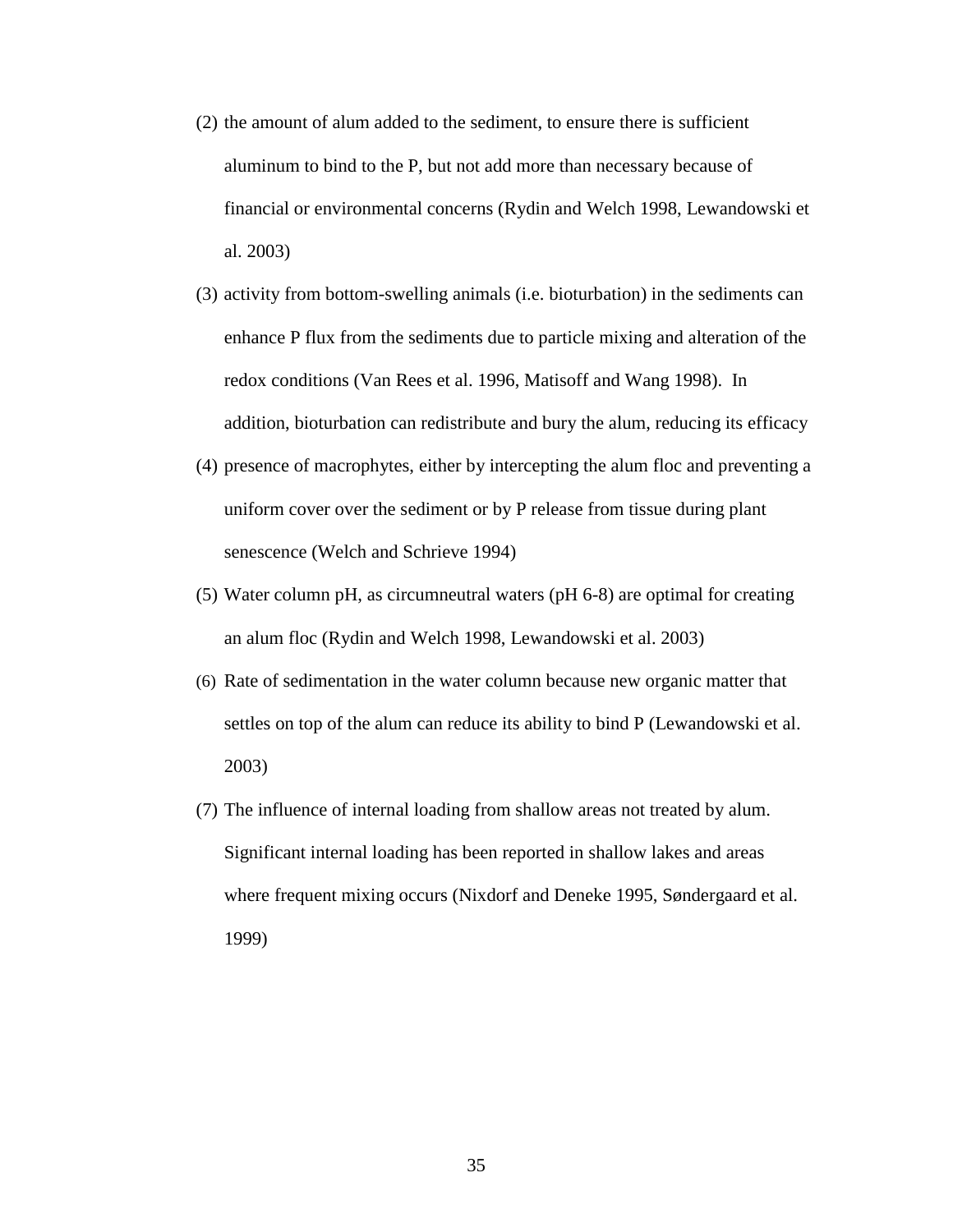#### **5.0. Conclusions and Recommendations**

Based on the data generated in this study, we conclude the following:

- The internal load of phosphorus coming from the sediments in Spring Lake is approximately twice the external load of phosphorus entering Spring Lake.
- Phosphorus release from the sediments is greatest under anaerobic conditions.
- Phosphorus release rates, at least for the medium and high range calculations, were greater at Sites 1 and 2 than Sites 3 and 4, suggesting internal loading may be more problematic at the southern ends of Spring Lake.
- Alum treatment was very effective at reducing phosphorus flux from the sediments in Spring Lake.

We recommend the following:

- Continue laboratory studies, as practicable, to reduce the uncertainty regarding the long-term effectiveness of alum treatment. Prior studies have shown that alum treatments are not a permanent solution, so it is important to estimate the shortest and longest periods of time than an alum treatment would be effective.
- A pilot study, involving an alum application in a localized area of Spring Lake, to provide information on alum movement and effectiveness, under natural conditions.
- A vital prerequisite for restoring lake water quality is the removal of the underlying reasons for the impairment. Thus, regardless of the long-term effectiveness of an alum treatment, it is critical that external load reduction complement the chemical additions (Hansson et al. 1998). Continued efforts at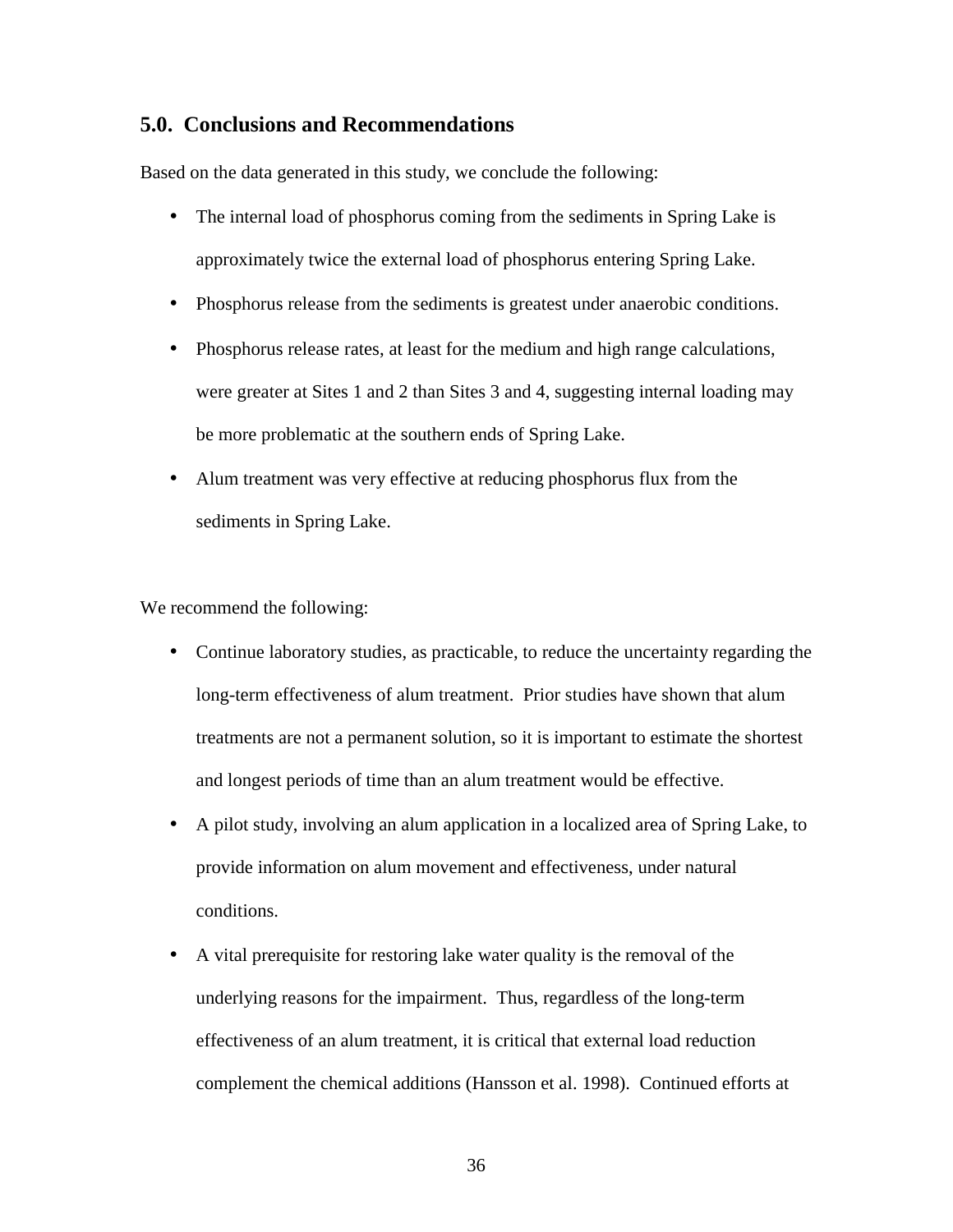reducing stormwater discharge, conversion of septic systems to sewers, use of low-P fertilizer, and implementation of other best management practices should be emphasized and incentivized wherever possible.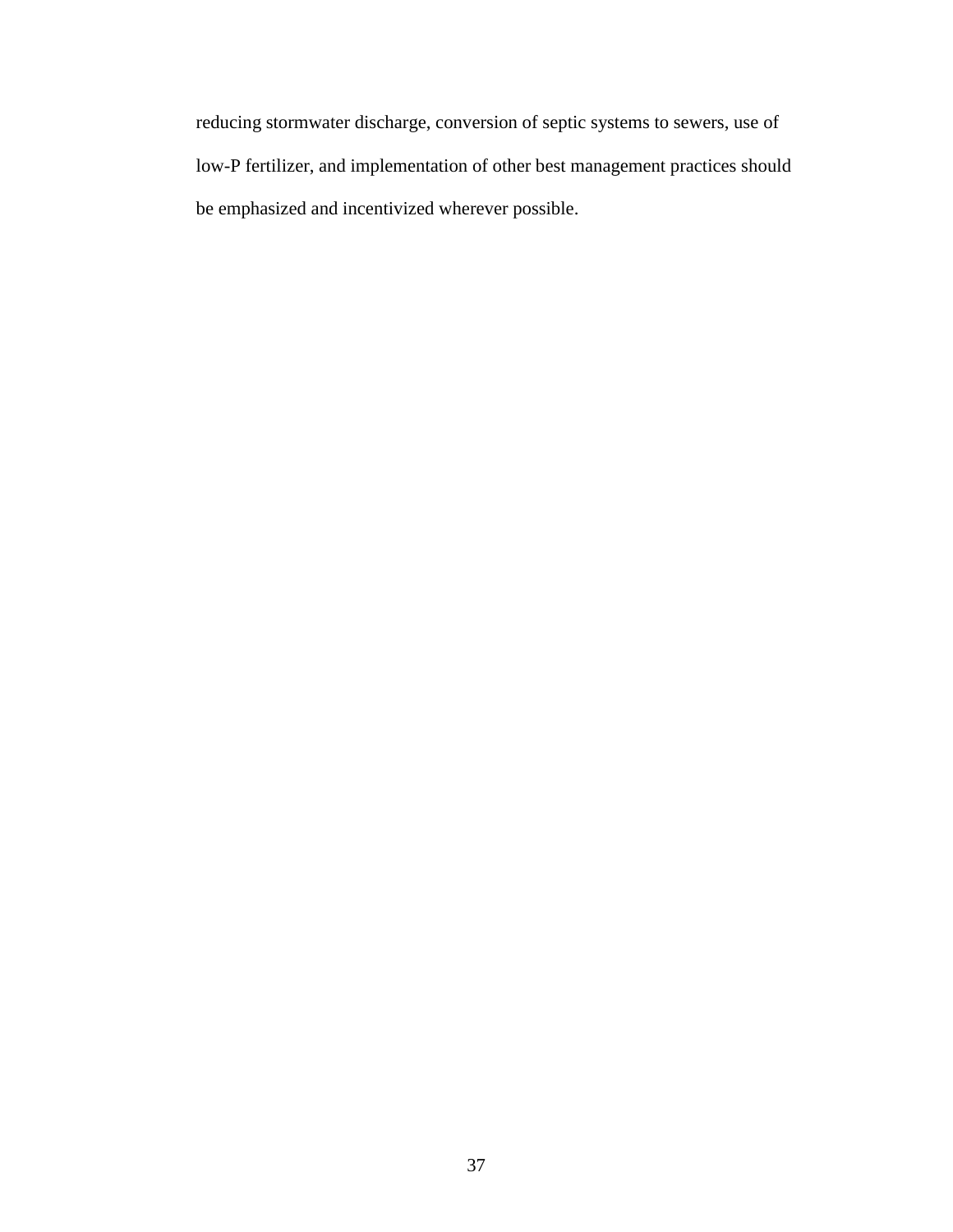#### **6.0. References**

- Ahlgren, I. 1988. Nutrient dynamics and trophic state response of two eutrophicated lakes after reduced nutrient loadings. Pages 79-97 in: G. Bovary (ed). Eutrophication and lake restoration---Water quality and biological impacts. Thoron-les-Bains, France.
- Bjork, S. 1985. Lake restoration techniques. Pages 293-301 in: Lake pollution and recovery. Internat. Congress European Water Poll. Cont. Assn., Rome, Italy.
- Boström, B., M. Janson, and C. Forsberg. 1982. Phosphorus release from lake sediments. Arch. Hydrobiol. Beih. Ergebn. Limnol. 18: 5-59.
- Chapra, S.C. and R.P. Canale. 1991. Long-term phenomenological model of phosphorus and oxygen for stratified lakes. Water Res. 25: 707-715.
- Cooke, G.D., E.B. Welch, S.A. Peterson, and P.R. Newroth. 1993. Management and restoration of lakes and reservoirs. Lewis Publ., Boca Raton, FL.
- Fisher, M.M., M. Brenner, and K.R. Reddy. 1992. A simple, inexpensive piston corer for collecting undisturbed sediment/water interface profiles. Journal of Paleolimnology 7:157-161.
- Graneli, W. 1999. Internal phosphorus loading in Lake Ringsjon. Hydrobiologia 404: 19- 26.
- Hansson, L-A., H. Annadotter, E. Bergman, S.F. Hamrin, E. Jeppesen, T. Kairesalo, E. Luokkanen, P-Å. Nilsson, M. Søndergaard, and J. Strand. 1998. Biomanipulation as an application of food chain theory: constraints, synthesis and recommendations for temperate lakes. Ecosystems 1: 558-574.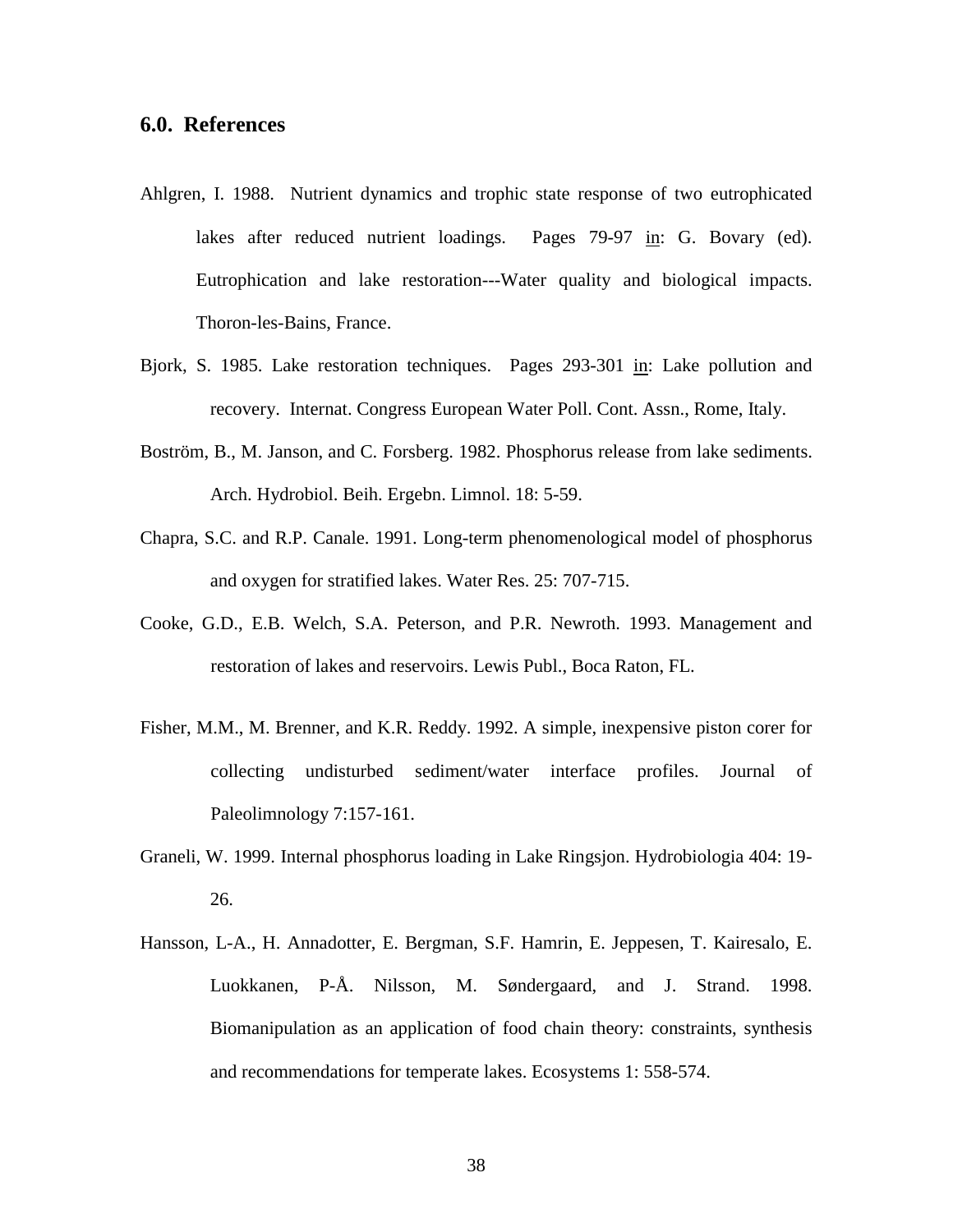- Kennedy, R.H. and D.G. Cooke. 1982. Control of lake phosphorus with aluminum sulfate. Dose determination and application techniques. Wat. Res. Bull. 18: 389-395.
- Lauber, T.E.L. 1999. Can the Big Bayou be saved? Water quality assessment and management recommendations for Spring Lake Watershed, Ottawa and Muskegon Counties, Michigan. Thesis. Michigan State University, East Lansing, MI.
- Lewandowski, J., I. Schauser, and M. Hupfer. 2003. Long term effects of phosphorus precipitations with alum in hypereutrophic Lake Susser (Germany). Water Res. 37: 3194-3204.
- Matisoff, G. and X. Wang. 1998. Solute transport in sediments by freshwater infaunal bioirrigators. Limnol. Oceanogr. 43: 1487-1499.
- Moore, P.A., and K. R. Reddy. 1994. Role of Eh and pH on phosphorus geochemistry in sediments of Lake Okeechobee, Florida. J. Environ. Qual. 23: 955-964.
- Moore, P.A., K.R. Reddy, and M.M. Fisher. 1998. Phosphorus flux between sediment and overlying water in Lake Okeechobee, Florida: spatial and temporal variations. J. Environ. Qual. 27: 1428-1439.
- Mortimer, C.H. 1941. The exchange of dissolved substances between mud and water in lakes I.. J. Ecol. 29: 280-329.
- Mortimer, C.H. 1941. The exchange of dissolved substances between mud and water in lakes II. J. Ecol. 30: 147-201.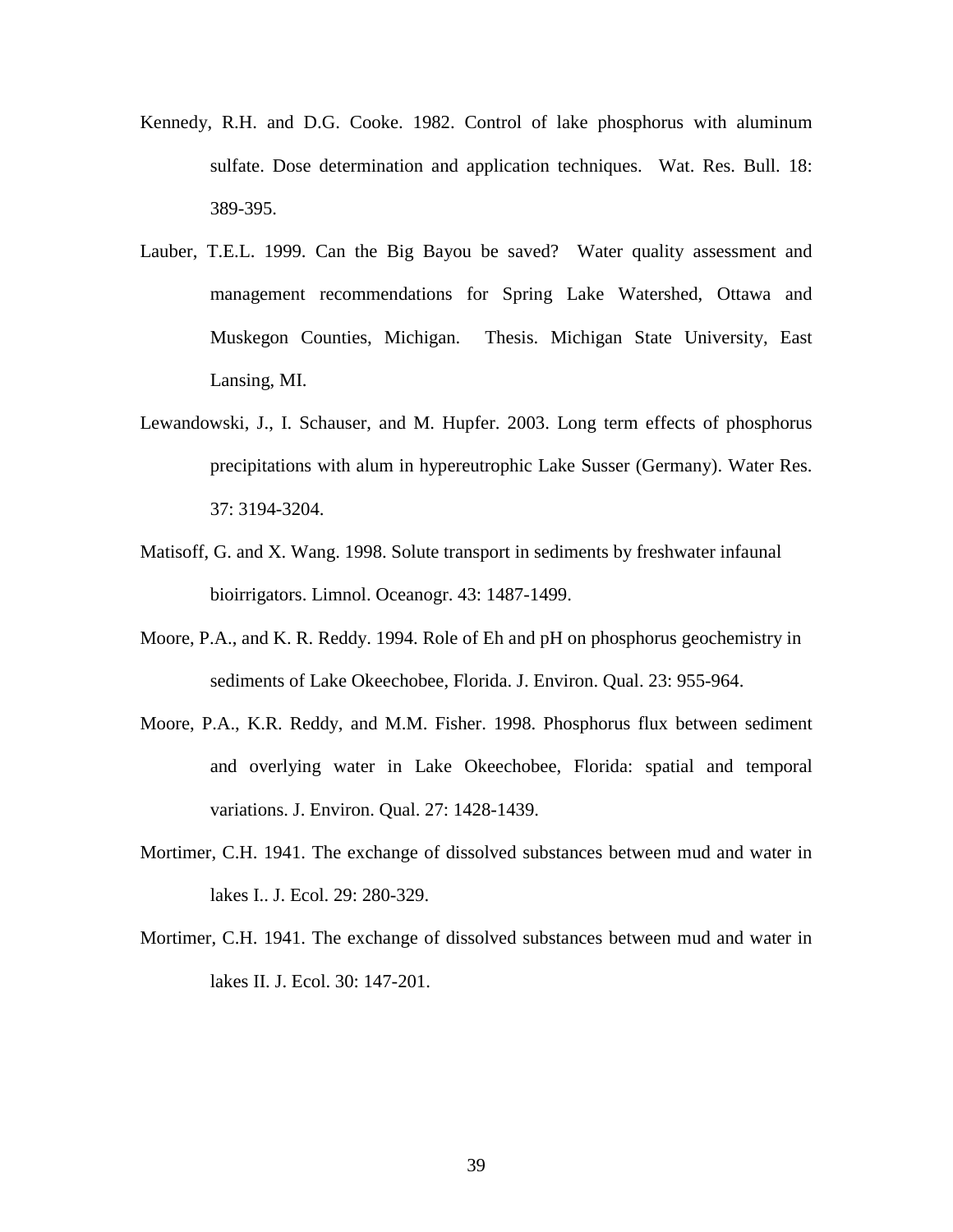- Mortimer, C. H. 1971. Chemical exchanges between sediments and water in the Great Lakes - speculations on probable regulatory mechanisms. Limnol. Oceanogr. 16: 387-404.
- Nixdorf, B. and Deneke, R. 1995. Why 'very shallow' lakes are more successful opposing reduced nutrient loads. Hydrobiologia 342/343: 269-284.
- Nurnberg, G. 1988. Prediction of phosphorus release rates from total and reductantsoluble phosphorus in anoxic lake sediments. Can. J. Fish. Aquat. Sci. 45: 453- 462.
- Petticrew, E.L. and Arocena, J.M. 2001. Evaluation of iron-phosphate as a source on internal lake phosphorus loadings. Sci. Total Environ. 266: 87-93.
- Peterson, S.A. 1982. Dredging and nutrient inactivation as lake restoration techniques: a comparison. in: Management of Bottom Sediments Containing Toxic Substances. Proc.  $6<sup>th</sup>$  U.S./Japan Experts Meeting, Tokyo, Japan. U.S. Army Corps of Engineers, Dredging Operations Technical Support Program, Vicksburg, MI.
- Petterson, K. 1998 Mechanisms for internal loading of phosphorus in lakes. Hydrobiologia 374: 21-25.
- Progressive AE. 2002. Spring Lake Water Quality Monitoring Report. Prepared by Progressive AE, Grand Rapids, MI.
- Rydin, E. and E.P. Welch. 1998. Aluminum dose required to inactivate phosphate in lake sediments. Water Res. 32: 2969-2976.
- Sas H.. 1989. Lake restoration by reduction of nutrient loading: expectations, experiences and extrapolation. Academia-Verlag, Richarz, St. Augustine, Germany.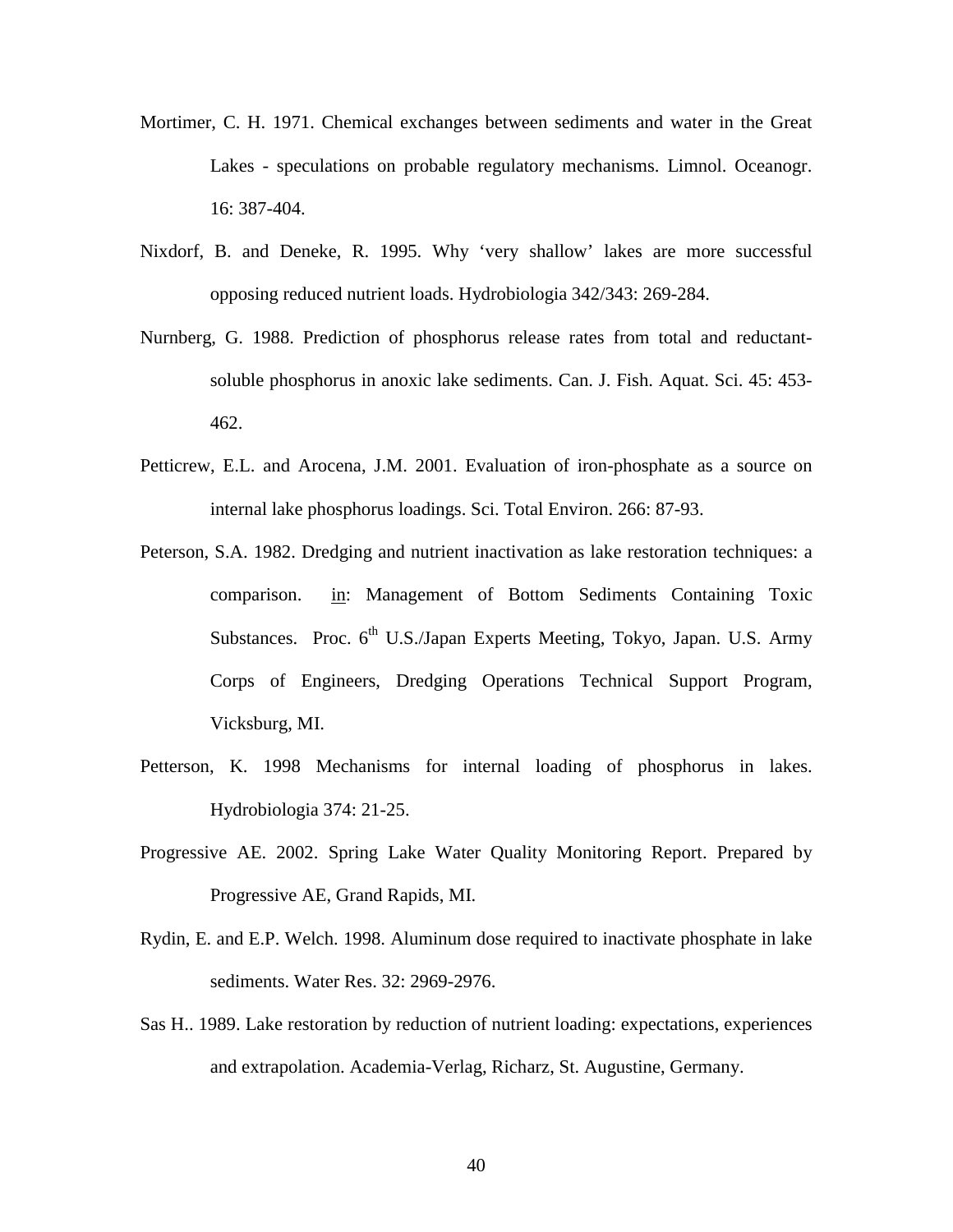- Selig, U. 2003. Particle size-related phosphate binding and P-release at the sedimentwater interface in a shallow German lake. Hydrobiologia 492: 107-118.
- Søndergaard, M., Kristensen, P., and E. Jeppesen. 1992. Phosphorus release from resuspended sediment in the shallow and wind-exposed Lake Arresø, Denmark. Hydrobiologia 228: 91-99.
- Søndergaard, M., E. Jeppesen, P. Kristensen, and O. Sorthjaer. 1993. Eight years of interal phosphorus loading and changes in the sediment phosphorus profile of Lake Søbygaard, Denmark. Hydrobiologia 228: 91-99.
- Søndergaard, M., Jensen, J.P., and E. Jeppesen. 1999. Internal phosphorus loading in shallow Danish lakes. Hydrobiologia 408/409: 145-152.
- Søndergaard, M., Jensen, J.P., and E. Jeppesen. 2001. Retention and internal loading of phosphorus in shallow, eutrophic Lakes. TheScientificWorld 1:427–442.
- Steinman, A.D., K.E., Havens, N.G. Aumen, R.T. James, K.-R. Jin, J. Zhang, and B. Rosen. 1999. Phosphorus in Lake Okeechobee: sources, sinks, and strategies. Pages 527-544 in: K.R. Reddy, G.A. O'Connor, and C.L. Schelske (editors). Phosphorus Biogeochemistry of Subtropical Ecosystems: Florida as a case example. CRC/Lewis Publ., New York.
- Stumm W. and J.J. Morgan. 1996. Aquatic Chemistry (3rd edn.). John Wiley & Sons, Inc., New York.
- USEPA (United States Environmental Protection Agency). 1983. Methods for Chemical Analysis of Water and Waste Water.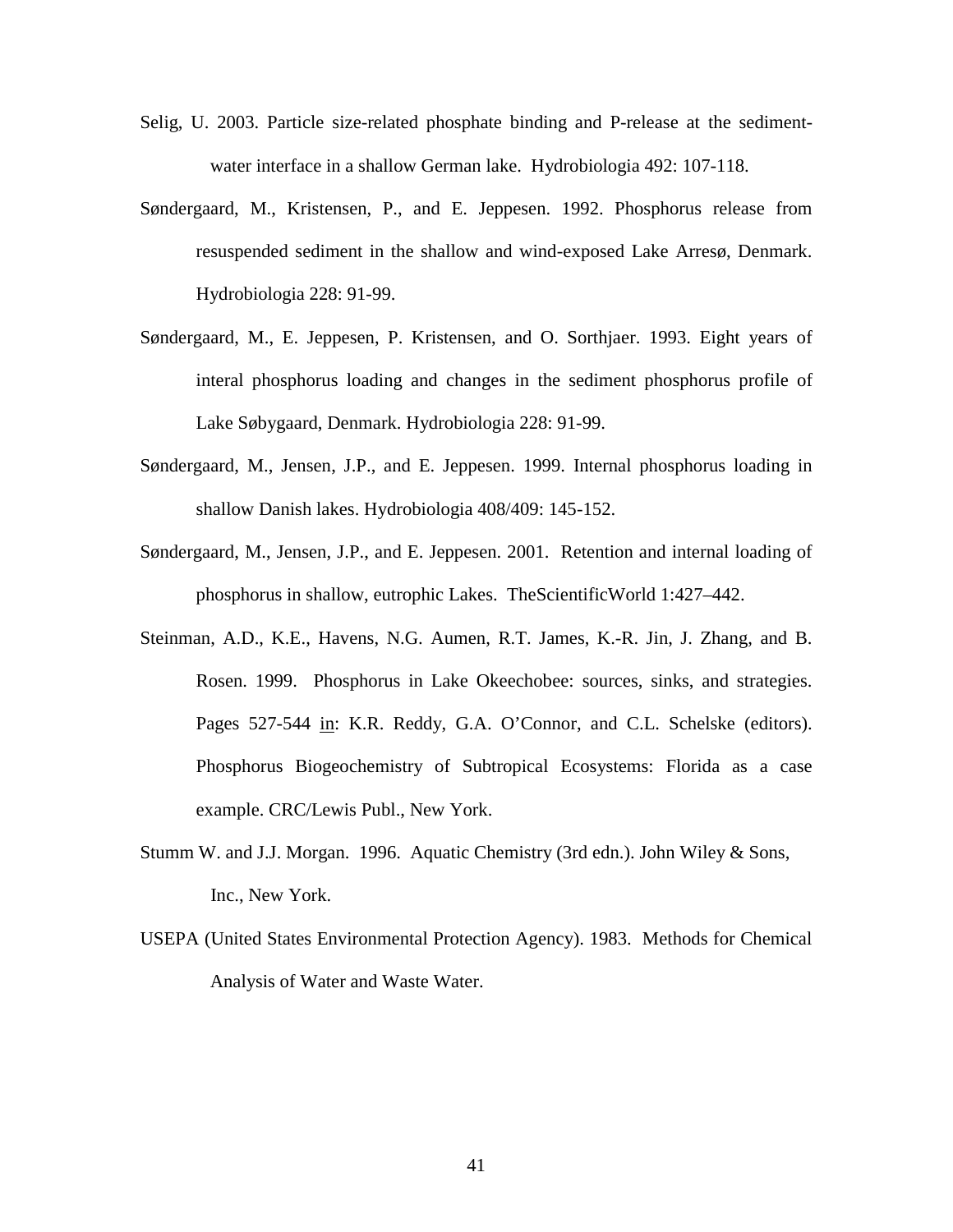- USEPA (United States Environmental Protection Agency). 2000. Ambient water quality criteria recommendations. Lakes and reservoirs in nutrient ecoregion VII. EPA 822-B-00-009.
- Van Rees, K.C.J., K.R. Reddy, and P.S.C. Rao. 1996. Influence of benthic organisms on solute transport in lake sediments. Hydrobiologia 317: 31-40.
- Welch, E.B.and G.D. Cooke. 1995. Internal phosphorus loading in shallow lakes: importance and control. Lake and Reserv. Manage. 11: 273-281.
- Welch, E.B. and G.D. Schrieve. 1994. Alum treatment effectiveness and longevity in shallow lakes. Hydrobiologia 275/276: 423-431.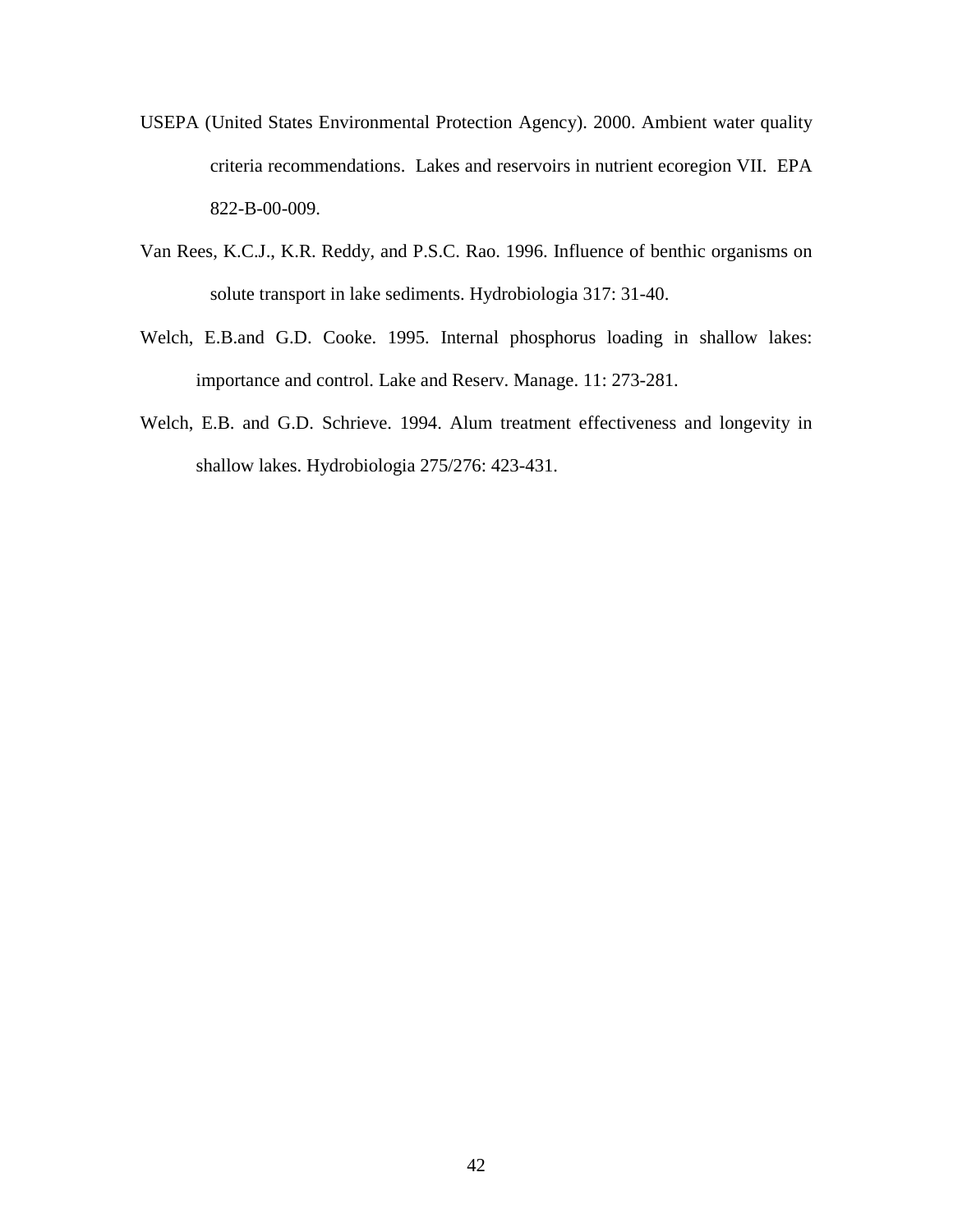# **7.0 Appendix**

# **A. Field data - Site 1.**

| <b>Spring Lake Site 1</b> |       |         | Date:     | 6/10/03 |            |                  |      |            |       |         |           |          |
|---------------------------|-------|---------|-----------|---------|------------|------------------|------|------------|-------|---------|-----------|----------|
| Depth                     | Temp  | % DO    | <b>DO</b> | Cond    | <b>TDS</b> | Turb             | рH   | <b>ORP</b> | Chl a | Depth   | Light     | %        |
| m                         | C     | $%$ sat | mg/L      | uS/cm   | g/L        | <b>NTUs</b>      |      | mV         | μg/L  | m       | Umol/m2/s | of surf. |
|                           | 17.76 | 126.5   | 11.31     | 601.9   | 0.3859     | 8.2              | 8.61 | 338        | 23.9  | Surface | 436       |          |
| $\mathbf{2}$              | 17.76 | 102.8   | 9.77      | 604.2   | 0.3865     | 8.2              | 8.69 | 328        | 28.3  | 0.1     | 207       | 47.477   |
| 3                         | 17.76 | 101.7   | 9.68      | 604.3   | 0.3865     | 7.9              | 8.68 | 325        | 26.7  | 0.5     | 90        | 20.642   |
| 4                         | 17.76 | 102.1   | 9.73      | 601.8   | 0.3854     | 7.6              | 8.64 | 323        | 23.3  | 1.0     | 42        | 9.633    |
| 5                         | 17.56 | 92.8    | 8.92      | 608.8   | 0.3898     | 7.3              | 8.54 | 324        | 16.9  | 1.5     | 21.3      | 4.885    |
| 6                         | 17.12 | 85.0    | 8.19      | 596.9   | 0.3839     | 6.8              | 8.43 | 325        | 14.2  | 2.0     | 10.6      | 2.431    |
|                           | 16.78 | 75.7    | 7.28      | 590.1   | 0.3776     | 7.0              | 8.32 | 327        | 7.5   | 2.5     | 5.9       | 1.353    |
| 8                         | 16.58 | 62.7    | 6.04      | 590.2   | 0.3777     | 8.0 <sub>1</sub> | 8.17 | 330        | 6.2   | 3.0     | 3.1       | 0.711    |
|                           |       |         |           |         |            |                  |      |            |       | 3.5     | 1.7       | 0.390    |
|                           |       |         |           |         |            |                  |      |            |       |         |           |          |

|                         | <b>TDS</b><br>g/L | Turb<br><b>NTUs</b> | pH   | <b>ORP</b><br>mV | Chl a<br>$\mu$ g/L |  | Depth<br>m | Light<br>Umol/m2/s | %<br>of surf. |
|-------------------------|-------------------|---------------------|------|------------------|--------------------|--|------------|--------------------|---------------|
|                         | 0.3859            |                     | 8.61 | 338              |                    |  | Surface    | 436                |               |
| .9                      |                   | 8.2                 |      |                  | 23.9               |  |            |                    |               |
| 2                       | 0.3865            | 8.2                 | 8.69 | 328              | 28.3               |  | 0.1        | 207                | 47.477        |
| 1.3                     | 0.3865            | 7.9                 | 8.68 | 325              | 26.7               |  | 0.5        | 90                 | 20.642        |
| $\overline{\mathbf{8}}$ | 0.3854            | 7.6                 | 8.64 | 323              | 23.3               |  | 1.0        | 42                 | 9.633         |
| 3.8 <sub>1</sub>        | 0.3898            | 7.3                 | 8.54 | 324              | 16.9               |  | 1.5        | 21.3               | 4.885         |
| 5.9                     | 0.3839            | 6.8                 | 8.43 | 325              | 14.2               |  | 2.0        | 10.6               | 2.431         |
| ).1                     | 0.3776            | 7.0                 | 8.32 | 327              | 7.5                |  | 2.5        | 5.9                | 1.353         |
| .2 <sub>0</sub>         | 0.3777            | 8.0                 | 8.17 | 330              | 6.2                |  | 3.0        | 3.1                | 0.711         |
|                         |                   |                     |      |                  |                    |  | 3.5        | 1.7                | 0.390         |
|                         |                   |                     |      |                  |                    |  | 4          | 1.0                | 0.229         |
| $\frac{27}{1}$ ft       |                   |                     |      |                  |                    |  | 5          | 0.34               | 0.078         |
| 23 m                    |                   |                     |      |                  |                    |  | 6          | 0.12               | 0.028         |
|                         |                   |                     |      |                  |                    |  | 7          | 0.06               | 0.014         |
| Field Crew:             |                   |                     |      |                  |                    |  |            |                    |               |

Conditions: Field C

| Time     | 9:45am - 11:20am      | Al Steinman, Rick Rediske |             |
|----------|-----------------------|---------------------------|-------------|
| Air temp | ~20 <sub>C</sub>      | Lori Nemeth, Eric Nemeth  | Extinction  |
| Wind     | slight breeze from SE | Bob Pennell - Deckhand    | Coefficient |
| Sky      | cloudy, some rain     | Tony Fiore - Captain      | 1.439       |
| Water    | relatively calm       | Pam Tyning (Progressive)  |             |

**Secchi:** 1.25 m **Bottom:** 8.23 m

|  | Field Crew: |  |
|--|-------------|--|
|  |             |  |

| Al Steinman, Rick Rediske |
|---------------------------|
| Lori Nemeth, Eric Nemeth  |
| Bob Pennell - Deckhand    |
| Tony Fiore - Captain      |
| Pam Tyning (Progressive)  |

#### Other Notes:

N 43deg 04.94' W 86deg 12.25'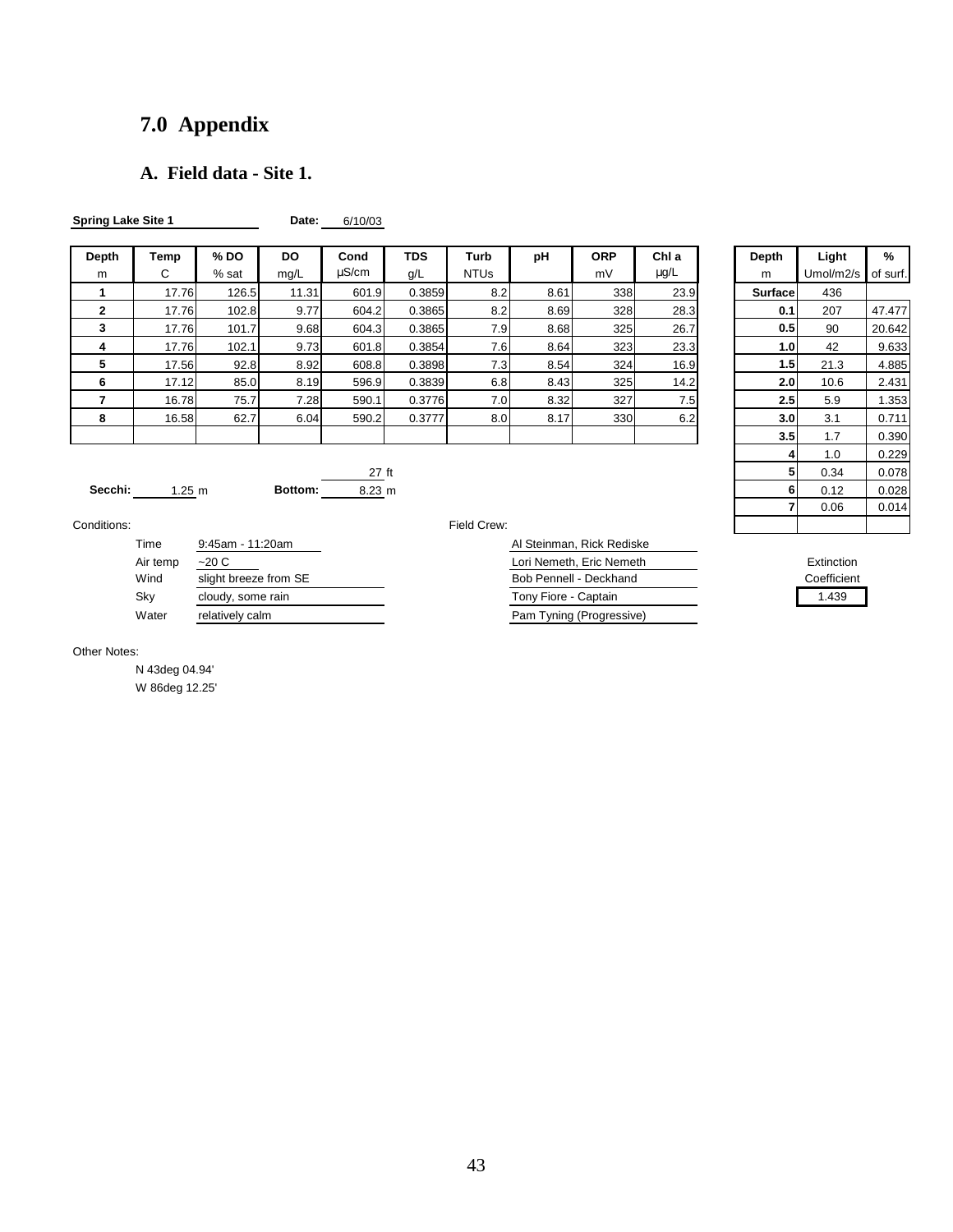| <b>Spring Lake Site 2</b> | Date: | 6/11/03 |
|---------------------------|-------|---------|
|                           |       |         |

| Depth | Temp  | % DO  | <b>DO</b> | Cond       | <b>TDS</b> | Turb        | рH   | <b>ORP</b> | Chl a     | Depth            | Light     | %        |
|-------|-------|-------|-----------|------------|------------|-------------|------|------------|-----------|------------------|-----------|----------|
| m     | С     | % sat | mg/L      | $\mu$ S/cm | g/L        | <b>NTUs</b> |      | mV         | $\mu$ g/L | m                | Umol/m2/s | of surf. |
|       | 17.75 | 98.5  | 9.34      | 566.0      | 0.3618     | 9.5         | 8.63 | 318        | 21.7      | Surface          | 1304      |          |
| 2     | 17.75 | 94.1  | 8.97      | 566.0      | 0.3624     | 9.6         | 8.76 | 309        | 24.6      | 0.1              | 689       | 52.837   |
|       | 17.75 | 91.6  | 8.73      | 566.4      | 0.3626     | 9.1         | 8.77 | 306        | 28.2      | 0.5 <sub>1</sub> | 240       | 18.405   |
| 4     | 17.73 | 89.9  | 8.56      | 566.2      | 0.3625     | 8.9         | 8.76 | 305        | 29.7      | 1.0 <sub>l</sub> | 123       | 9.433    |
| 5     | 17.74 | 88.5  | 8.42      | 566.7      | 0.3624     | 9.0         | 8.75 | 305        | 28.1      | 1.5              | 55.4      | 4.248    |
| 6     | 17.73 | 88.4  | 8.41      | 565.8      | 0.3622     | 8.7         | 8.72 | 306        | 21.8      | 2.0 <sub>l</sub> | 39.29     | 3.013    |
|       | 17.11 | 65.1  | 6.21      | 576.7      | 0.3689     | 7.8I        | 8.40 | 311        | 11.9      | 2.5              | 18.54     | .422     |
| 8     | 16.70 | 50.0  | 4.74      | 575.7      | 0.3685     | 7.9         | 8.16 | 317        | 7.8       | 3.0              | 12.3      | 0.943    |
| 9     | 15.29 | 6.7   | 0.62      | 581.2      | 0.3721     | 7.8I        | 7.93 | 323        | 3.3       | 3.5 <sub>1</sub> | 4.058     | 0.311    |

| )epth          | Temp             | % DO  | <b>DO</b> | Cond    | <b>TDS</b> | Turb        | pH   | <b>ORP</b> | Chl a     | Depth            | Light     | %        |
|----------------|------------------|-------|-----------|---------|------------|-------------|------|------------|-----------|------------------|-----------|----------|
| m              | С                | % sat | mg/L      | uS/cm   | g/L        | <b>NTUs</b> |      | mV         | $\mu$ g/L | m                | Umol/m2/s | of surf. |
|                | 17.75            | 98.5  | 9.34      | 566.0   | 0.3618     | 9.5         | 8.63 | 318        | 21.7      | Surface          | 1304      |          |
| $\overline{2}$ | 17.75            | 94.1  | 8.97      | 566.0   | 0.3624     | 9.6         | 8.76 | 309        | 24.6      | 0.1              | 689       | 52.837   |
| 3              | 17.75            | 91.6  | 8.73      | 566.4   | 0.3626     | 9.1         | 8.77 | 306        | 28.2      | 0.5              | 240       | 18.405   |
| 4              | 17.73            | 89.9  | 8.56      | 566.2   | 0.3625     | 8.9         | 8.76 | 305        | 29.7      | 1.0              | 123       | 9.433    |
| 5              | 17.74            | 88.5  | 8.42      | 566.7   | 0.3624     | 9.0         | 8.75 | 305        | 28.1      | 1.5              | 55.4      | 4.248    |
| 6              | 17.73            | 88.4  | 8.41      | 565.8   | 0.3622     | 8.7         | 8.72 | 306        | 21.8      | 2.0              | 39.29     | 3.013    |
| 7              | 17.11            | 65.1  | 6.21      | 576.7   | 0.3689     | 7.8         | 8.40 | 311        | 11.9      | 2.5              | 18.54     | 1.422    |
| 8              | 16.70            | 50.0  | 4.74      | 575.7   | 0.3685     | 7.9         | 8.16 | 317        | 7.8       | 3.0 <sub>l</sub> | 12.3      | 0.943    |
| 9              | 15.29            | 6.7   | 0.62      | 581.2   | 0.3721     | 7.8         | 7.93 | 323        | 3.3       | 3.5              | 4.058     | 0.311    |
|                |                  |       |           |         |            |             |      |            |           | 4                | 1.721     | 0.132    |
|                |                  |       |           | 33 ft   |            |             |      |            |           | 5                | 0.4988    | 0.038    |
| Secchi:        | 1.0 <sub>m</sub> |       | Bottom:   | 10.06 m |            |             |      |            |           | 6                | 0.1611    | 0.012    |
|                |                  |       |           |         |            |             |      |            |           |                  | 0.05314   | 0.004    |
| nditions:      |                  |       |           |         |            | Field Crew: |      |            |           | 8                | 0.012     | 0.0009   |

| Conditions: |          |                       | Field Crew:            | 8 | 0.012       | 0.0009 |
|-------------|----------|-----------------------|------------------------|---|-------------|--------|
|             | Time     | $3:30$ pm - $5:30$ pm | <b>Rick Rediske</b>    |   |             |        |
|             | Air temp | 75 F                  | Lori Nemeth            |   | Extinction  |        |
|             | Wind     | calm                  | Eric Nemeth            |   | Coefficient |        |
|             | Sky      | partly cloudy         | Bob Pennell - Deckhand |   | 1.525       |        |

| Time     | $3:30$ pm - $5:30$ pm | <b>Rick Rediske</b>    |
|----------|-----------------------|------------------------|
| Air temp | 75 F                  | Lori Nemeth            |
| Wind     | calm                  | Eric Nemeth            |
| Skv      | partly cloudy         | Bob Pennell - Deckhand |
| Water    | calm                  | Tony Fiore - Captain   |

| Extinction |  |  |
|------------|--|--|
|            |  |  |

#### Other Notes:

N 43deg 05.34' W 86deg 11.15'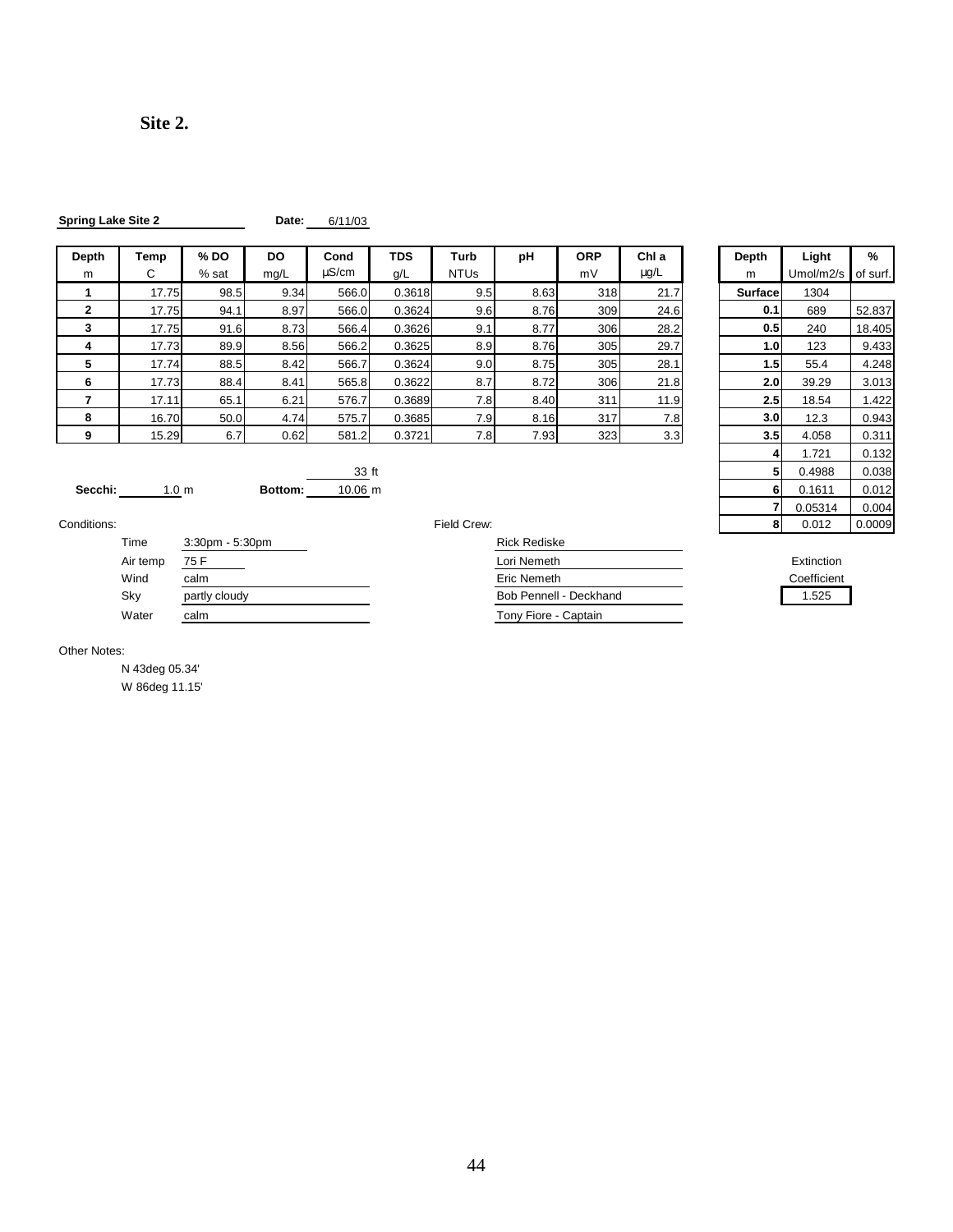45

**Site 3.** 

| <b>Spring Lake Site 3</b> |  |  |
|---------------------------|--|--|
|                           |  |  |

**Date:** 7/16/03

| Depth        | Temp  | $%$ DO | DO.  | Cond       | <b>TDS</b> | Turb        | pH   | <b>ORP</b>       | Chl a | Depth            | Light     | %        |
|--------------|-------|--------|------|------------|------------|-------------|------|------------------|-------|------------------|-----------|----------|
| m            | С     | % sat  | mg/L | $\mu$ S/cm | g/L        | <b>NTUs</b> |      | mV               | μg/L  | m                | Umol/m2/s | of surf. |
|              | 24.40 | 73.5   | 6.12 | 564.8      | 0.3616     | 18.5        | 8.53 | 306 <sub>1</sub> | 5.3   | Surface          | 2417      |          |
| $\mathbf{2}$ | 24.14 | 70.9   | 5.92 | 566.9      | 0.3631     | 18.2        | 8.54 | 305              | 6.5   | 0.1              | 1859      | 76.914   |
| 3            | 24.11 | 70.2   | 5.87 | 568.1      | 0.3634     | 17.2        | 8.51 | 307              | 6.5   | 0.5              | 739.2     | 30.583   |
| 4            | 24.04 | 68.0   | 5.68 | 569.2      | 0.3640     | 17.1        | 8.46 | 310              | 7.3   | 1.0              | 235.5     | 9.743    |
| 5            | 23.79 | 62.8   | 5.24 | 573.5      | 0.3671     | 17.3        | 8.35 | 314              | 7.5   | 1.5              | 91.83     | 3.799    |
| 6            | 22.73 | 17.0   | 1.47 | 600.5      | 0.3840     | 16.5        | 8.04 | 323              | 3.8   | 2.0 <sub>1</sub> | 44.12     | .825     |
|              |       |        |      |            |            |             |      |                  |       | 2.5              | 22.81     | 0.944    |
|              |       |        |      |            |            |             |      |                  |       | 3.0              | 10.79     | 0.446    |
|              |       |        |      |            |            |             |      |                  |       | 3.5              | 5.345     | 0.221    |
|              |       |        |      |            |            |             |      |                  |       |                  | QE        | 0.404    |

|                 | <b>TDS</b><br>g/L | Turb<br><b>NTUs</b> | pH   | <b>ORP</b><br>mV | Chl a<br>$\mu$ g/L | Depth<br>m     | Light<br>Umol/m2/s | %<br>of surf. |
|-----------------|-------------------|---------------------|------|------------------|--------------------|----------------|--------------------|---------------|
| .8              | 0.3616            | 18.5                | 8.53 | 306              | 5.3                | Surfacel       | 2417               |               |
| 3.9             | 0.3631            | 18.2                | 8.54 | 305              | 6.5                | 0.1            | 1859               | 76.914        |
| 3.1             | 0.3634            | 17.2                | 8.51 | 307              | 6.5                | 0.5            | 739.2              | 30.583        |
| .2              | 0.3640            | 17.1                | 8.46 | 310              | 7.3                | 1.0            | 235.5              | 9.743         |
| $.5\,$          | 0.3671            | 17.3                | 8.35 | 314              | 7.5                | 1.5            | 91.83              | 3.799         |
| .5 <sub>1</sub> | 0.3840            | 16.5                | 8.04 | 323              | 3.8                | 2.0            | 44.12              | 1.825         |
|                 |                   |                     |      |                  |                    | 2.5            | 22.81              | 0.944         |
|                 |                   |                     |      |                  |                    | 3.0            | 10.79              | 0.446         |
|                 |                   |                     |      |                  |                    | 3.5            | 5.345              | 0.221         |
|                 |                   |                     |      |                  |                    | 4              | 2.505              | 0.104         |
| 22 ft           |                   |                     |      |                  |                    | 5 <sub>1</sub> | 0.588              | 0.024         |
| 71 m            |                   |                     |      |                  |                    | 6              | 0.1406             | 0.006         |

**Secchi:** 1.0 m **Bottom:** 22 ft<br>**Bottom:** 6.71 m

| ,,,,,,   | TU.40dHI - TZ.T0pHI  | <b>NICK NEUISKE</b>    | <b>COBILICI</b> |
|----------|----------------------|------------------------|-----------------|
| Air temp |                      | Lori Nemeth            | 1.721           |
| Wind     | slight breeze        | Eric Nemeth            |                 |
| Sky      | 100% clear and sunny | Bob Pennell - Deckhand |                 |
| Water    | calm                 | Tony Fiore - Captain   |                 |

| Conditions: |          |                      | Field Crew:            | Extinction  |
|-------------|----------|----------------------|------------------------|-------------|
|             | Time     | 10:45am - 12:15pm    | <b>Rick Rediske</b>    | Coefficient |
|             | Air temp |                      | Lori Nemeth            | 1.721       |
|             | Wind     | slight breeze        | Eric Nemeth            |             |
|             | Sky      | 100% clear and sunny | Bob Pennell - Deckhand |             |
|             | Water    | calm                 | Tony Fiore - Captain   |             |
|             |          |                      |                        |             |



Other Notes:

N 43deg 06.22'

W 86deg 11.11'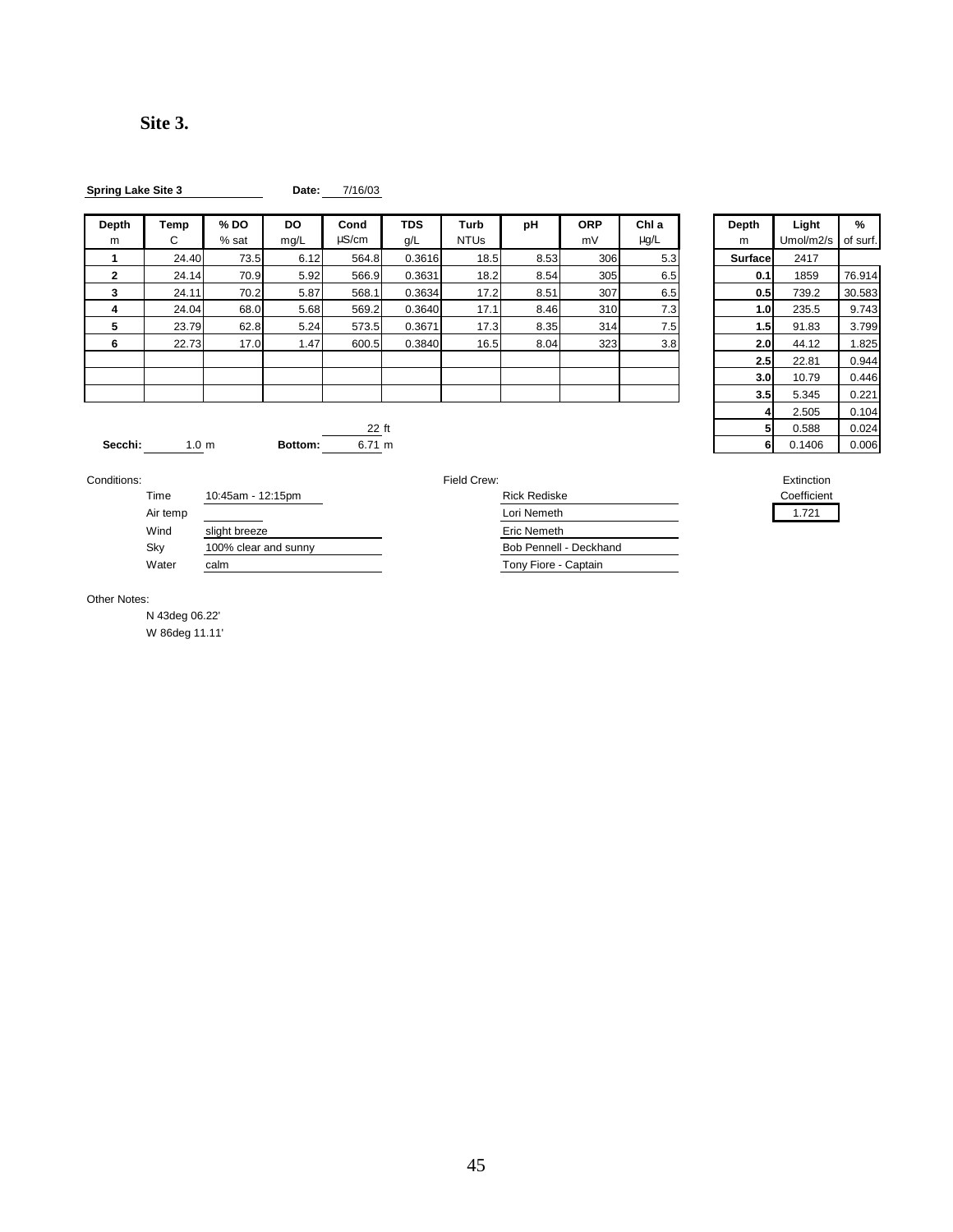| <b>Spring Lake Site 4</b> |  |  |
|---------------------------|--|--|
|                           |  |  |

**Date:** 7/16/03

| <b>Depth</b> | Temp  | $%$ DO | DO.  | Cond       | <b>TDS</b> | Turb        | рH   | <b>ORP</b> | Chl a     | Depth   | Light     | %        |
|--------------|-------|--------|------|------------|------------|-------------|------|------------|-----------|---------|-----------|----------|
| m            | С     | % sat  | mg/L | $\mu$ S/cm | g/L        | <b>NTUs</b> |      | mV         | $\mu$ g/L | m       | Umol/m2/s | of surf. |
|              | 24.76 | 65.2   | 5.41 | 552.3      | 0.3533     | 20.4        | 8.36 | 326        | 3.6       | Surface | 2253      |          |
| $\mathbf{2}$ | 24.71 | 61.2   | 5.07 | 556.1      | 0.3561     | 20.0        | 8.39 | 325        | 7.8       | 0.1     | 1174      | 52.108   |
| 3            | 24.24 | 55.3   | 4.53 | 573.6      | 0.3679     | 17.1        | 8.32 | 327        | 5.2       | 0.5     | 308.1     | 13.675   |
| 4            | 23.56 | 50.0   | 4.22 | 595.7      | 0.3812     | 10.8        | 8.27 | 330        | 4.9       | 1.0     | 93.43     | 4.147    |
|              |       |        |      |            |            |             |      |            |           | 1.5     | 32.69     | 1.451    |
|              |       |        |      |            |            |             |      |            |           | 2.0     | 12.88     | 0.572    |
|              |       |        |      |            |            |             |      |            |           | 2.5     | 5.618     | 0.249    |
|              |       |        |      |            |            |             |      |            |           | 3.0     | 2.918     | 0.130    |
|              |       |        |      |            |            |             |      |            |           | 3.5     | 1.344     | 0.060    |
|              |       |        |      |            |            |             |      |            |           |         | 0.0000    | 0.000    |

16 ft

| Depth   | Light     | %        |  |
|---------|-----------|----------|--|
| m       | Umol/m2/s | of surf. |  |
| Surface | 2253      |          |  |
| 0.1     | 1174      | 52.108   |  |
| 0.5     | 308.1     | 13.675   |  |
| 1.0     | 93.43     | 4.147    |  |
| 1.5     | 32.69     | 1.451    |  |
| 2.0     | 12.88     | 0.572    |  |
| 2.5     | 5.618     | 0.249    |  |
| 3.0     | 2.918     | 0.130    |  |
| 3.5     | 1.344     | 0.060    |  |
| 4       | 0.6206    | 0.028    |  |

Coefficient



Conditions: Field Crew: 2.247

| Time     | $9:00$ am - 10:30am  | <b>Rick Rediske</b>    |
|----------|----------------------|------------------------|
| Air temp | 25 C                 | Lori Nemeth            |
| Wind     | calm                 | Eric Nemeth            |
| Skv      | 100% clear and sunny | Bob Pennell - Deckhand |
| Water    | calm                 | Tony Fiore - Captain   |
|          |                      |                        |

Other Notes:

N 43deg 07.04' W 86deg 09.98'